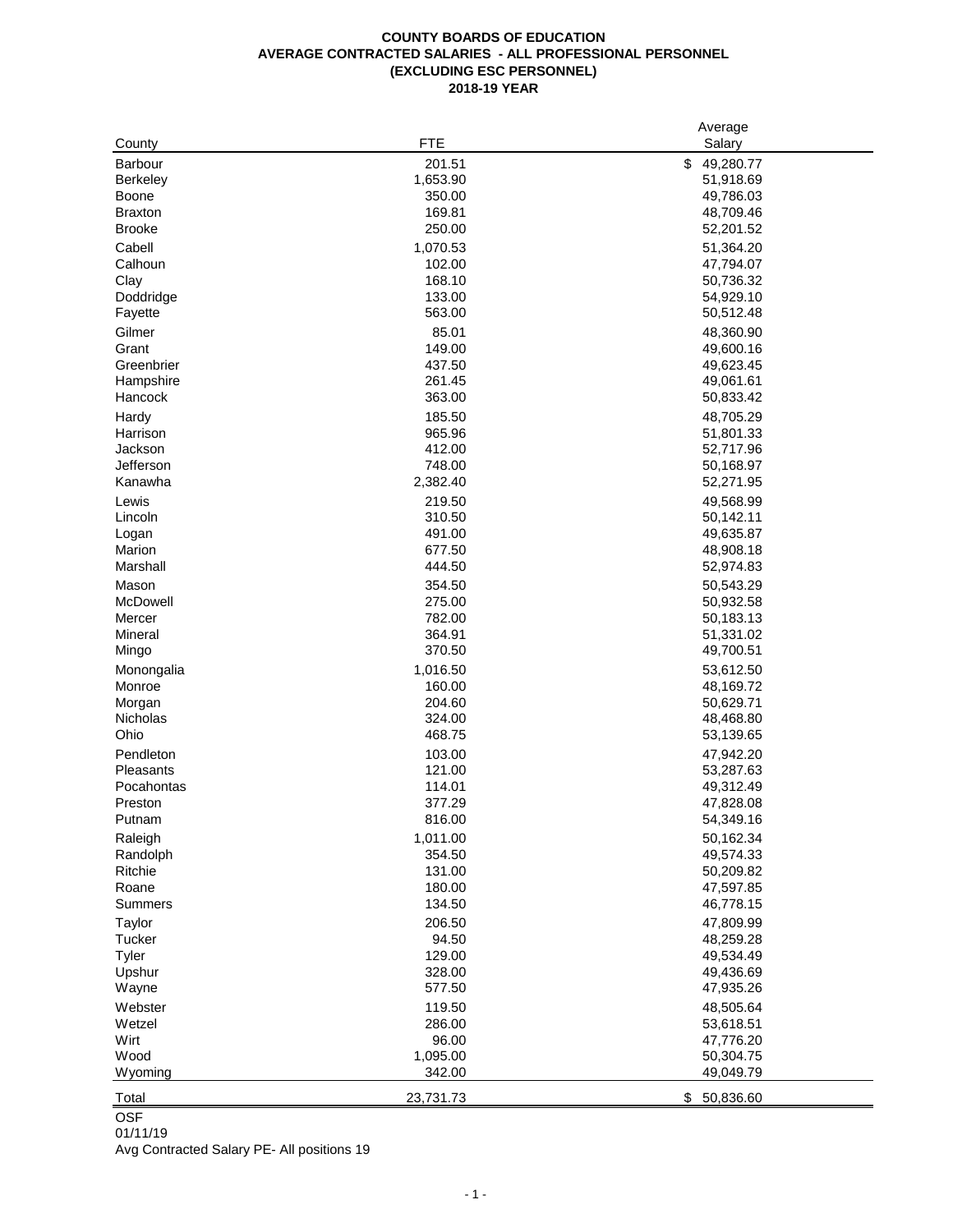#### **COUNTY BOARDS OF EDUCATION AVERAGE CONTRACTED SALARIES - ALL PROFESSIONAL PERSONNEL (EXCLUDING ESC PERSONNEL - ARRANGED IN DESCENDING ORDER BY AVERAGE) 2018-19 YEAR**

|                          |                 |            | Average         |
|--------------------------|-----------------|------------|-----------------|
| Ct.                      | County          | <b>FTE</b> | Salary          |
| 1                        | Doddridge       | 133.00     | \$<br>54,929.10 |
| $\boldsymbol{2}$         | Putnam          | 816.00     | 54,349.16       |
| 3                        | Wetzel          | 286.00     | 53,618.51       |
| 4                        | Monongalia      | 1,016.50   | 53,612.50       |
| 5                        | Pleasants       | 121.00     | 53,287.63       |
|                          |                 |            |                 |
| 6                        | Ohio            | 468.75     | 53,139.65       |
| 7                        | Marshall        | 444.50     | 52,974.83       |
| 8                        | Jackson         | 412.00     | 52,717.96       |
| 9                        | Kanawha         | 2,382.40   | 52,271.95       |
| 10                       | <b>Brooke</b>   | 250.00     | 52,201.52       |
| 11                       | Berkeley        | 1,653.90   | 51,918.69       |
| 12                       | Harrison        | 965.96     | 51,801.33       |
| 13                       | Cabell          | 1,070.53   | 51,364.20       |
| 14                       | Mineral         | 364.91     | 51,331.02       |
| 15                       | McDowell        | 275.00     | 50,932.58       |
|                          |                 |            |                 |
| 16                       | Hancock         | 363.00     | 50,833.42       |
| 17                       | Clay            | 168.10     | 50,736.32       |
| 18                       | Morgan          | 204.60     | 50,629.71       |
| 19                       | Mason           | 354.50     | 50,543.29       |
| 20                       | Fayette         | 563.00     | 50,512.48       |
| 21                       | Wood            | 1,095.00   | 50,304.75       |
| 22                       | Ritchie         | 131.00     | 50,209.82       |
| 23                       | Mercer          | 782.00     | 50,183.13       |
| 24                       | Jefferson       | 748.00     | 50,168.97       |
| 25                       | Raleigh         | 1,011.00   | 50,162.34       |
| 26                       | Lincoln         |            |                 |
| 27                       |                 | 310.50     | 50,142.11       |
|                          | Boone           | 350.00     | 49,786.03       |
| 28                       | Mingo           | 370.50     | 49,700.51       |
| 29                       | Logan           | 491.00     | 49,635.87       |
| 30                       | Greenbrier      | 437.50     | 49,623.45       |
| 31                       | Grant           | 149.00     | 49,600.16       |
| 32                       | Randolph        | 354.50     | 49,574.33       |
| 33                       | Lewis           | 219.50     | 49,568.99       |
| 34                       | Tyler           | 129.00     | 49,534.49       |
| 35                       | Upshur          | 328.00     | 49,436.69       |
| 36                       | Pocahontas      | 114.01     | 49,312.49       |
| 37                       | Barbour         | 201.51     | 49,280.77       |
| 38                       |                 | 261.45     | 49,061.61       |
|                          | Hampshire       |            |                 |
| 39                       | Wyoming         | 342.00     | 49,049.79       |
| 40                       | Marion          | 677.50     | 48,908.18       |
| 41                       | <b>Braxton</b>  | 169.81     | 48,709.46       |
| 42                       | Hardy           | 185.50     | 48,705.29       |
| 43                       | Webster         | 119.50     | 48,505.64       |
| 44                       | <b>Nicholas</b> | 324.00     | 48,468.80       |
| 45                       | Gilmer          | 85.01      | 48,360.90       |
| 46                       | Tucker          | 94.50      | 48,259.28       |
| 47                       | Monroe          | 160.00     | 48,169.72       |
| 48                       | Pendleton       | 103.00     | 47,942.20       |
|                          |                 |            |                 |
| 49                       | Wayne           | 577.50     | 47,935.26       |
| 50                       | Preston         | 377.29     | 47,828.08       |
| 51                       | Taylor          | 206.50     | 47,809.99       |
| 52                       | Calhoun         | 102.00     | 47,794.07       |
| 53                       | Wirt            | 96.00      | 47,776.20       |
| 54                       | Roane           | 180.00     | 47,597.85       |
| 55                       | <b>Summers</b>  | 134.50     | 46,778.15       |
|                          |                 |            |                 |
| $\overline{\phantom{a}}$ | Total           | 23,731.73  | \$<br>50,836.60 |

# **OSF**

01/11/19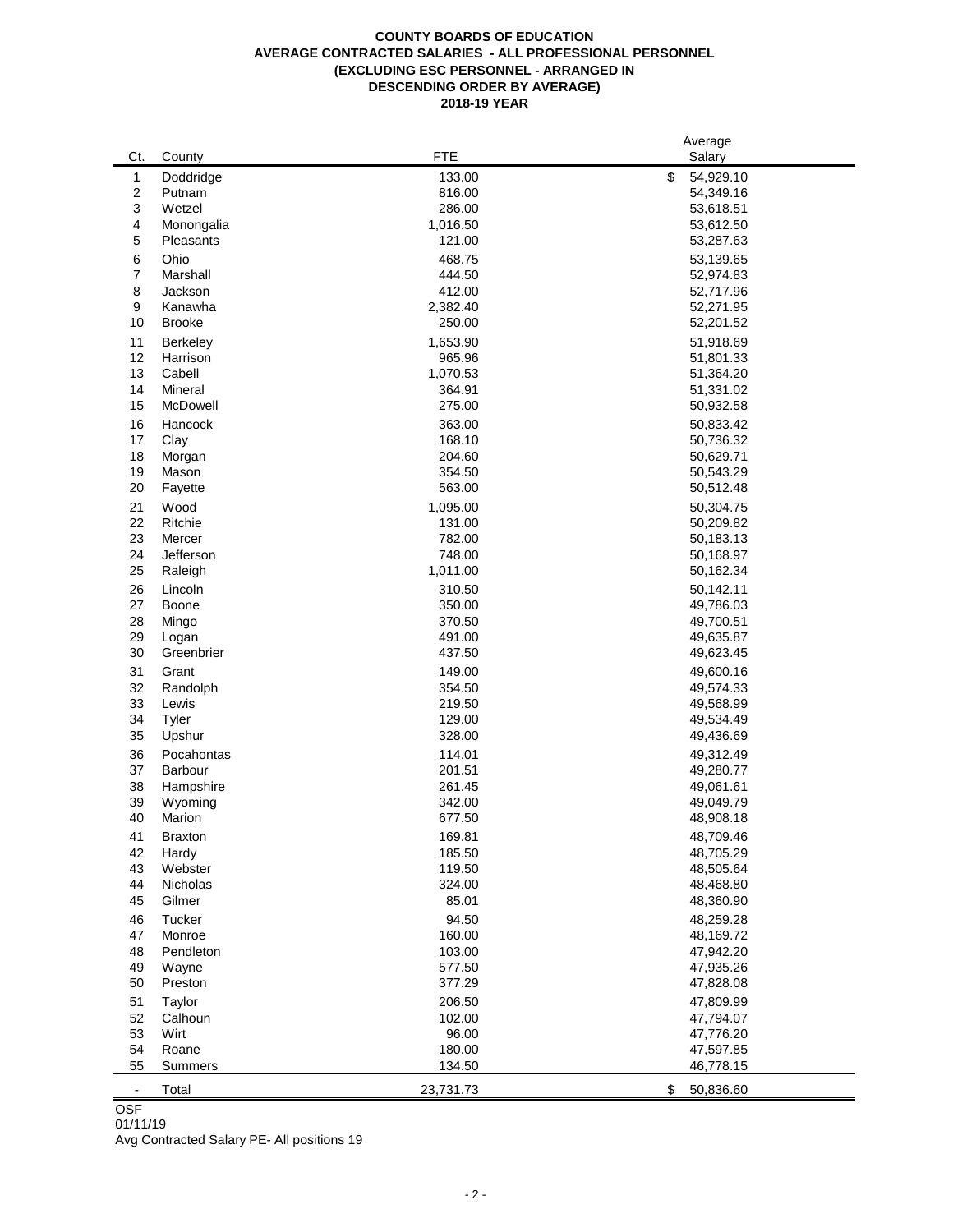# **COUNTY BOARDS OF EDUCATION COMPARISON OF AVERAGE CONTRACTED SALARIES PROFESSIONAL PERSONNEL (EXCLUDING ESC PERSONNEL) 2017-18 AND 2018-19**

| County          | 2017-18                | 2018-19                | Difference           | Percent        |
|-----------------|------------------------|------------------------|----------------------|----------------|
| Barbour         | 46,469.99<br>\$        | 49,280.77<br>\$        | \$<br>2,810.78       | 6.05%          |
| <b>Berkeley</b> | 50,049.98              | 51,918.69              | 1,868.71             | 3.73%          |
| Boone           | 46,568.67              | 49,786.03              | 3,217.36             | 6.91%          |
| <b>Braxton</b>  | 47,027.61              | 48,709.46              | 1,681.85             | 3.58%          |
| <b>Brooke</b>   | 47,988.66              | 52,201.52              | 4,212.86             | 8.78%          |
| Cabell          | 49,144.00              | 51,364.20              | 2,220.20             | 4.52%          |
| Calhoun         | 45,127.37              | 47,794.07              | 2,666.70             | 5.91%          |
| Clay            | 47,921.97              | 50,736.32              | 2,814.35             | 5.87%          |
| Doddridge       | 53,212.52              | 54,929.10              | 1,716.58             | 3.23%          |
| Fayette         | 48,132.31              | 50,512.48              | 2,380.17             | 4.95%          |
| Gilmer          | 45,932.38              | 48,360.90              | 2,428.52             | 5.29%          |
| Grant           | 46,911.09              | 49,600.16              | 2,689.07             | 5.73%          |
| Greenbrier      | 47,519.88              | 49,623.45              | 2,103.57             | 4.43%          |
| Hampshire       | 46,644.05              | 49,061.61              | 2,417.56             | 5.18%          |
| Hancock         | 48,984.25              | 50,833.42              | 1,849.17             | 3.78%          |
| Hardy           | 46,856.64              | 48,705.29              | 1,848.65             | 3.95%          |
| Harrison        | 49,676.07              | 51,801.33              | 2,125.26             | 4.28%          |
| Jackson         | 50,856.43              | 52,717.96              | 1,861.53             | 3.66%          |
| Jefferson       | 48,528.88              | 50,168.97              |                      | 3.38%          |
| Kanawha         | 50,295.09              | 52,271.95              | 1,640.09<br>1,976.86 | 3.93%          |
|                 |                        |                        |                      |                |
| Lewis           | 48,139.64              | 49,568.99              | 1,429.35             | 2.97%          |
| Lincoln         | 49,178.99              | 50,142.11              | 963.12               | 1.96%          |
| Logan<br>Marion | 47,396.76<br>46,454.84 | 49,635.87<br>48,908.18 | 2,239.11             | 4.72%<br>5.28% |
|                 |                        |                        | 2,453.34             | 5.16%          |
| Marshall        | 50,376.02              | 52,974.83              | 2,598.81             |                |
| Mason           | 47,943.41              | 50,543.29              | 2,599.88             | 5.42%          |
| McDowell        | 48,924.81              | 50,932.58              | 2,007.77             | 4.10%          |
| Mercer          | 48,080.10              | 50,183.13              | 2,103.03             | 4.37%          |
| Mineral         | 49,575.87              | 51,331.02              | 1,755.15             | 3.54%          |
| Mingo           | 47,483.61              | 49,700.51              | 2,216.90             | 4.67%          |
| Monongalia      | 51,559.81              | 53,612.50              | 2,052.69             | 3.98%          |
| Monroe          | 46,380.16              | 48,169.72              | 1,789.56             | 3.86%          |
| Morgan          | 48,294.75              | 50,629.71              | 2,334.96             | 4.83%          |
| Nicholas        | 46,619.50              | 48,468.80              | 1,849.30             | 3.97%          |
| Ohio            | 51,038.29              | 53,139.65              | 2,101.36             | 4.12%          |
| Pendleton       | 45,323.01              | 47,942.20              | 2,619.19             | 5.78%          |
| Pleasants       | 50,842.65              | 53,287.63              | 2,444.98             | 4.81%          |
| Pocahontas      | 47,249.19              | 49,312.49              | 2,063.30             | 4.37%          |
| Preston         | 45,822.42              | 47,828.08              | 2,005.66             | 4.38%          |
| Putnam          | 51,891.24              | 54,349.16              | 2,457.92             | 4.74%          |
| Raleigh         | 48,472.19              | 50,162.34              | 1,690.15             | 3.49%          |
| Randolph        | 47,334.49              | 49,574.33              | 2,239.84             | 4.73%          |
| Ritchie         | 47,324.81              | 50,209.82              | 2,885.01             | 6.10%          |
| Roane           | 45,956.94              | 47,597.85              | 1,640.91             | 3.57%          |
| Summers         | 43,206.23              | 46,778.15              | 3,571.92             | 8.27%          |
| Taylor          | 45,137.42              | 47,809.99              | 2,672.57             | 5.92%          |
| Tucker          | 47,964.60              | 48,259.28              | 294.68               | 0.61%          |
| Tyler           | 47,122.78              | 49,534.49              | 2,411.71             | 5.12%          |
| Upshur          | 47,036.74              | 49,436.69              | 2,399.95             | 5.10%          |
| Wayne           | 45,625.59              | 47,935.26              | 2,309.67             | 5.06%          |
| Webster         | 46,595.02              | 48,505.64              | 1,910.62             | 4.10%          |
| Wetzel          | 50,930.64              | 53,618.51              | 2,687.87             | 5.28%          |
| Wirt            | 45,691.99              | 47,776.20              | 2,084.21             | 4.56%          |
| Wood            | 47,971.68              | 50,304.75              | 2,333.07             | 4.86%          |
| Wyoming         | 46,480.96              | 49,049.79              | 2,568.83             | 5.53%          |
| Total           | 48,674.30              | 50,836.60<br>\$        | 2,162.30<br>\$       | 4.44%          |

OSF

01/11/19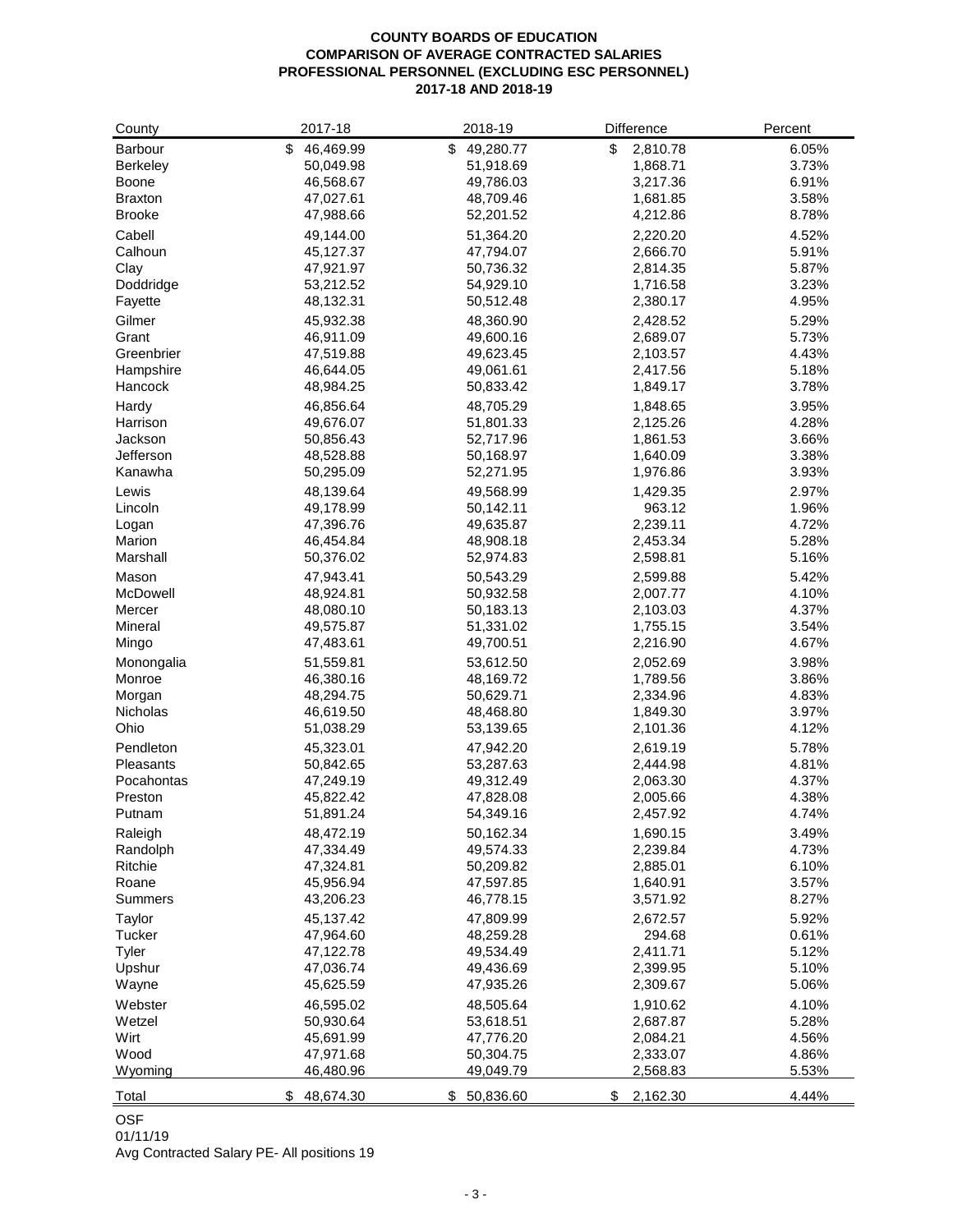#### **COUNTY BOARDS OF EDUCATION COMPARISON OF AVERAGE CONTRACTED SALARIES PROFESSIONAL PERSONNEL (EXCLUDING ESC PERSONNEL) (ARRANGED IN DESCENDING ORDER BY PERCENT) 2017-18 AND 2018-19**

| Ct. | County         | 2017-18         | 2018-19         | Difference     | Percent |
|-----|----------------|-----------------|-----------------|----------------|---------|
| 1   | <b>Brooke</b>  | \$<br>47,988.66 | 52,201.52<br>\$ | \$<br>4,212.86 | 8.78%   |
| 2   | <b>Summers</b> | 43,206.23       | 46,778.15       | 3,571.92       | 8.27%   |
| 3   | Boone          | 46,568.67       | 49,786.03       | 3,217.36       | 6.91%   |
| 4   | Ritchie        | 47,324.81       | 50,209.82       | 2,885.01       | 6.10%   |
| 5   | Barbour        | 46,469.99       | 49,280.77       | 2,810.78       | 6.05%   |
| 6   | Taylor         | 45,137.42       | 47,809.99       | 2,672.57       | 5.92%   |
| 7   | Calhoun        | 45,127.37       | 47,794.07       | 2,666.70       | 5.91%   |
| 8   | Clay           | 47,921.97       | 50,736.32       | 2,814.35       | 5.87%   |
| 9   | Pendleton      | 45,323.01       | 47,942.20       | 2,619.19       | 5.78%   |
| 10  | Grant          | 46,911.09       | 49,600.16       | 2,689.07       | 5.73%   |
| 11  | Wyoming        | 46,480.96       | 49,049.79       | 2,568.83       | 5.53%   |
| 12  | Mason          | 47,943.41       | 50,543.29       | 2,599.88       | 5.42%   |
| 13  | Gilmer         | 45,932.38       | 48,360.90       | 2,428.52       | 5.29%   |
| 14  | Marion         | 46,454.84       | 48,908.18       | 2,453.34       | 5.28%   |
| 15  | Wetzel         | 50,930.64       | 53,618.51       | 2,687.87       | 5.28%   |
| 16  | Hampshire      | 46,644.05       | 49,061.61       | 2,417.56       | 5.18%   |
| 17  | Marshall       | 50,376.02       | 52,974.83       | 2,598.81       | 5.16%   |
| 18  | Tyler          | 47,122.78       | 49,534.49       | 2,411.71       | 5.12%   |
| 19  | Upshur         | 47,036.74       | 49,436.69       | 2,399.95       | 5.10%   |
| 20  | Wayne          | 45,625.59       | 47,935.26       | 2,309.67       | 5.06%   |
|     |                |                 |                 |                |         |
| 21  | Fayette        | 48,132.31       | 50,512.48       | 2,380.17       | 4.95%   |
| 22  | Wood           | 47,971.68       | 50,304.75       | 2,333.07       | 4.86%   |
| 23  | Morgan         | 48,294.75       | 50,629.71       | 2,334.96       | 4.83%   |
| 24  | Pleasants      | 50,842.65       | 53,287.63       | 2,444.98       | 4.81%   |
| 25  | Putnam         | 51,891.24       | 54,349.16       | 2,457.92       | 4.74%   |
| 26  | Randolph       | 47,334.49       | 49.574.33       | 2,239.84       | 4.73%   |
| 27  | Logan          | 47,396.76       | 49,635.87       | 2,239.11       | 4.72%   |
| 28  | Mingo          | 47,483.61       | 49,700.51       | 2,216.90       | 4.67%   |
| 29  | Wirt           | 45,691.99       | 47,776.20       | 2,084.21       | 4.56%   |
| 30  | Cabell         | 49,144.00       | 51,364.20       | 2,220.20       | 4.52%   |
| 31  | Greenbrier     | 47,519.88       | 49,623.45       | 2,103.57       | 4.43%   |
| 32  | Preston        | 45,822.42       | 47,828.08       | 2,005.66       | 4.38%   |
| 33  | Mercer         | 48,080.10       | 50,183.13       | 2,103.03       | 4.37%   |
| 34  | Pocahontas     | 47,249.19       | 49,312.49       | 2,063.30       | 4.37%   |
| 35  | Harrison       | 49,676.07       | 51,801.33       | 2,125.26       | 4.28%   |
| 36  | Ohio           | 51,038.29       | 53,139.65       | 2,101.36       | 4.12%   |
| 37  | McDowell       | 48,924.81       | 50,932.58       | 2,007.77       | 4.10%   |
| 38  | Webster        | 46,595.02       | 48,505.64       | 1,910.62       | 4.10%   |
| 39  | Monongalia     | 51,559.81       | 53,612.50       | 2,052.69       | 3.98%   |
| 40  | Nicholas       | 46,619.50       | 48,468.80       | 1,849.30       | 3.97%   |
| 41  | Hardy          | 46,856.64       | 48,705.29       | 1,848.65       | 3.95%   |
| 42  | Kanawha        | 50,295.09       | 52,271.95       | 1,976.86       | 3.93%   |
| 43  | Monroe         | 46,380.16       | 48,169.72       | 1,789.56       | 3.86%   |
| 44  | Hancock        | 48,984.25       | 50,833.42       | 1,849.17       | 3.78%   |
| 45  | Berkeley       | 50,049.98       | 51,918.69       | 1,868.71       | 3.73%   |
| 46  | Jackson        | 50,856.43       | 52,717.96       | 1,861.53       | 3.66%   |
| 47  | <b>Braxton</b> | 47,027.61       | 48,709.46       | 1,681.85       | 3.58%   |
| 48  | Roane          | 45,956.94       | 47,597.85       | 1,640.91       | 3.57%   |
| 49  | Mineral        | 49,575.87       | 51,331.02       | 1,755.15       | 3.54%   |
| 50  | Raleigh        | 48,472.19       | 50,162.34       | 1,690.15       | 3.49%   |
| 51  | Jefferson      | 48,528.88       | 50,168.97       | 1,640.09       | 3.38%   |
| 52  | Doddridge      | 53,212.52       | 54,929.10       | 1,716.58       | 3.23%   |
| 53  | Lewis          | 48,139.64       | 49,568.99       | 1,429.35       | 2.97%   |
| 54  | Lincoln        | 49,178.99       | 50,142.11       | 963.12         | 1.96%   |
| 55  | Tucker         | 47,964.60       | 48,259.28       | 294.68         | 0.61%   |
|     |                |                 |                 |                |         |
|     | Total          | 48,674.30<br>\$ | 50,836.60<br>\$ | 2,162.30<br>\$ | 4.44%   |

OSF

01/11/19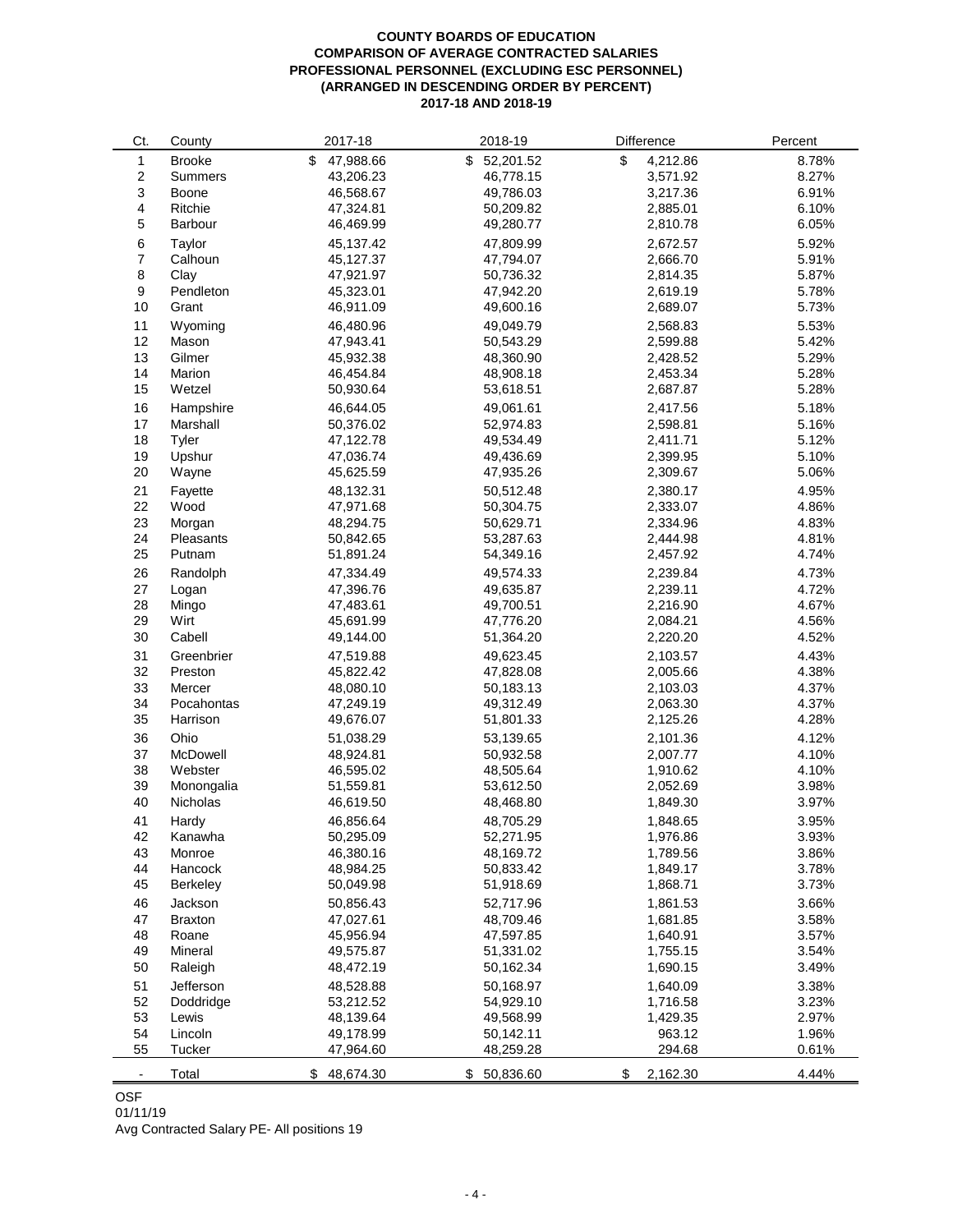|                      |              |                               |                                                          | Deputy, Associate or Asst     |                                  |                                 |                | Director/Manager -           |
|----------------------|--------------|-------------------------------|----------------------------------------------------------|-------------------------------|----------------------------------|---------------------------------|----------------|------------------------------|
| County               | <b>FTE</b>   | Superintendent<br>Avg. Salary | <b>FTE</b>                                               | Superintendent<br>Avg. Salary | <b>FTE</b>                       | Admin. Assistant<br>Avg. Salary | <b>FTE</b>     | Instructional<br>Avg. Salary |
| Barbour              | 1.00         | 107,250.00                    | 0.60                                                     | 88,040.28                     | $\blacksquare$                   | $\blacksquare$                  | 2.40           | 77,022.48                    |
| <b>Berkeley</b>      | 1.00         | 192,269.99                    | 6.00                                                     | 119,795.61                    | ä,                               |                                 | 5.00           | 95,688.77                    |
| Boone                | 1.00         | 130,000.00                    | 1.00                                                     | 107,087.25                    |                                  |                                 | 4.00           | 76,959.61                    |
| <b>Braxton</b>       | 1.00         | 109,999.99                    |                                                          |                               |                                  |                                 | 2.80           | 79,759.66                    |
| <b>Brooke</b>        | 1.00         | 126,999.99                    | 0.50                                                     | 111,767.08                    |                                  |                                 | 4.00           | 107,210.21                   |
| Cabell               | 1.00         | 138,000.00                    | 3.00                                                     | 106,548.03                    |                                  |                                 | 7.00           | 98,328.56                    |
| Calhoun              | 1.00         | 87,150.00                     |                                                          |                               |                                  |                                 | 2.00           | 65,052.40                    |
| Clay<br>Doddridge    | 1.00<br>1.00 | 99,000.00<br>95,500.87        | 1.00<br>1.00                                             | 87,406.80<br>94,539.42        | ä,<br>1.00                       | 97,280.43                       | 4.70<br>2.00   | 73,819.02<br>81,134.05       |
| Fayette              | 1.00         | 134,500.00                    | 2.00                                                     | 105,636.00                    | ä,                               |                                 | 6.00           | 89,208.80                    |
| Gilmer               | 1.00         | 90,000.00                     | $\overline{\phantom{a}}$                                 |                               |                                  |                                 | $\blacksquare$ |                              |
| Grant                | 1.00         | 126,000.00                    | 1.00                                                     | 87,536.98                     |                                  |                                 | 1.50           | 78,079.05                    |
| Greenbrier           | 1.00         | 120,000.00                    | 2.00                                                     | 101,527.77                    | $\overline{a}$                   |                                 | 3.00           | 90,305.68                    |
| Hampshire            | 1.00         | 111,000.00                    |                                                          |                               |                                  |                                 | 2.40           | 72,078.00                    |
| Hancock              | 1.00         | 110,000.00                    | 1.00                                                     | 110,050.00                    | 1.00                             | 56,317.30                       | 3.00           | 94,842.53                    |
| Hardy                | 1.00         | 104,999.99                    | 0.40                                                     | 82,904.33                     |                                  |                                 | 1.85           | 76,948.56                    |
| Harrison             | 1.00         | 171,000.00                    | 2.00                                                     | 105,182.50                    | $\overline{\phantom{0}}$         |                                 | 3.00           | 93,594.11                    |
| Jackson              | 1.00         | 148,482.00                    | 2.00                                                     | 106,902.25                    | $\blacksquare$                   |                                 | 4.00           | 94,153.41                    |
| Jefferson<br>Kanawha | 1.00<br>1.00 | 175,644.00<br>163,863.00      | 2.00<br>6.00                                             | 98,744.79<br>114,702.11       | 3.00<br>9.00                     | 68,133.41<br>96,623.94          | 2.00<br>4.00   | 75,712.68<br>92,660.22       |
|                      |              |                               |                                                          |                               |                                  |                                 |                |                              |
| Lewis<br>Lincoln     | 1.00<br>1.00 | 106,000.00<br>118,501.83      | 1.00                                                     | 99,500.40                     | $\blacksquare$<br>$\blacksquare$ |                                 | 3.90<br>5.00   | 81,504.98<br>67,905.20       |
| Logan                | 1.00         | 123,000.00                    | 1.00                                                     | 113,072.38                    | 1.00                             | 76,610.70                       | 4.50           | 75,067.36                    |
| Marion               | 1.00         | 148,363.99                    |                                                          |                               | 4.00                             | 93,433.24                       | 1.00           | 88,115.25                    |
| Marshall             | 1.00         | 122,999.80                    | 1.00                                                     | 109,670.70                    | $\blacksquare$                   | $\blacksquare$                  | 4.00           | 102,883.97                   |
| Mason                | 1.00         | 119,999.99                    | $\blacksquare$                                           |                               | 1.00                             | 92,924.49                       | 4.00           | 82,673.36                    |
| McDowell             | 1.00         | 126,000.00                    | 1.00                                                     | 91,224.00                     | $\overline{\phantom{a}}$         |                                 | 3.00           | 84,594.48                    |
| Mercer               | 1.00         | 155,000.00                    | 2.00                                                     | 108,651.16                    |                                  |                                 | 2.00           | 79,964.41                    |
| Mineral              | 1.00         | 112,999.99                    | 0.50                                                     | 95,221.14                     | ÷                                |                                 | 3.50           | 87,628.27                    |
| Mingo                | 1.00         | 115,999.99                    | 1.00                                                     | 80,620.29                     | $\blacksquare$                   |                                 | 3.75           | 83,248.18                    |
| Monongalia           | 1.00         | 149,999.99                    | 3.00                                                     | 121,999.99                    | 1.00<br>$\overline{a}$           | 95,999.99                       | 5.50           | 86,652.83                    |
| Monroe<br>Morgan     | 1.00<br>1.00 | 108,149.99<br>105,120.01      | 1.00<br>$\overline{\phantom{a}}$                         | 71,477.24                     | ۰                                |                                 | 2.00<br>2.75   | 64,441.73<br>74,447.95       |
| Nicholas             | 1.00         | 115,999.99                    |                                                          |                               |                                  |                                 | 2.00           | 90,305.88                    |
| Ohio                 | 1.00         | 146,000.00                    | 1.00                                                     | 116,800.00                    |                                  |                                 | 6.00           | 92,807.32                    |
| Pendleton            | 1.00         | 98,999.99                     | $\blacksquare$                                           |                               |                                  |                                 | 2.30           | 69,289.33                    |
| Pleasants            | 1.00         | 130,410.00                    |                                                          |                               |                                  |                                 | 2.00           | 87,689.92                    |
| Pocahontas           | 1.00         | 111,907.50                    |                                                          |                               |                                  |                                 | 0.96           | 90,641.99                    |
| Preston              | 1.00         | 126,000.00                    | 2.00                                                     | 83,129.61                     |                                  |                                 | 3.00           | 71,107.14                    |
| Putnam               | 1.00         | 160,000.00                    | 3.00                                                     | 120,913.47                    |                                  |                                 | 5.50           | 105,327.26                   |
| Raleigh              | 1.00         | 142,160.99                    | 2.00                                                     | 110,644.00                    |                                  |                                 | 4.50           | 87,752.87                    |
| Randolph             | 1.00         | 115,000.00                    | 1.00                                                     | 93,686.56                     |                                  |                                 | 3.00           | 66,798.40                    |
| Ritchie<br>Roane     | 1.00<br>1.00 | 116,000.00<br>85,000.00       | $\overline{\phantom{a}}$<br>$\qquad \qquad \blacksquare$ |                               |                                  |                                 | 2.00<br>2.00   | 84,779.99<br>72,129.27       |
| Summers              | 1.00         | 93,636.00                     | $\blacksquare$                                           |                               |                                  |                                 | 1.50           | 68,748.28                    |
| Taylor               | 1.00         | 102,800.00                    | 1.00                                                     | 86,936.49                     |                                  |                                 | 2.00           | 84,024.00                    |
| Tucker               | 1.00         | 94,999.99                     |                                                          |                               |                                  |                                 | 1.00           | 67,412.21                    |
| Tyler                | 1.00         | 125,000.00                    | $\blacksquare$                                           |                               |                                  |                                 | 4.50           | 78,823.47                    |
| Upshur               | 1.00         | 95,000.00                     | 1.00                                                     | 90,000.00                     |                                  |                                 | 2.00           | 74,475.25                    |
| Wayne                | 1.00         | 119,999.97                    |                                                          |                               | 0.40                             | 92,467.08                       | 4.00           | 86,466.69                    |
| Webster              | 1.00         | 96,000.00                     |                                                          |                               |                                  |                                 | 1.20           | 65,163.72                    |
| Wetzel               | 1.00         | 135,900.00                    | 1.00                                                     | 91,233.07                     | $\overline{\phantom{a}}$         |                                 | 3.00           | 99,099.61                    |
| Wirt                 | 1.00         | 101,589.99                    |                                                          |                               |                                  |                                 | 2.00           | 73,366.61                    |
| Wood                 | 1.00         | 149,000.00                    | 3.00                                                     | 99,602.88                     | 1.00                             | 88,234.97                       | 8.00           | 88,964.93                    |
| Wyoming              | 1.00         | 118,000.00                    | 2.00                                                     | 113,500.00                    | $\blacksquare$                   |                                 | 4.00           | 84,725.99                    |
| Total                | 55.00        | 122,421.82                    | 60.00                                                    | 105,705.62                    | 22.40                            | 88,933.19                       | 176.01         | 84,903.05                    |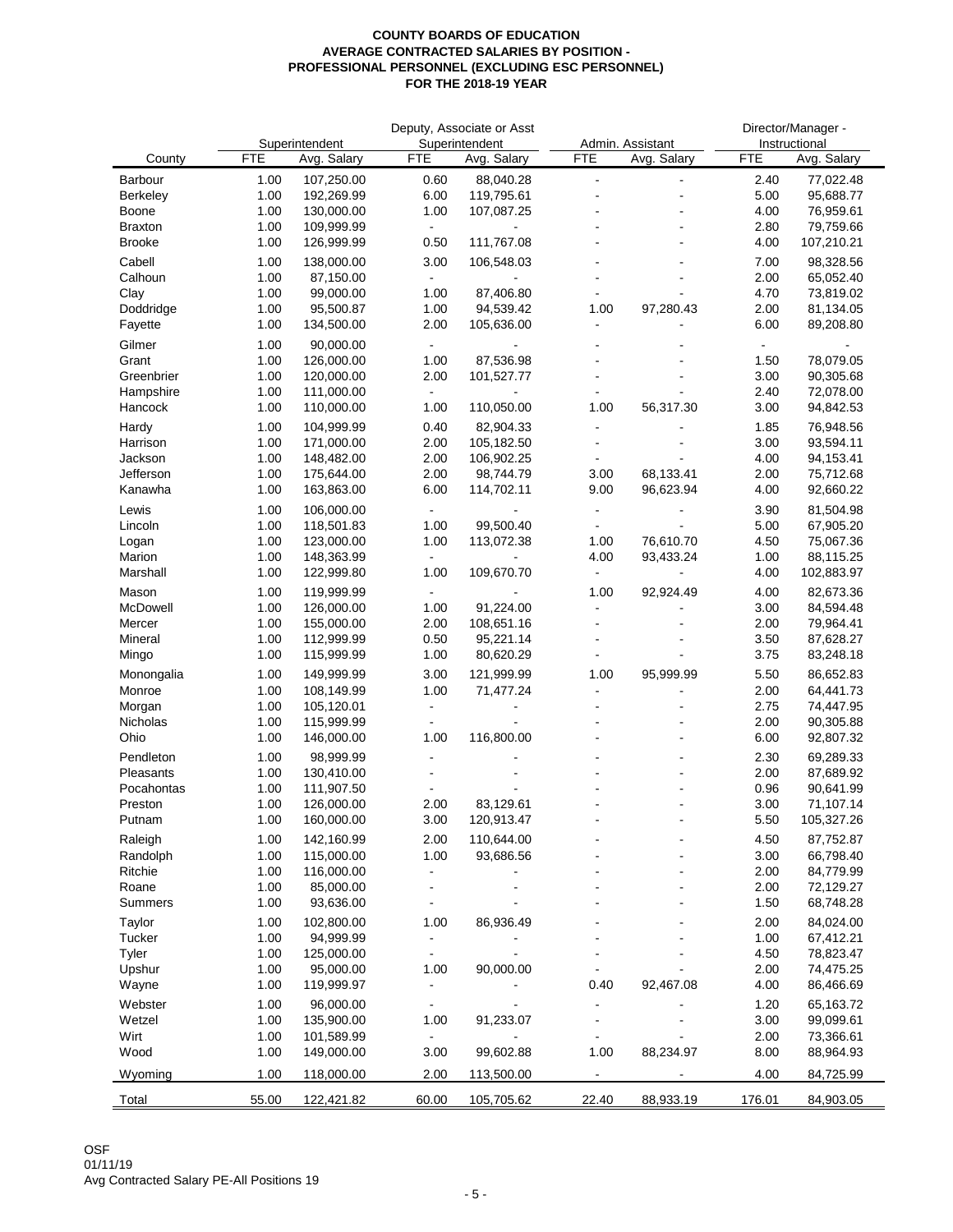|                         |                | Director/Manager -         |              | <b>Chief School Business</b> |                      |                                 | Adult          |                             |  |
|-------------------------|----------------|----------------------------|--------------|------------------------------|----------------------|---------------------------------|----------------|-----------------------------|--|
|                         |                | <b>Supportive Services</b> |              | Official                     |                      | <b>Child Nutrition Director</b> |                | Program Coordinator         |  |
| County                  | <b>FTE</b>     | Avg. Salary                | <b>FTE</b>   | Avg. Salary                  | <b>FTE</b>           | Avg. Salary                     | <b>FTE</b>     | Avg. Salary                 |  |
| Barbour<br>Berkeley     | 0.45<br>31.00  | 76,736.40<br>73,849.12     | 1.00<br>1.00 | 83,508.49<br>129,534.68      | 0.50<br>1.00         | 46,270.84<br>98,898.57          | $\sim$<br>1.00 | $\blacksquare$<br>58,047.60 |  |
| Boone                   | 5.00           | 69,915.08                  | 1.00         | 94,769.19                    | 1.00                 | 51,543.60                       | $\blacksquare$ |                             |  |
| <b>Braxton</b>          |                |                            | 1.00         | 73,488.46                    | 0.33                 | 75,053.12                       |                |                             |  |
| <b>Brooke</b>           | 5.00           | 87,012.87                  | 1.00         | 101,719.65                   | $\blacksquare$       |                                 |                |                             |  |
| Cabell                  | 10.00          | 87,597.96                  | 1.00         | 106,548.03                   | 1.00                 | 102,554.73                      |                |                             |  |
| Calhoun                 | 1.00           | 50,958.40                  | 1.00         | 54,552.40                    | $\sim$               |                                 |                |                             |  |
| Clay                    | 1.00           | 68,179.06                  | 1.00         | 72,848.40                    |                      |                                 |                |                             |  |
| Doddridge               | 0.75           | 80,637.25                  | 1.00         | 87,697.30                    | 1.00                 | 70,237.71                       |                |                             |  |
| Fayette                 | 2.00           | 92,097.20                  | 1.00         | 93,800.28                    | 1.00                 | 90,754.36                       |                |                             |  |
| Gilmer                  | 1.03           | 70,731.64                  | 1.00         | 67,808.75                    | 0.48                 | 65,969.19                       |                |                             |  |
| Grant                   | 2.00           | 68,986.36                  | 1.00         | 77,180.84                    | $\blacksquare$       | $\blacksquare$                  |                |                             |  |
| Greenbrier<br>Hampshire | 3.00<br>3.00   | 63,869.19<br>70,339.60     | 1.00<br>1.00 | 89,644.80<br>79,797.98       | 1.00<br>0.10         | 88,474.32<br>70,708.00          |                |                             |  |
| Hancock                 | 4.00           | 80,680.83                  | 1.00         | 99,031.40                    | 1.00                 | 89,793.60                       |                |                             |  |
|                         |                |                            |              |                              |                      |                                 |                |                             |  |
| Hardy<br>Harrison       | 0.75<br>4.00   | 86,994.00<br>71,038.19     | 1.00<br>1.00 | 83,529.75<br>110,331.00      | 1.00<br>1.00         | 56,571.09<br>85,601.25          |                |                             |  |
| Jackson                 | 1.00           | 79,773.20                  | 1.00         | 98,038.20                    | 1.00                 | 86,993.40                       |                |                             |  |
| Jefferson               | 20.00          | 69,220.55                  | 1.00         | 97,257.74                    | $\blacksquare$       | $\blacksquare$                  |                |                             |  |
| Kanawha                 | 29.00          | 71,336.11                  | 1.00         | 111,240.81                   | $\ddot{\phantom{a}}$ |                                 |                |                             |  |
| Lewis                   | 0.70           | 75,944.13                  | 1.00         | 85,726.15                    | 0.40                 | 82,686.93                       |                |                             |  |
| Lincoln                 | 2.00           | 82,861.20                  | 1.00         | 71,853.60                    | $\blacksquare$       |                                 |                |                             |  |
| Logan                   | 4.50           | 79,891.87                  | 1.00         | 102,044.04                   | 1.00                 | 77,946.00                       |                |                             |  |
| Marion                  |                |                            | 1.00         | 86,609.99                    | 1.00                 | 63,248.13                       |                |                             |  |
| Marshall                | 5.00           | 92,344.70                  | 1.00         | 108,445.90                   | 1.00                 | 95,287.48                       |                |                             |  |
| Mason                   | 4.00           | 76,437.52                  | 1.00         | 96,810.85                    | 1.00                 | 80,692.49                       |                |                             |  |
| McDowell                | 6.00           | 72,463.59                  | 1.00         | 84,594.48                    | 0.50                 | 84,594.48                       |                |                             |  |
| Mercer                  | 4.00           | 74,454.57                  | 1.00         | 95,022.14                    | $\blacksquare$       | $\overline{\phantom{a}}$        | 1.00           | 63,808.80                   |  |
| Mineral                 | 4.00           | 75,890.89                  | 1.00         | 81,017.65                    | 1.00                 | 80,851.00                       |                |                             |  |
| Mingo                   | 4.00           | 63,694.21                  | 1.00         | 73,654.20                    | 0.75                 | 82,743.60                       |                |                             |  |
| Monongalia              | 15.00          | 69,273.38                  | 1.00         | 99,999.99                    | 1.00                 | 79,165.21                       |                |                             |  |
| Monroe<br>Morgan        | 4.00<br>3.25   | 63,057.44<br>68,665.50     | 1.00<br>1.00 | 93,614.65<br>81,160.12       | 0.50<br>0.75         | 55,000.00<br>64,414.27          |                |                             |  |
| Nicholas                | 5.00           | 70,164.03                  | 1.00         | 99,317.34                    | 0.50                 | 61,703.02                       |                |                             |  |
| Ohio                    | $\overline{a}$ |                            | 1.00         | 96,477.00                    | 1.00                 | 79,157.00                       |                |                             |  |
| Pendleton               | $\overline{a}$ |                            | 1.00         | 91,538.79                    | 0.50                 | 45,190.94                       |                |                             |  |
| Pleasants               | 1.00           | 80,975.60                  | 1.00         | 90,603.51                    | 0.50                 | 73,504.48                       |                |                             |  |
| Pocahontas              | 1.05           | 75,503.69                  | 1.00         | 63,835.38                    | $\sim$               |                                 |                |                             |  |
| Preston                 | 1.00           | 67,747.24                  | 1.00         | 83,853.60                    | 1.00                 | 50,001.60                       |                |                             |  |
| Putnam                  | 12.00          | 83,210.71                  | 1.00         | 115,761.33                   | 1.00                 | 98,292.60                       |                |                             |  |
| Raleigh                 | 11.00          | 80,406.71                  | 1.00         | 103,363.99                   | 1.00                 | 76,363.99                       |                |                             |  |
| Randolph                | 2.20           | 66,235.05                  | 1.00         | 83,129.60                    | 0.80                 | 77,208.00                       |                |                             |  |
| Ritchie                 | 0.50           | 84,013.30                  | 1.00         | 76,168.94                    |                      |                                 |                |                             |  |
| Roane                   | 0.50           | 82,689.12                  | 1.00         | 81,927.19                    | $\blacksquare$       |                                 |                |                             |  |
| Summers                 | 0.55           | 65,276.95                  | 1.00         | 71,563.87                    | 0.45                 | 84,994.80                       |                |                             |  |
| Taylor                  | 2.00           | 67,310.40                  | 1.00         | 86,936.49                    | 1.00                 | 65,834.40                       |                |                             |  |
| Tucker                  | 0.67           | 77,027.10                  | 1.00         | 76,289.84                    | 0.33                 | 77,027.12                       |                |                             |  |
| Tyler                   | 1.00           | 75,188.14                  | 1.00         | 94,537.92                    | $\blacksquare$       |                                 |                |                             |  |
| Upshur                  | 1.00           | 82,273.02                  | 1.00         | 91,637.63<br>86,466.69       | $\blacksquare$       |                                 |                |                             |  |
| Wayne                   | 6.60           | 80,686.40                  | 1.00         |                              | 1.00                 | 86,466.69                       |                |                             |  |
| Webster                 | 1.00           | 77,697.60                  | 1.00         | 69,122.58                    | 0.50                 | 59,109.64                       |                |                             |  |
| Wetzel<br>Wirt          | 1.00<br>0.50   | 100,142.74<br>64,470.68    | 1.00<br>1.00 | 100,370.67<br>89,565.47      | 1.00<br>1.00         | 79,562.21<br>81,403.42          |                |                             |  |
| Wood                    | 14.00          | 69,589.58                  | 1.00         | 98,479.22                    | 1.00                 | 76,653.09                       |                |                             |  |
|                         |                |                            |              |                              |                      |                                 |                |                             |  |
| Wyoming                 | 5.00           | 76,968.71                  | 1.00         | 90,374.14                    | 1.00                 | 81,101.20                       | $\blacksquare$ |                             |  |
| Total                   | 248.00         | 74,557.59                  | 55.00        | 89,349.15                    | 33.89                | 77,265.14                       | 2.00           | 60,928.20                   |  |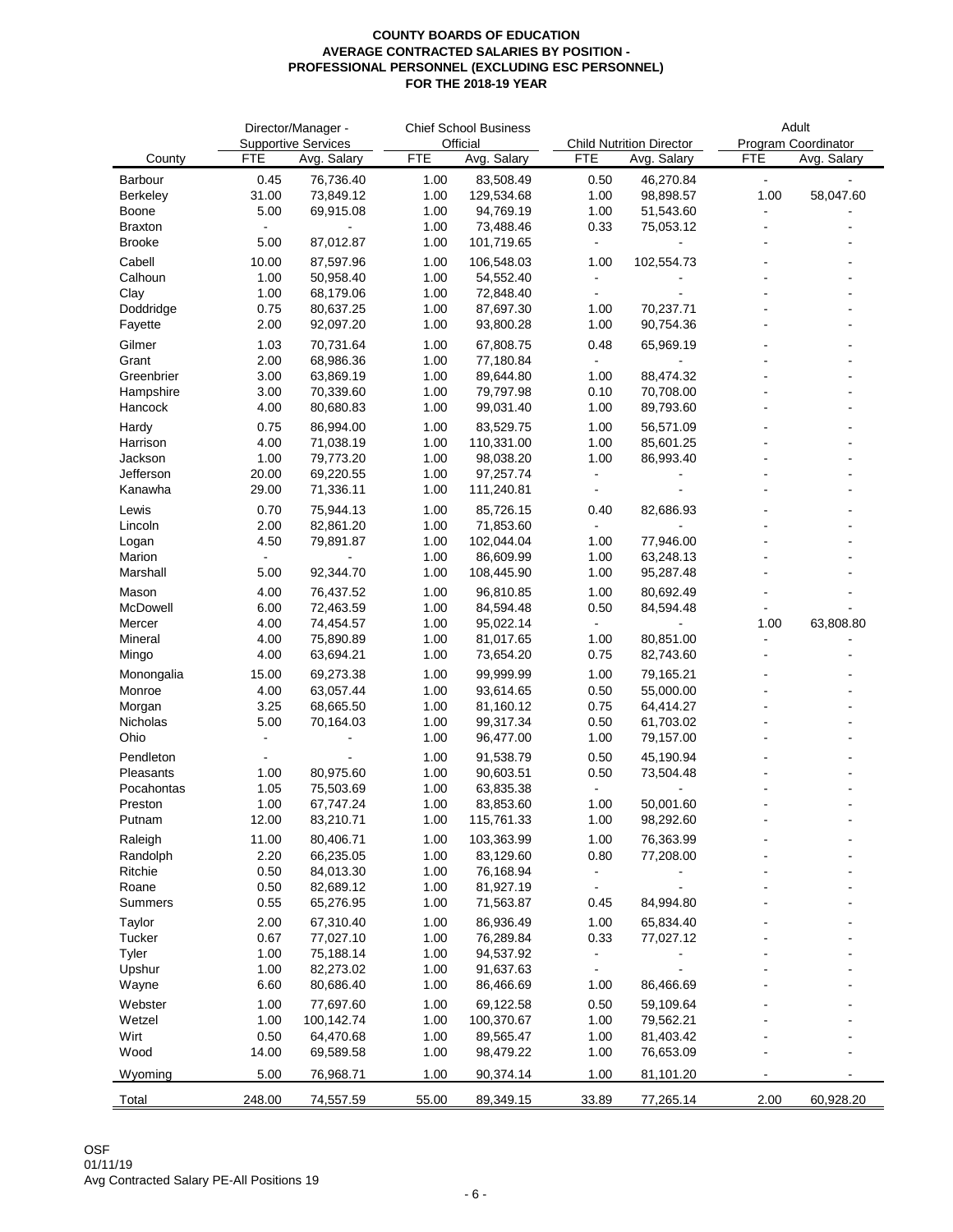|                    |                | <b>Curriculum Specialist</b> |            | Principal - Elementary |                | Principal - Middle/JH  |                | Principal-High School |  |
|--------------------|----------------|------------------------------|------------|------------------------|----------------|------------------------|----------------|-----------------------|--|
| County             | <b>FTE</b>     | Avg. Salary                  | <b>FTE</b> | Avg. Salary            | <b>FTE</b>     | Avg. Salary            | <b>FTE</b>     | Avg. Salary           |  |
| Barbour            | 0.55           | 51,557.85                    | 2.65       | 58,805.06              | 2.00           | 64,242.61              | 1.00           | 65,472.54             |  |
| Berkeley           | 15.00          | 83,008.10                    | 22.00      | 85,594.92              | 6.00           | 101,985.10             | 5.00           | 105,681.44            |  |
| Boone              | $\sim$         | $\blacksquare$               | 7.00       | 71,570.73              | 2.00           | 76,341.48              | 3.00           | 74,564.02             |  |
| <b>Braxton</b>     | 0.42           | 78,016.48                    | 6.00       | 66,567.00              | 1.00           | 76,491.60              | 1.00           | 62,605.20             |  |
| <b>Brooke</b>      | $\sim$         |                              | 4.00       | 74,915.97              | 1.00           | 82,437.36              | 2.00           | 86,296.55             |  |
| Cabell             | 10.00          | 64,881.64                    | 18.00      | 77,052.09              | 4.00           | 87,808.34              | 3.00           | 97,822.80             |  |
| Calhoun            | $\blacksquare$ |                              | 2.00       | 62,426.33              | $\sim 10^4$    |                        | 1.00           | 84,305.56             |  |
|                    | $\overline{a}$ |                              | 1.30       | 69,104.44              | 1.00           | 61,546.80              | 1.00           | 77,086.80             |  |
| Clay<br>Doddridge  | $\blacksquare$ |                              | 1.00       | 82,430.65              | 1.00           |                        | 1.00           | 81,027.45             |  |
|                    |                |                              |            |                        | 1.00           | 86,467.99<br>80,283.40 | 5.00           |                       |  |
| Fayette            | 13.00          | 62,375.88                    | 10.00      | 71,738.26              |                |                        |                | 77,377.54             |  |
| Gilmer             | 2.00           | 68,307.91                    | 1.00       | 78,021.60              | $\blacksquare$ | $\blacksquare$         | $\blacksquare$ | $\sim$                |  |
| Grant              | 0.50           | 64,460.78                    | 2.00       | 74,627.64              | $\blacksquare$ | $\omega$               | 2.00           | 79,431.55             |  |
| Greenbrier         | 2.00           | 68,494.80                    | 9.00       | 77,512.01              | 2.00           | 88,923.91              | 2.00           | 83,115.56             |  |
| Hampshire          | $\blacksquare$ |                              | 5.00       | 63,022.67              | 2.00           | 79,019.00              | 1.00           | 71,169.36             |  |
| Hancock            | $\blacksquare$ |                              | 3.00       | 80,868.00              | 2.00           | 74,790.00              | 2.00           | 94,421.50             |  |
| Hardy              | $\blacksquare$ |                              | 2.00       | 69,239.60              | 2.00           | 64,986.00              | 2.00           | 90,311.19             |  |
| Harrison           | 13.00          | 71,355.45                    | 13.00      | 81,303.34              | 5.00           | 86,991.18              | 7.00           | 95,926.10             |  |
| Jackson            | $\sim$         |                              | 8.00       | 74,517.96              | 2.00           | 86,197.20              | 3.00           | 94,913.87             |  |
| Jefferson          | 6.00           | 76,717.72                    | 10.00      | 79,334.36              | 4.00           | 84,226.20              | 2.00           | 100,024.99            |  |
| Kanawha            | 14.00          | 66,877.71                    | 42.00      | 74,446.74              | 13.00          | 78,512.62              | 14.00          | 83,779.71             |  |
| Lewis              | $\blacksquare$ |                              | 4.00       | 70,352.71              | 1.00           | 76,950.00              | 1.00           | 78,071.25             |  |
| Lincoln            | $\sim$         |                              | 3.00       | 62,833.83              | 1.00           | 68,519.30              | 1.00           | 91,135.20             |  |
|                    | 1.00           | 76,069.20                    | 11.00      | 70,343.41              | 3.00           | 73,232.80              | 4.00           | 82,305.00             |  |
| Logan              |                |                              |            |                        |                |                        |                | 84,084.03             |  |
| Marion<br>Marshall | 10.00          | 69,068.26                    | 12.00      | 79,167.87              | 4.00           | 79,727.36              | 5.00           |                       |  |
|                    | $\blacksquare$ |                              | 8.00       | 77,045.12              | 2.00           | 86,461.63              | 2.00           | 100,083.17            |  |
| Mason              |                |                              | 7.00       | 77,478.24              | $\sim 100$     |                        | 4.00           | 87,918.95             |  |
| McDowell           | 1.00           | 79,497.12                    | 6.00       | 69,460.98              | 3.00           | 67,096.96              | 3.00           | 79,998.34             |  |
| Mercer             | 8.00           | 73,623.09                    | 17.00      | 69,885.80              | 3.00           | 85,059.87              | 4.00           | 86,448.92             |  |
| Mineral            | $\sim$         | $\blacksquare$               | 8.00       | 76,830.07              | 2.00           | 76,957.40              | 3.00           | 85,727.43             |  |
| Mingo              | 1.00           | 55,909.20                    | 1.00       | 78,022.50              | $\sim$         | $\sim$                 | 2.50           | 90,709.30             |  |
| Monongalia         | 11.50          | 61,101.34                    | 10.00      | 94,372.86              | 4.00           | 93,086.38              | 3.50           | 94,083.05             |  |
| Monroe             | $\blacksquare$ | $\blacksquare$               | 2.00       | 73,495.79              | 1.00           | 66,337.96              | 1.00           | 84,105.00             |  |
| Morgan             | $\blacksquare$ |                              | 3.00       | 71,182.34              | 1.00           | 98,412.15              | 1.00           | 80,865.60             |  |
| Nicholas           | 1.50           | 55,344.05                    | 8.50       | 64,567.02              | 3.00           | 67,734.42              | 3.00           | 71,024.32             |  |
| Ohio               | $\overline{a}$ |                              | 7.00       | 80,600.42              | 4.00           | 83,700.99              | 1.00           | 93,699.31             |  |
| Pendleton          |                |                              | 3.00       | 71,033.39              | $\sim 10^{-1}$ | $\blacksquare$         | 1.00           | 74,582.30             |  |
|                    | $\blacksquare$ |                              |            |                        |                |                        |                |                       |  |
| Pleasants          |                |                              | 2.00       | 77,232.31              | 1.00           | 78,745.55              | 2.00           | 83,177.98             |  |
| Pocahontas         |                |                              | 1.50       | 59,479.93              | 1.00           | 51,482.20              | 1.00           | 81,952.80             |  |
| Preston            |                |                              | 2.00       | 64,361.79              | 1.00           | 68,761.12              | 1.00           | 76,041.60             |  |
| Putnam             | 4.00           | 78,062.75                    | 13.00      | 84,788.25              | 4.00           | 87,868.63              | 4.50           | 95,947.91             |  |
| Raleigh            | 15.00          | 64,411.01                    | 17.00      | 73,047.13              | 5.00           | 78,438.14              | 4.50           | 89,704.82             |  |
| Randolph           | 1.00           | 70,848.00                    | 7.00       | 68,871.05              | 1.00           | 74,744.76              | 3.00           | 80,589.56             |  |
| Ritchie            | $\sim$         |                              | 3.00       | 62,390.54              | 1.00           | 88,385.04              | 1.00           | 83,628.32             |  |
| Roane              | 2.00           | 48,286.70                    | 2.00       | 68,041.25              | 2.00           | 64,827.74              | 1.00           | 68,226.60             |  |
| Summers            | $\blacksquare$ |                              | 1.50       | 52,486.37              | $\bullet$ .    |                        | $\blacksquare$ |                       |  |
| Taylor             | 3.00           | 53,556.70                    | 3.00       | 68,494.43              | 1.00           | 65,749.50              | 1.00           | 75,130.80             |  |
| Tucker             |                |                              |            |                        |                |                        | 1.00           | 80,208.79             |  |
| Tyler              | $\blacksquare$ |                              | 2.00       | 78,378.96              | 1.00           | 63,257.67              | 1.00           | 85,748.94             |  |
| Upshur             | 1.00           | 79,070.65                    | 7.00       | 65,177.14              | 1.00           | 81,824.76              | 2.00           | 74,994.41             |  |
| Wayne              | 8.00           | 66,231.08                    | 9.00       | 65,179.09              | 4.00           | 64,566.15              | 3.00           | 83,156.40             |  |
|                    |                |                              |            |                        |                |                        |                |                       |  |
| Webster            | 1.00           | 69,233.45                    | 2.50       | 67,708.89              | $\blacksquare$ |                        | 1.00           | 63,168.72             |  |
| Wetzel             | ۰              |                              | 4.00       | 94,717.96              | $\blacksquare$ | $\blacksquare$         | 4.00           | 87,689.23             |  |
| Wirt               | $\blacksquare$ |                              | 1.00       | 73,271.10              | 1.00           | 88,805.76              | 1.00           | 77,325.54             |  |
| Wood               | 7.00           | 76,946.53                    | 19.00      | 80,339.17              | 5.00           | 86,011.77              | 3.00           | 89,539.22             |  |
| Wyoming            | 1.00           | 63,908.25                    | 8.00       | 71,516.25              | 3.00           | 69,325.71              | 3.00           | 75,576.76             |  |
| Total              | 153.47         | 68,808.35                    | 383.95     | 75,115.53              | 115.00         | 79,876.20              | 136.00         | 85,787.30             |  |
|                    |                |                              |            |                        |                |                        |                |                       |  |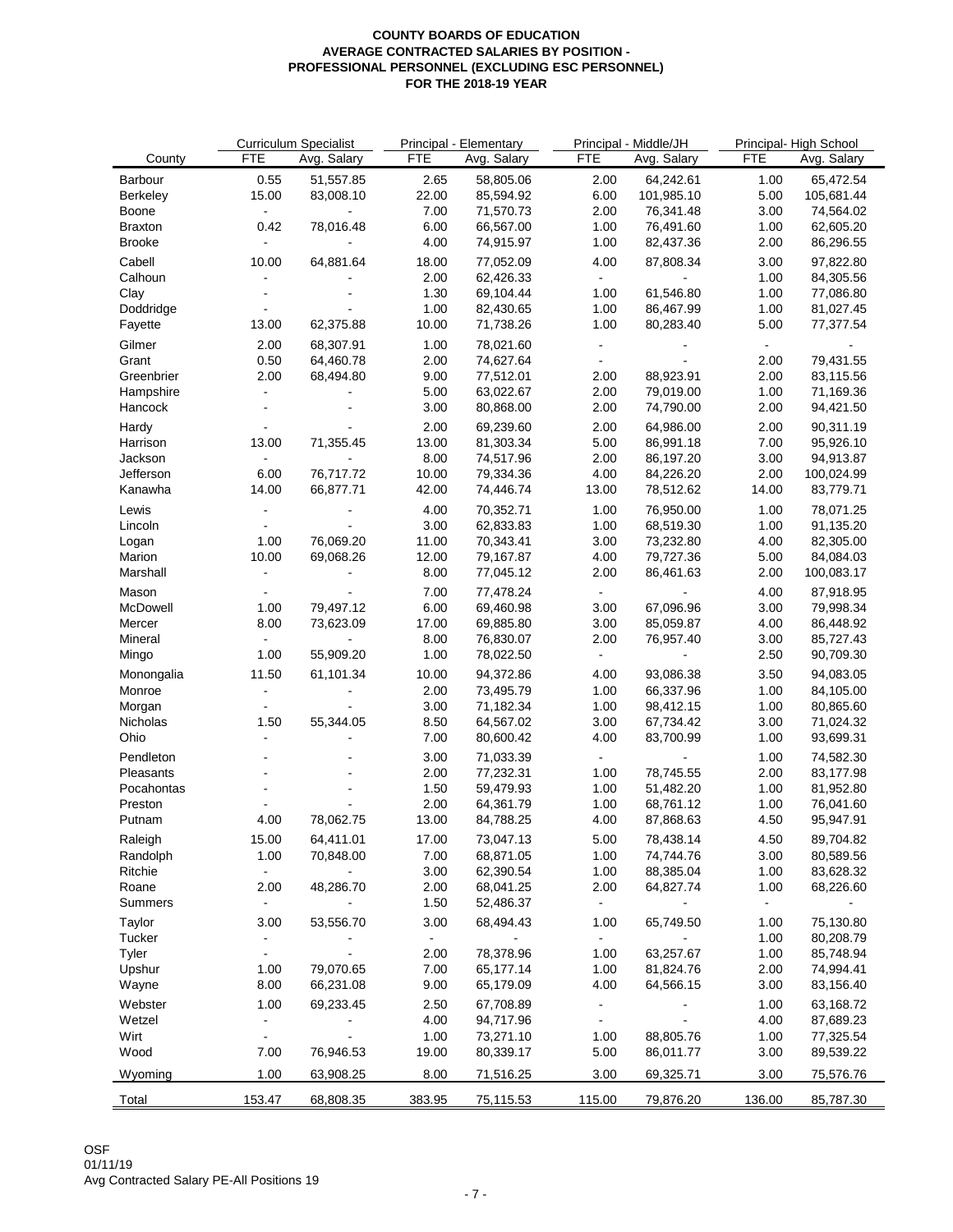| Avg. Salary<br>Avg. Salary<br>Avg. Salary<br>County<br>63,952.88<br>1.00<br>$\omega_{\rm c}$<br>2.00<br>53,417.76<br>2.00<br>68,418.83<br>Barbour<br>$\omega$<br>14.00<br>61,566.94<br>9.00<br>68,143.64<br>17.00<br>Berkeley<br>70,897.66<br>$\blacksquare$<br>$\blacksquare$<br>2.50<br>68,122.64<br>3.50<br>61,322.29<br>Boone<br>$\blacksquare$<br>$\blacksquare$<br>0.50<br>1.50<br>51,189.74<br>56,301.19<br><b>Braxton</b><br>$\blacksquare$<br>2.00<br><b>Brooke</b><br>2.00<br>59,446.87<br>63,154.64<br>3.50<br>75,001.52<br>6.00<br>8.00<br>Cabell<br>65,820.91<br>69,886.83<br>11.00<br>74,460.85<br>83,738.40<br>Calhoun<br>1.00<br>1.00<br>66,275.37<br>$\blacksquare$<br>$\blacksquare$<br>Clay<br>0.10<br>68,112.00<br>0.10<br>55,084.70<br>0.10<br>53,913.60<br>78,679.70<br>1.00<br>Doddridge<br>1.00<br>64,760.65<br>1.00<br>73,333.70<br>$\sim$<br>2.00<br>2.00<br>69,172.29<br>5.00<br>Fayette<br>62,999.96<br>59,264.07<br>$\overline{a}$<br>Gilmer<br>1.00<br>75,987.99<br>1.00<br>51,871.65<br>$\blacksquare$<br>$\blacksquare$<br>$\blacksquare$<br>1.00<br>71,362.99<br>1.00<br>69,157.79<br>1.00<br>64,728.49<br>Grant<br>$\blacksquare$<br>1.60<br>61,197.56<br>3.00<br>67,876.95<br>73,304.28<br>Greenbrier<br>$\overline{a}$<br>4.00<br>$\overline{a}$<br>1.00<br>58,885.82<br>2.00<br>59,538.94<br>Hampshire<br>$\blacksquare$<br>$\overline{a}$<br>$\blacksquare$<br>$\sim$<br>4.00<br>67,987.00<br>3.00<br>67,822.33<br>4.00<br>69,312.00<br>Hancock<br>$\overline{a}$<br>0.50<br>2.00<br>62,530.09<br>57,204.49<br>Hardy<br>55,995.68<br>1.50<br>4.00<br>4.00<br>73,472.76<br>9.50<br>66,375.67<br>71,735.78<br>Harrison<br>65,618.67<br>Jackson<br>1.00<br>60,306.40<br>3.00<br>4.00<br>74,347.20<br>Jefferson<br>4.00<br>58,661.19<br>7.00<br>60,863.47<br>7.00<br>70,898.85<br>$\blacksquare$<br>$\sim$<br>93,235.20<br>6.00<br>61,819.99<br>15.00<br>70,105.70<br>19.00<br>73,908.83<br>Kanawha<br>1.00<br>2.00<br>Lewis<br>0.50<br>52,646.70<br>1.00<br>57,630.30<br>2.00<br>70,851.86<br>63,591.60<br>3.00<br>78,158.21<br>62,796.12<br>1.00<br>51,952.95<br>2.00<br>Lincoln<br>1.00<br>65,318.61<br>59,503.73<br>2.00<br>62,481.84<br>5.00<br>5.00<br>59,419.20<br>Logan<br>$\blacksquare$<br>$\blacksquare$<br>Marion<br>4.00<br>67,294.44<br>5.00<br>65,275.64<br>6.00<br>68,602.88<br>$\blacksquare$<br>$\blacksquare$<br>Marshall<br>83,054.48<br>1.00<br>73,275.38<br>4.00<br>1.00<br>74,185.15<br>$\blacksquare$<br>$\blacksquare$<br>66,748.19<br>68,711.98<br>4.40<br>69,792.43<br>Mason<br>1.00<br>2.60<br>$\blacksquare$<br>61,883.05<br>McDowell<br>2.00<br>2.00<br>55,363.93<br>$\blacksquare$<br>$\mathbf{r}$<br>$\blacksquare$<br>$\blacksquare$<br>Mercer<br>2.00<br>86,088.99<br>6.00<br>67,957.00<br>9.00<br>65,999.44<br>$\blacksquare$<br>$\blacksquare$<br>1.00<br>71,631.05<br>2.00<br>1.00<br>66,237.56<br>66,789.84<br>2.00<br>71,106.31<br>Mineral<br>6.00<br>71,479.47<br>3.00<br>80,382.72<br>Mingo<br>$\blacksquare$<br>$\blacksquare$<br>$\sim$<br>$\blacksquare$<br>104,855.41<br>68,550.54<br>1.00<br>9.00<br>69,502.61<br>5.00<br>8.00<br>77,789.13<br>Monongalia<br>55,021.27<br>Monroe<br>1.00<br>1.00<br>59,009.51<br>$\blacksquare$<br>$\blacksquare$<br>$\blacksquare$<br>1.00<br>77,952.36<br>2.00<br>70,393.15<br>1.00<br>63,748.12<br>0.75<br>60,418.12<br>Morgan<br>Nicholas<br>1.00<br>62,202.78<br>1.50<br>70,977.28<br>$\overline{\phantom{a}}$<br>3.00<br>5.00<br>Ohio<br>71,456.99<br>79,549.00<br>$\blacksquare$<br>Pendleton<br>$\blacksquare$<br>$\sim$<br>$\blacksquare$<br>$\blacksquare$<br>Pleasants<br>1.00<br>62,926.12<br>2.00<br>73,594.65<br>$\blacksquare$<br>$\blacksquare$<br>1.00<br>60,077.60<br>1.00<br>59,851.40<br>Pocahontas<br>$\sim$<br>6.00<br>65,473.81<br>1.00<br>59,579.73<br>3.00<br>Preston<br>61,747.79<br>2.00<br>2.50<br>68,867.51<br>5.00<br>Putnam<br>$\blacksquare$<br>74,964.05<br>76,161.74<br>$\blacksquare$<br>5.00<br>61,556.27<br>7.00<br>66,219.37<br>7.00<br>68,208.97<br>Raleigh<br>$\blacksquare$<br>$\blacksquare$<br>Randolph<br>1.50<br>63,409.27<br>3.00<br>59,421.30<br>2.00<br>58,758.43<br>$\blacksquare$<br>Ritchie<br>1.00<br>60,815.70<br>1.00<br>64,203.60<br>$\blacksquare$<br>$\blacksquare$<br>Roane<br>50,932.35<br>1.00<br>56,100.45<br>1.00<br>1.00<br>61,873.90<br>÷,<br>2.00<br>65,585.41<br>1.00<br>2.00<br>Summers<br>54,813.92<br>58,808.60<br>Taylor<br>1.00<br>58,362.83<br>2.00<br>62,727.33<br>2.00<br>63,300.94<br>$\overline{\phantom{a}}$<br>$\qquad \qquad \blacksquare$<br>Tucker<br>67,977.99<br>1.00<br>2.00<br>53,616.39<br>Tyler<br>$\omega$<br>$\bar{\phantom{a}}$<br>1.00<br>70,830.19<br>$\blacksquare$<br>$\blacksquare$<br>$\blacksquare$<br>Upshur<br>3.00<br>1.00<br>57,026.31<br>1.50<br>59,283.37<br>72,074.03<br>$\ddot{\phantom{a}}$<br>$\blacksquare$<br>72,829.90<br>2.00<br>4.00<br>57,683.77<br>1.00<br>63,483.20<br>6.00<br>Wayne<br>61,692.03<br>Webster<br>1.00<br>73,732.65<br>$\blacksquare$<br>$\blacksquare$<br>$\blacksquare$<br>$\overline{\phantom{a}}$<br>Wetzel<br>68,742.31<br>1.00<br>65,256.59<br>3.00<br>Wirt<br>64,682.48<br>1.00<br>1.00<br>52,675.70<br>8.00<br>58,009.15<br>6.00<br>64,616.57<br>10.00<br>72,387.31<br>Wood<br>3.00<br>64,678.25<br>Wyoming<br>$\blacksquare$<br>$\blacksquare$<br>$\mathbf{r}$<br>35.00<br>72,595.17<br>99.80<br>63,433.81<br>127.10<br>66,079.23<br>205.25<br>69,509.94<br>Total |            | Principal - Combined |            | Asst. Principal - Elem. |            | Asst. Principal - Middle | Asst. Principal - HS |  |
|-----------------------------------------------------------------------------------------------------------------------------------------------------------------------------------------------------------------------------------------------------------------------------------------------------------------------------------------------------------------------------------------------------------------------------------------------------------------------------------------------------------------------------------------------------------------------------------------------------------------------------------------------------------------------------------------------------------------------------------------------------------------------------------------------------------------------------------------------------------------------------------------------------------------------------------------------------------------------------------------------------------------------------------------------------------------------------------------------------------------------------------------------------------------------------------------------------------------------------------------------------------------------------------------------------------------------------------------------------------------------------------------------------------------------------------------------------------------------------------------------------------------------------------------------------------------------------------------------------------------------------------------------------------------------------------------------------------------------------------------------------------------------------------------------------------------------------------------------------------------------------------------------------------------------------------------------------------------------------------------------------------------------------------------------------------------------------------------------------------------------------------------------------------------------------------------------------------------------------------------------------------------------------------------------------------------------------------------------------------------------------------------------------------------------------------------------------------------------------------------------------------------------------------------------------------------------------------------------------------------------------------------------------------------------------------------------------------------------------------------------------------------------------------------------------------------------------------------------------------------------------------------------------------------------------------------------------------------------------------------------------------------------------------------------------------------------------------------------------------------------------------------------------------------------------------------------------------------------------------------------------------------------------------------------------------------------------------------------------------------------------------------------------------------------------------------------------------------------------------------------------------------------------------------------------------------------------------------------------------------------------------------------------------------------------------------------------------------------------------------------------------------------------------------------------------------------------------------------------------------------------------------------------------------------------------------------------------------------------------------------------------------------------------------------------------------------------------------------------------------------------------------------------------------------------------------------------------------------------------------------------------------------------------------------------------------------------------------------------------------------------------------------------------------------------------------------------------------------------------------------------------------------------------------------------------------------------------------------------------------------------------------------------------------------------------------------------------------------------------------------------------------------------------------------------------------------------------------------------------------------------------------------------------------------------------------------------------------------------------------------------------------------------------------------------------------------------------------------------------------------------------------------------------------------------------------------------------------------------------------------------------------------------------------------------------------------------------------------------------------------------------------------------------------------------|------------|----------------------|------------|-------------------------|------------|--------------------------|----------------------|--|
|                                                                                                                                                                                                                                                                                                                                                                                                                                                                                                                                                                                                                                                                                                                                                                                                                                                                                                                                                                                                                                                                                                                                                                                                                                                                                                                                                                                                                                                                                                                                                                                                                                                                                                                                                                                                                                                                                                                                                                                                                                                                                                                                                                                                                                                                                                                                                                                                                                                                                                                                                                                                                                                                                                                                                                                                                                                                                                                                                                                                                                                                                                                                                                                                                                                                                                                                                                                                                                                                                                                                                                                                                                                                                                                                                                                                                                                                                                                                                                                                                                                                                                                                                                                                                                                                                                                                                                                                                                                                                                                                                                                                                                                                                                                                                                                                                                                                                                                                                                                                                                                                                                                                                                                                                                                                                                                                                                                                                             | <b>FTE</b> |                      | <b>FTE</b> | Avg. Salary             | <b>FTE</b> |                          | <b>FTE</b>           |  |
|                                                                                                                                                                                                                                                                                                                                                                                                                                                                                                                                                                                                                                                                                                                                                                                                                                                                                                                                                                                                                                                                                                                                                                                                                                                                                                                                                                                                                                                                                                                                                                                                                                                                                                                                                                                                                                                                                                                                                                                                                                                                                                                                                                                                                                                                                                                                                                                                                                                                                                                                                                                                                                                                                                                                                                                                                                                                                                                                                                                                                                                                                                                                                                                                                                                                                                                                                                                                                                                                                                                                                                                                                                                                                                                                                                                                                                                                                                                                                                                                                                                                                                                                                                                                                                                                                                                                                                                                                                                                                                                                                                                                                                                                                                                                                                                                                                                                                                                                                                                                                                                                                                                                                                                                                                                                                                                                                                                                                             |            |                      |            |                         |            |                          |                      |  |
|                                                                                                                                                                                                                                                                                                                                                                                                                                                                                                                                                                                                                                                                                                                                                                                                                                                                                                                                                                                                                                                                                                                                                                                                                                                                                                                                                                                                                                                                                                                                                                                                                                                                                                                                                                                                                                                                                                                                                                                                                                                                                                                                                                                                                                                                                                                                                                                                                                                                                                                                                                                                                                                                                                                                                                                                                                                                                                                                                                                                                                                                                                                                                                                                                                                                                                                                                                                                                                                                                                                                                                                                                                                                                                                                                                                                                                                                                                                                                                                                                                                                                                                                                                                                                                                                                                                                                                                                                                                                                                                                                                                                                                                                                                                                                                                                                                                                                                                                                                                                                                                                                                                                                                                                                                                                                                                                                                                                                             |            |                      |            |                         |            |                          |                      |  |
|                                                                                                                                                                                                                                                                                                                                                                                                                                                                                                                                                                                                                                                                                                                                                                                                                                                                                                                                                                                                                                                                                                                                                                                                                                                                                                                                                                                                                                                                                                                                                                                                                                                                                                                                                                                                                                                                                                                                                                                                                                                                                                                                                                                                                                                                                                                                                                                                                                                                                                                                                                                                                                                                                                                                                                                                                                                                                                                                                                                                                                                                                                                                                                                                                                                                                                                                                                                                                                                                                                                                                                                                                                                                                                                                                                                                                                                                                                                                                                                                                                                                                                                                                                                                                                                                                                                                                                                                                                                                                                                                                                                                                                                                                                                                                                                                                                                                                                                                                                                                                                                                                                                                                                                                                                                                                                                                                                                                                             |            |                      |            |                         |            |                          |                      |  |
|                                                                                                                                                                                                                                                                                                                                                                                                                                                                                                                                                                                                                                                                                                                                                                                                                                                                                                                                                                                                                                                                                                                                                                                                                                                                                                                                                                                                                                                                                                                                                                                                                                                                                                                                                                                                                                                                                                                                                                                                                                                                                                                                                                                                                                                                                                                                                                                                                                                                                                                                                                                                                                                                                                                                                                                                                                                                                                                                                                                                                                                                                                                                                                                                                                                                                                                                                                                                                                                                                                                                                                                                                                                                                                                                                                                                                                                                                                                                                                                                                                                                                                                                                                                                                                                                                                                                                                                                                                                                                                                                                                                                                                                                                                                                                                                                                                                                                                                                                                                                                                                                                                                                                                                                                                                                                                                                                                                                                             |            |                      |            |                         |            |                          |                      |  |
|                                                                                                                                                                                                                                                                                                                                                                                                                                                                                                                                                                                                                                                                                                                                                                                                                                                                                                                                                                                                                                                                                                                                                                                                                                                                                                                                                                                                                                                                                                                                                                                                                                                                                                                                                                                                                                                                                                                                                                                                                                                                                                                                                                                                                                                                                                                                                                                                                                                                                                                                                                                                                                                                                                                                                                                                                                                                                                                                                                                                                                                                                                                                                                                                                                                                                                                                                                                                                                                                                                                                                                                                                                                                                                                                                                                                                                                                                                                                                                                                                                                                                                                                                                                                                                                                                                                                                                                                                                                                                                                                                                                                                                                                                                                                                                                                                                                                                                                                                                                                                                                                                                                                                                                                                                                                                                                                                                                                                             |            |                      |            |                         |            |                          |                      |  |
|                                                                                                                                                                                                                                                                                                                                                                                                                                                                                                                                                                                                                                                                                                                                                                                                                                                                                                                                                                                                                                                                                                                                                                                                                                                                                                                                                                                                                                                                                                                                                                                                                                                                                                                                                                                                                                                                                                                                                                                                                                                                                                                                                                                                                                                                                                                                                                                                                                                                                                                                                                                                                                                                                                                                                                                                                                                                                                                                                                                                                                                                                                                                                                                                                                                                                                                                                                                                                                                                                                                                                                                                                                                                                                                                                                                                                                                                                                                                                                                                                                                                                                                                                                                                                                                                                                                                                                                                                                                                                                                                                                                                                                                                                                                                                                                                                                                                                                                                                                                                                                                                                                                                                                                                                                                                                                                                                                                                                             |            |                      |            |                         |            |                          |                      |  |
|                                                                                                                                                                                                                                                                                                                                                                                                                                                                                                                                                                                                                                                                                                                                                                                                                                                                                                                                                                                                                                                                                                                                                                                                                                                                                                                                                                                                                                                                                                                                                                                                                                                                                                                                                                                                                                                                                                                                                                                                                                                                                                                                                                                                                                                                                                                                                                                                                                                                                                                                                                                                                                                                                                                                                                                                                                                                                                                                                                                                                                                                                                                                                                                                                                                                                                                                                                                                                                                                                                                                                                                                                                                                                                                                                                                                                                                                                                                                                                                                                                                                                                                                                                                                                                                                                                                                                                                                                                                                                                                                                                                                                                                                                                                                                                                                                                                                                                                                                                                                                                                                                                                                                                                                                                                                                                                                                                                                                             |            |                      |            |                         |            |                          |                      |  |
|                                                                                                                                                                                                                                                                                                                                                                                                                                                                                                                                                                                                                                                                                                                                                                                                                                                                                                                                                                                                                                                                                                                                                                                                                                                                                                                                                                                                                                                                                                                                                                                                                                                                                                                                                                                                                                                                                                                                                                                                                                                                                                                                                                                                                                                                                                                                                                                                                                                                                                                                                                                                                                                                                                                                                                                                                                                                                                                                                                                                                                                                                                                                                                                                                                                                                                                                                                                                                                                                                                                                                                                                                                                                                                                                                                                                                                                                                                                                                                                                                                                                                                                                                                                                                                                                                                                                                                                                                                                                                                                                                                                                                                                                                                                                                                                                                                                                                                                                                                                                                                                                                                                                                                                                                                                                                                                                                                                                                             |            |                      |            |                         |            |                          |                      |  |
|                                                                                                                                                                                                                                                                                                                                                                                                                                                                                                                                                                                                                                                                                                                                                                                                                                                                                                                                                                                                                                                                                                                                                                                                                                                                                                                                                                                                                                                                                                                                                                                                                                                                                                                                                                                                                                                                                                                                                                                                                                                                                                                                                                                                                                                                                                                                                                                                                                                                                                                                                                                                                                                                                                                                                                                                                                                                                                                                                                                                                                                                                                                                                                                                                                                                                                                                                                                                                                                                                                                                                                                                                                                                                                                                                                                                                                                                                                                                                                                                                                                                                                                                                                                                                                                                                                                                                                                                                                                                                                                                                                                                                                                                                                                                                                                                                                                                                                                                                                                                                                                                                                                                                                                                                                                                                                                                                                                                                             |            |                      |            |                         |            |                          |                      |  |
|                                                                                                                                                                                                                                                                                                                                                                                                                                                                                                                                                                                                                                                                                                                                                                                                                                                                                                                                                                                                                                                                                                                                                                                                                                                                                                                                                                                                                                                                                                                                                                                                                                                                                                                                                                                                                                                                                                                                                                                                                                                                                                                                                                                                                                                                                                                                                                                                                                                                                                                                                                                                                                                                                                                                                                                                                                                                                                                                                                                                                                                                                                                                                                                                                                                                                                                                                                                                                                                                                                                                                                                                                                                                                                                                                                                                                                                                                                                                                                                                                                                                                                                                                                                                                                                                                                                                                                                                                                                                                                                                                                                                                                                                                                                                                                                                                                                                                                                                                                                                                                                                                                                                                                                                                                                                                                                                                                                                                             |            |                      |            |                         |            |                          |                      |  |
|                                                                                                                                                                                                                                                                                                                                                                                                                                                                                                                                                                                                                                                                                                                                                                                                                                                                                                                                                                                                                                                                                                                                                                                                                                                                                                                                                                                                                                                                                                                                                                                                                                                                                                                                                                                                                                                                                                                                                                                                                                                                                                                                                                                                                                                                                                                                                                                                                                                                                                                                                                                                                                                                                                                                                                                                                                                                                                                                                                                                                                                                                                                                                                                                                                                                                                                                                                                                                                                                                                                                                                                                                                                                                                                                                                                                                                                                                                                                                                                                                                                                                                                                                                                                                                                                                                                                                                                                                                                                                                                                                                                                                                                                                                                                                                                                                                                                                                                                                                                                                                                                                                                                                                                                                                                                                                                                                                                                                             |            |                      |            |                         |            |                          |                      |  |
|                                                                                                                                                                                                                                                                                                                                                                                                                                                                                                                                                                                                                                                                                                                                                                                                                                                                                                                                                                                                                                                                                                                                                                                                                                                                                                                                                                                                                                                                                                                                                                                                                                                                                                                                                                                                                                                                                                                                                                                                                                                                                                                                                                                                                                                                                                                                                                                                                                                                                                                                                                                                                                                                                                                                                                                                                                                                                                                                                                                                                                                                                                                                                                                                                                                                                                                                                                                                                                                                                                                                                                                                                                                                                                                                                                                                                                                                                                                                                                                                                                                                                                                                                                                                                                                                                                                                                                                                                                                                                                                                                                                                                                                                                                                                                                                                                                                                                                                                                                                                                                                                                                                                                                                                                                                                                                                                                                                                                             |            |                      |            |                         |            |                          |                      |  |
|                                                                                                                                                                                                                                                                                                                                                                                                                                                                                                                                                                                                                                                                                                                                                                                                                                                                                                                                                                                                                                                                                                                                                                                                                                                                                                                                                                                                                                                                                                                                                                                                                                                                                                                                                                                                                                                                                                                                                                                                                                                                                                                                                                                                                                                                                                                                                                                                                                                                                                                                                                                                                                                                                                                                                                                                                                                                                                                                                                                                                                                                                                                                                                                                                                                                                                                                                                                                                                                                                                                                                                                                                                                                                                                                                                                                                                                                                                                                                                                                                                                                                                                                                                                                                                                                                                                                                                                                                                                                                                                                                                                                                                                                                                                                                                                                                                                                                                                                                                                                                                                                                                                                                                                                                                                                                                                                                                                                                             |            |                      |            |                         |            |                          |                      |  |
|                                                                                                                                                                                                                                                                                                                                                                                                                                                                                                                                                                                                                                                                                                                                                                                                                                                                                                                                                                                                                                                                                                                                                                                                                                                                                                                                                                                                                                                                                                                                                                                                                                                                                                                                                                                                                                                                                                                                                                                                                                                                                                                                                                                                                                                                                                                                                                                                                                                                                                                                                                                                                                                                                                                                                                                                                                                                                                                                                                                                                                                                                                                                                                                                                                                                                                                                                                                                                                                                                                                                                                                                                                                                                                                                                                                                                                                                                                                                                                                                                                                                                                                                                                                                                                                                                                                                                                                                                                                                                                                                                                                                                                                                                                                                                                                                                                                                                                                                                                                                                                                                                                                                                                                                                                                                                                                                                                                                                             |            |                      |            |                         |            |                          |                      |  |
|                                                                                                                                                                                                                                                                                                                                                                                                                                                                                                                                                                                                                                                                                                                                                                                                                                                                                                                                                                                                                                                                                                                                                                                                                                                                                                                                                                                                                                                                                                                                                                                                                                                                                                                                                                                                                                                                                                                                                                                                                                                                                                                                                                                                                                                                                                                                                                                                                                                                                                                                                                                                                                                                                                                                                                                                                                                                                                                                                                                                                                                                                                                                                                                                                                                                                                                                                                                                                                                                                                                                                                                                                                                                                                                                                                                                                                                                                                                                                                                                                                                                                                                                                                                                                                                                                                                                                                                                                                                                                                                                                                                                                                                                                                                                                                                                                                                                                                                                                                                                                                                                                                                                                                                                                                                                                                                                                                                                                             |            |                      |            |                         |            |                          |                      |  |
|                                                                                                                                                                                                                                                                                                                                                                                                                                                                                                                                                                                                                                                                                                                                                                                                                                                                                                                                                                                                                                                                                                                                                                                                                                                                                                                                                                                                                                                                                                                                                                                                                                                                                                                                                                                                                                                                                                                                                                                                                                                                                                                                                                                                                                                                                                                                                                                                                                                                                                                                                                                                                                                                                                                                                                                                                                                                                                                                                                                                                                                                                                                                                                                                                                                                                                                                                                                                                                                                                                                                                                                                                                                                                                                                                                                                                                                                                                                                                                                                                                                                                                                                                                                                                                                                                                                                                                                                                                                                                                                                                                                                                                                                                                                                                                                                                                                                                                                                                                                                                                                                                                                                                                                                                                                                                                                                                                                                                             |            |                      |            |                         |            |                          |                      |  |
|                                                                                                                                                                                                                                                                                                                                                                                                                                                                                                                                                                                                                                                                                                                                                                                                                                                                                                                                                                                                                                                                                                                                                                                                                                                                                                                                                                                                                                                                                                                                                                                                                                                                                                                                                                                                                                                                                                                                                                                                                                                                                                                                                                                                                                                                                                                                                                                                                                                                                                                                                                                                                                                                                                                                                                                                                                                                                                                                                                                                                                                                                                                                                                                                                                                                                                                                                                                                                                                                                                                                                                                                                                                                                                                                                                                                                                                                                                                                                                                                                                                                                                                                                                                                                                                                                                                                                                                                                                                                                                                                                                                                                                                                                                                                                                                                                                                                                                                                                                                                                                                                                                                                                                                                                                                                                                                                                                                                                             |            |                      |            |                         |            |                          |                      |  |
|                                                                                                                                                                                                                                                                                                                                                                                                                                                                                                                                                                                                                                                                                                                                                                                                                                                                                                                                                                                                                                                                                                                                                                                                                                                                                                                                                                                                                                                                                                                                                                                                                                                                                                                                                                                                                                                                                                                                                                                                                                                                                                                                                                                                                                                                                                                                                                                                                                                                                                                                                                                                                                                                                                                                                                                                                                                                                                                                                                                                                                                                                                                                                                                                                                                                                                                                                                                                                                                                                                                                                                                                                                                                                                                                                                                                                                                                                                                                                                                                                                                                                                                                                                                                                                                                                                                                                                                                                                                                                                                                                                                                                                                                                                                                                                                                                                                                                                                                                                                                                                                                                                                                                                                                                                                                                                                                                                                                                             |            |                      |            |                         |            |                          |                      |  |
|                                                                                                                                                                                                                                                                                                                                                                                                                                                                                                                                                                                                                                                                                                                                                                                                                                                                                                                                                                                                                                                                                                                                                                                                                                                                                                                                                                                                                                                                                                                                                                                                                                                                                                                                                                                                                                                                                                                                                                                                                                                                                                                                                                                                                                                                                                                                                                                                                                                                                                                                                                                                                                                                                                                                                                                                                                                                                                                                                                                                                                                                                                                                                                                                                                                                                                                                                                                                                                                                                                                                                                                                                                                                                                                                                                                                                                                                                                                                                                                                                                                                                                                                                                                                                                                                                                                                                                                                                                                                                                                                                                                                                                                                                                                                                                                                                                                                                                                                                                                                                                                                                                                                                                                                                                                                                                                                                                                                                             |            |                      |            |                         |            |                          |                      |  |
|                                                                                                                                                                                                                                                                                                                                                                                                                                                                                                                                                                                                                                                                                                                                                                                                                                                                                                                                                                                                                                                                                                                                                                                                                                                                                                                                                                                                                                                                                                                                                                                                                                                                                                                                                                                                                                                                                                                                                                                                                                                                                                                                                                                                                                                                                                                                                                                                                                                                                                                                                                                                                                                                                                                                                                                                                                                                                                                                                                                                                                                                                                                                                                                                                                                                                                                                                                                                                                                                                                                                                                                                                                                                                                                                                                                                                                                                                                                                                                                                                                                                                                                                                                                                                                                                                                                                                                                                                                                                                                                                                                                                                                                                                                                                                                                                                                                                                                                                                                                                                                                                                                                                                                                                                                                                                                                                                                                                                             |            |                      |            |                         |            |                          |                      |  |
|                                                                                                                                                                                                                                                                                                                                                                                                                                                                                                                                                                                                                                                                                                                                                                                                                                                                                                                                                                                                                                                                                                                                                                                                                                                                                                                                                                                                                                                                                                                                                                                                                                                                                                                                                                                                                                                                                                                                                                                                                                                                                                                                                                                                                                                                                                                                                                                                                                                                                                                                                                                                                                                                                                                                                                                                                                                                                                                                                                                                                                                                                                                                                                                                                                                                                                                                                                                                                                                                                                                                                                                                                                                                                                                                                                                                                                                                                                                                                                                                                                                                                                                                                                                                                                                                                                                                                                                                                                                                                                                                                                                                                                                                                                                                                                                                                                                                                                                                                                                                                                                                                                                                                                                                                                                                                                                                                                                                                             |            |                      |            |                         |            |                          |                      |  |
|                                                                                                                                                                                                                                                                                                                                                                                                                                                                                                                                                                                                                                                                                                                                                                                                                                                                                                                                                                                                                                                                                                                                                                                                                                                                                                                                                                                                                                                                                                                                                                                                                                                                                                                                                                                                                                                                                                                                                                                                                                                                                                                                                                                                                                                                                                                                                                                                                                                                                                                                                                                                                                                                                                                                                                                                                                                                                                                                                                                                                                                                                                                                                                                                                                                                                                                                                                                                                                                                                                                                                                                                                                                                                                                                                                                                                                                                                                                                                                                                                                                                                                                                                                                                                                                                                                                                                                                                                                                                                                                                                                                                                                                                                                                                                                                                                                                                                                                                                                                                                                                                                                                                                                                                                                                                                                                                                                                                                             |            |                      |            |                         |            |                          |                      |  |
|                                                                                                                                                                                                                                                                                                                                                                                                                                                                                                                                                                                                                                                                                                                                                                                                                                                                                                                                                                                                                                                                                                                                                                                                                                                                                                                                                                                                                                                                                                                                                                                                                                                                                                                                                                                                                                                                                                                                                                                                                                                                                                                                                                                                                                                                                                                                                                                                                                                                                                                                                                                                                                                                                                                                                                                                                                                                                                                                                                                                                                                                                                                                                                                                                                                                                                                                                                                                                                                                                                                                                                                                                                                                                                                                                                                                                                                                                                                                                                                                                                                                                                                                                                                                                                                                                                                                                                                                                                                                                                                                                                                                                                                                                                                                                                                                                                                                                                                                                                                                                                                                                                                                                                                                                                                                                                                                                                                                                             |            |                      |            |                         |            |                          |                      |  |
|                                                                                                                                                                                                                                                                                                                                                                                                                                                                                                                                                                                                                                                                                                                                                                                                                                                                                                                                                                                                                                                                                                                                                                                                                                                                                                                                                                                                                                                                                                                                                                                                                                                                                                                                                                                                                                                                                                                                                                                                                                                                                                                                                                                                                                                                                                                                                                                                                                                                                                                                                                                                                                                                                                                                                                                                                                                                                                                                                                                                                                                                                                                                                                                                                                                                                                                                                                                                                                                                                                                                                                                                                                                                                                                                                                                                                                                                                                                                                                                                                                                                                                                                                                                                                                                                                                                                                                                                                                                                                                                                                                                                                                                                                                                                                                                                                                                                                                                                                                                                                                                                                                                                                                                                                                                                                                                                                                                                                             |            |                      |            |                         |            |                          |                      |  |
|                                                                                                                                                                                                                                                                                                                                                                                                                                                                                                                                                                                                                                                                                                                                                                                                                                                                                                                                                                                                                                                                                                                                                                                                                                                                                                                                                                                                                                                                                                                                                                                                                                                                                                                                                                                                                                                                                                                                                                                                                                                                                                                                                                                                                                                                                                                                                                                                                                                                                                                                                                                                                                                                                                                                                                                                                                                                                                                                                                                                                                                                                                                                                                                                                                                                                                                                                                                                                                                                                                                                                                                                                                                                                                                                                                                                                                                                                                                                                                                                                                                                                                                                                                                                                                                                                                                                                                                                                                                                                                                                                                                                                                                                                                                                                                                                                                                                                                                                                                                                                                                                                                                                                                                                                                                                                                                                                                                                                             |            |                      |            |                         |            |                          |                      |  |
|                                                                                                                                                                                                                                                                                                                                                                                                                                                                                                                                                                                                                                                                                                                                                                                                                                                                                                                                                                                                                                                                                                                                                                                                                                                                                                                                                                                                                                                                                                                                                                                                                                                                                                                                                                                                                                                                                                                                                                                                                                                                                                                                                                                                                                                                                                                                                                                                                                                                                                                                                                                                                                                                                                                                                                                                                                                                                                                                                                                                                                                                                                                                                                                                                                                                                                                                                                                                                                                                                                                                                                                                                                                                                                                                                                                                                                                                                                                                                                                                                                                                                                                                                                                                                                                                                                                                                                                                                                                                                                                                                                                                                                                                                                                                                                                                                                                                                                                                                                                                                                                                                                                                                                                                                                                                                                                                                                                                                             |            |                      |            |                         |            |                          |                      |  |
|                                                                                                                                                                                                                                                                                                                                                                                                                                                                                                                                                                                                                                                                                                                                                                                                                                                                                                                                                                                                                                                                                                                                                                                                                                                                                                                                                                                                                                                                                                                                                                                                                                                                                                                                                                                                                                                                                                                                                                                                                                                                                                                                                                                                                                                                                                                                                                                                                                                                                                                                                                                                                                                                                                                                                                                                                                                                                                                                                                                                                                                                                                                                                                                                                                                                                                                                                                                                                                                                                                                                                                                                                                                                                                                                                                                                                                                                                                                                                                                                                                                                                                                                                                                                                                                                                                                                                                                                                                                                                                                                                                                                                                                                                                                                                                                                                                                                                                                                                                                                                                                                                                                                                                                                                                                                                                                                                                                                                             |            |                      |            |                         |            |                          |                      |  |
|                                                                                                                                                                                                                                                                                                                                                                                                                                                                                                                                                                                                                                                                                                                                                                                                                                                                                                                                                                                                                                                                                                                                                                                                                                                                                                                                                                                                                                                                                                                                                                                                                                                                                                                                                                                                                                                                                                                                                                                                                                                                                                                                                                                                                                                                                                                                                                                                                                                                                                                                                                                                                                                                                                                                                                                                                                                                                                                                                                                                                                                                                                                                                                                                                                                                                                                                                                                                                                                                                                                                                                                                                                                                                                                                                                                                                                                                                                                                                                                                                                                                                                                                                                                                                                                                                                                                                                                                                                                                                                                                                                                                                                                                                                                                                                                                                                                                                                                                                                                                                                                                                                                                                                                                                                                                                                                                                                                                                             |            |                      |            |                         |            |                          |                      |  |
|                                                                                                                                                                                                                                                                                                                                                                                                                                                                                                                                                                                                                                                                                                                                                                                                                                                                                                                                                                                                                                                                                                                                                                                                                                                                                                                                                                                                                                                                                                                                                                                                                                                                                                                                                                                                                                                                                                                                                                                                                                                                                                                                                                                                                                                                                                                                                                                                                                                                                                                                                                                                                                                                                                                                                                                                                                                                                                                                                                                                                                                                                                                                                                                                                                                                                                                                                                                                                                                                                                                                                                                                                                                                                                                                                                                                                                                                                                                                                                                                                                                                                                                                                                                                                                                                                                                                                                                                                                                                                                                                                                                                                                                                                                                                                                                                                                                                                                                                                                                                                                                                                                                                                                                                                                                                                                                                                                                                                             |            |                      |            |                         |            |                          |                      |  |
|                                                                                                                                                                                                                                                                                                                                                                                                                                                                                                                                                                                                                                                                                                                                                                                                                                                                                                                                                                                                                                                                                                                                                                                                                                                                                                                                                                                                                                                                                                                                                                                                                                                                                                                                                                                                                                                                                                                                                                                                                                                                                                                                                                                                                                                                                                                                                                                                                                                                                                                                                                                                                                                                                                                                                                                                                                                                                                                                                                                                                                                                                                                                                                                                                                                                                                                                                                                                                                                                                                                                                                                                                                                                                                                                                                                                                                                                                                                                                                                                                                                                                                                                                                                                                                                                                                                                                                                                                                                                                                                                                                                                                                                                                                                                                                                                                                                                                                                                                                                                                                                                                                                                                                                                                                                                                                                                                                                                                             |            |                      |            |                         |            |                          |                      |  |
|                                                                                                                                                                                                                                                                                                                                                                                                                                                                                                                                                                                                                                                                                                                                                                                                                                                                                                                                                                                                                                                                                                                                                                                                                                                                                                                                                                                                                                                                                                                                                                                                                                                                                                                                                                                                                                                                                                                                                                                                                                                                                                                                                                                                                                                                                                                                                                                                                                                                                                                                                                                                                                                                                                                                                                                                                                                                                                                                                                                                                                                                                                                                                                                                                                                                                                                                                                                                                                                                                                                                                                                                                                                                                                                                                                                                                                                                                                                                                                                                                                                                                                                                                                                                                                                                                                                                                                                                                                                                                                                                                                                                                                                                                                                                                                                                                                                                                                                                                                                                                                                                                                                                                                                                                                                                                                                                                                                                                             |            |                      |            |                         |            |                          |                      |  |
|                                                                                                                                                                                                                                                                                                                                                                                                                                                                                                                                                                                                                                                                                                                                                                                                                                                                                                                                                                                                                                                                                                                                                                                                                                                                                                                                                                                                                                                                                                                                                                                                                                                                                                                                                                                                                                                                                                                                                                                                                                                                                                                                                                                                                                                                                                                                                                                                                                                                                                                                                                                                                                                                                                                                                                                                                                                                                                                                                                                                                                                                                                                                                                                                                                                                                                                                                                                                                                                                                                                                                                                                                                                                                                                                                                                                                                                                                                                                                                                                                                                                                                                                                                                                                                                                                                                                                                                                                                                                                                                                                                                                                                                                                                                                                                                                                                                                                                                                                                                                                                                                                                                                                                                                                                                                                                                                                                                                                             |            |                      |            |                         |            |                          |                      |  |
|                                                                                                                                                                                                                                                                                                                                                                                                                                                                                                                                                                                                                                                                                                                                                                                                                                                                                                                                                                                                                                                                                                                                                                                                                                                                                                                                                                                                                                                                                                                                                                                                                                                                                                                                                                                                                                                                                                                                                                                                                                                                                                                                                                                                                                                                                                                                                                                                                                                                                                                                                                                                                                                                                                                                                                                                                                                                                                                                                                                                                                                                                                                                                                                                                                                                                                                                                                                                                                                                                                                                                                                                                                                                                                                                                                                                                                                                                                                                                                                                                                                                                                                                                                                                                                                                                                                                                                                                                                                                                                                                                                                                                                                                                                                                                                                                                                                                                                                                                                                                                                                                                                                                                                                                                                                                                                                                                                                                                             |            |                      |            |                         |            |                          |                      |  |
|                                                                                                                                                                                                                                                                                                                                                                                                                                                                                                                                                                                                                                                                                                                                                                                                                                                                                                                                                                                                                                                                                                                                                                                                                                                                                                                                                                                                                                                                                                                                                                                                                                                                                                                                                                                                                                                                                                                                                                                                                                                                                                                                                                                                                                                                                                                                                                                                                                                                                                                                                                                                                                                                                                                                                                                                                                                                                                                                                                                                                                                                                                                                                                                                                                                                                                                                                                                                                                                                                                                                                                                                                                                                                                                                                                                                                                                                                                                                                                                                                                                                                                                                                                                                                                                                                                                                                                                                                                                                                                                                                                                                                                                                                                                                                                                                                                                                                                                                                                                                                                                                                                                                                                                                                                                                                                                                                                                                                             |            |                      |            |                         |            |                          |                      |  |
|                                                                                                                                                                                                                                                                                                                                                                                                                                                                                                                                                                                                                                                                                                                                                                                                                                                                                                                                                                                                                                                                                                                                                                                                                                                                                                                                                                                                                                                                                                                                                                                                                                                                                                                                                                                                                                                                                                                                                                                                                                                                                                                                                                                                                                                                                                                                                                                                                                                                                                                                                                                                                                                                                                                                                                                                                                                                                                                                                                                                                                                                                                                                                                                                                                                                                                                                                                                                                                                                                                                                                                                                                                                                                                                                                                                                                                                                                                                                                                                                                                                                                                                                                                                                                                                                                                                                                                                                                                                                                                                                                                                                                                                                                                                                                                                                                                                                                                                                                                                                                                                                                                                                                                                                                                                                                                                                                                                                                             |            |                      |            |                         |            |                          |                      |  |
|                                                                                                                                                                                                                                                                                                                                                                                                                                                                                                                                                                                                                                                                                                                                                                                                                                                                                                                                                                                                                                                                                                                                                                                                                                                                                                                                                                                                                                                                                                                                                                                                                                                                                                                                                                                                                                                                                                                                                                                                                                                                                                                                                                                                                                                                                                                                                                                                                                                                                                                                                                                                                                                                                                                                                                                                                                                                                                                                                                                                                                                                                                                                                                                                                                                                                                                                                                                                                                                                                                                                                                                                                                                                                                                                                                                                                                                                                                                                                                                                                                                                                                                                                                                                                                                                                                                                                                                                                                                                                                                                                                                                                                                                                                                                                                                                                                                                                                                                                                                                                                                                                                                                                                                                                                                                                                                                                                                                                             |            |                      |            |                         |            |                          |                      |  |
|                                                                                                                                                                                                                                                                                                                                                                                                                                                                                                                                                                                                                                                                                                                                                                                                                                                                                                                                                                                                                                                                                                                                                                                                                                                                                                                                                                                                                                                                                                                                                                                                                                                                                                                                                                                                                                                                                                                                                                                                                                                                                                                                                                                                                                                                                                                                                                                                                                                                                                                                                                                                                                                                                                                                                                                                                                                                                                                                                                                                                                                                                                                                                                                                                                                                                                                                                                                                                                                                                                                                                                                                                                                                                                                                                                                                                                                                                                                                                                                                                                                                                                                                                                                                                                                                                                                                                                                                                                                                                                                                                                                                                                                                                                                                                                                                                                                                                                                                                                                                                                                                                                                                                                                                                                                                                                                                                                                                                             |            |                      |            |                         |            |                          |                      |  |
|                                                                                                                                                                                                                                                                                                                                                                                                                                                                                                                                                                                                                                                                                                                                                                                                                                                                                                                                                                                                                                                                                                                                                                                                                                                                                                                                                                                                                                                                                                                                                                                                                                                                                                                                                                                                                                                                                                                                                                                                                                                                                                                                                                                                                                                                                                                                                                                                                                                                                                                                                                                                                                                                                                                                                                                                                                                                                                                                                                                                                                                                                                                                                                                                                                                                                                                                                                                                                                                                                                                                                                                                                                                                                                                                                                                                                                                                                                                                                                                                                                                                                                                                                                                                                                                                                                                                                                                                                                                                                                                                                                                                                                                                                                                                                                                                                                                                                                                                                                                                                                                                                                                                                                                                                                                                                                                                                                                                                             |            |                      |            |                         |            |                          |                      |  |
|                                                                                                                                                                                                                                                                                                                                                                                                                                                                                                                                                                                                                                                                                                                                                                                                                                                                                                                                                                                                                                                                                                                                                                                                                                                                                                                                                                                                                                                                                                                                                                                                                                                                                                                                                                                                                                                                                                                                                                                                                                                                                                                                                                                                                                                                                                                                                                                                                                                                                                                                                                                                                                                                                                                                                                                                                                                                                                                                                                                                                                                                                                                                                                                                                                                                                                                                                                                                                                                                                                                                                                                                                                                                                                                                                                                                                                                                                                                                                                                                                                                                                                                                                                                                                                                                                                                                                                                                                                                                                                                                                                                                                                                                                                                                                                                                                                                                                                                                                                                                                                                                                                                                                                                                                                                                                                                                                                                                                             |            |                      |            |                         |            |                          |                      |  |
|                                                                                                                                                                                                                                                                                                                                                                                                                                                                                                                                                                                                                                                                                                                                                                                                                                                                                                                                                                                                                                                                                                                                                                                                                                                                                                                                                                                                                                                                                                                                                                                                                                                                                                                                                                                                                                                                                                                                                                                                                                                                                                                                                                                                                                                                                                                                                                                                                                                                                                                                                                                                                                                                                                                                                                                                                                                                                                                                                                                                                                                                                                                                                                                                                                                                                                                                                                                                                                                                                                                                                                                                                                                                                                                                                                                                                                                                                                                                                                                                                                                                                                                                                                                                                                                                                                                                                                                                                                                                                                                                                                                                                                                                                                                                                                                                                                                                                                                                                                                                                                                                                                                                                                                                                                                                                                                                                                                                                             |            |                      |            |                         |            |                          |                      |  |
|                                                                                                                                                                                                                                                                                                                                                                                                                                                                                                                                                                                                                                                                                                                                                                                                                                                                                                                                                                                                                                                                                                                                                                                                                                                                                                                                                                                                                                                                                                                                                                                                                                                                                                                                                                                                                                                                                                                                                                                                                                                                                                                                                                                                                                                                                                                                                                                                                                                                                                                                                                                                                                                                                                                                                                                                                                                                                                                                                                                                                                                                                                                                                                                                                                                                                                                                                                                                                                                                                                                                                                                                                                                                                                                                                                                                                                                                                                                                                                                                                                                                                                                                                                                                                                                                                                                                                                                                                                                                                                                                                                                                                                                                                                                                                                                                                                                                                                                                                                                                                                                                                                                                                                                                                                                                                                                                                                                                                             |            |                      |            |                         |            |                          |                      |  |
|                                                                                                                                                                                                                                                                                                                                                                                                                                                                                                                                                                                                                                                                                                                                                                                                                                                                                                                                                                                                                                                                                                                                                                                                                                                                                                                                                                                                                                                                                                                                                                                                                                                                                                                                                                                                                                                                                                                                                                                                                                                                                                                                                                                                                                                                                                                                                                                                                                                                                                                                                                                                                                                                                                                                                                                                                                                                                                                                                                                                                                                                                                                                                                                                                                                                                                                                                                                                                                                                                                                                                                                                                                                                                                                                                                                                                                                                                                                                                                                                                                                                                                                                                                                                                                                                                                                                                                                                                                                                                                                                                                                                                                                                                                                                                                                                                                                                                                                                                                                                                                                                                                                                                                                                                                                                                                                                                                                                                             |            |                      |            |                         |            |                          |                      |  |
|                                                                                                                                                                                                                                                                                                                                                                                                                                                                                                                                                                                                                                                                                                                                                                                                                                                                                                                                                                                                                                                                                                                                                                                                                                                                                                                                                                                                                                                                                                                                                                                                                                                                                                                                                                                                                                                                                                                                                                                                                                                                                                                                                                                                                                                                                                                                                                                                                                                                                                                                                                                                                                                                                                                                                                                                                                                                                                                                                                                                                                                                                                                                                                                                                                                                                                                                                                                                                                                                                                                                                                                                                                                                                                                                                                                                                                                                                                                                                                                                                                                                                                                                                                                                                                                                                                                                                                                                                                                                                                                                                                                                                                                                                                                                                                                                                                                                                                                                                                                                                                                                                                                                                                                                                                                                                                                                                                                                                             |            |                      |            |                         |            |                          |                      |  |
|                                                                                                                                                                                                                                                                                                                                                                                                                                                                                                                                                                                                                                                                                                                                                                                                                                                                                                                                                                                                                                                                                                                                                                                                                                                                                                                                                                                                                                                                                                                                                                                                                                                                                                                                                                                                                                                                                                                                                                                                                                                                                                                                                                                                                                                                                                                                                                                                                                                                                                                                                                                                                                                                                                                                                                                                                                                                                                                                                                                                                                                                                                                                                                                                                                                                                                                                                                                                                                                                                                                                                                                                                                                                                                                                                                                                                                                                                                                                                                                                                                                                                                                                                                                                                                                                                                                                                                                                                                                                                                                                                                                                                                                                                                                                                                                                                                                                                                                                                                                                                                                                                                                                                                                                                                                                                                                                                                                                                             |            |                      |            |                         |            |                          |                      |  |
|                                                                                                                                                                                                                                                                                                                                                                                                                                                                                                                                                                                                                                                                                                                                                                                                                                                                                                                                                                                                                                                                                                                                                                                                                                                                                                                                                                                                                                                                                                                                                                                                                                                                                                                                                                                                                                                                                                                                                                                                                                                                                                                                                                                                                                                                                                                                                                                                                                                                                                                                                                                                                                                                                                                                                                                                                                                                                                                                                                                                                                                                                                                                                                                                                                                                                                                                                                                                                                                                                                                                                                                                                                                                                                                                                                                                                                                                                                                                                                                                                                                                                                                                                                                                                                                                                                                                                                                                                                                                                                                                                                                                                                                                                                                                                                                                                                                                                                                                                                                                                                                                                                                                                                                                                                                                                                                                                                                                                             |            |                      |            |                         |            |                          |                      |  |
|                                                                                                                                                                                                                                                                                                                                                                                                                                                                                                                                                                                                                                                                                                                                                                                                                                                                                                                                                                                                                                                                                                                                                                                                                                                                                                                                                                                                                                                                                                                                                                                                                                                                                                                                                                                                                                                                                                                                                                                                                                                                                                                                                                                                                                                                                                                                                                                                                                                                                                                                                                                                                                                                                                                                                                                                                                                                                                                                                                                                                                                                                                                                                                                                                                                                                                                                                                                                                                                                                                                                                                                                                                                                                                                                                                                                                                                                                                                                                                                                                                                                                                                                                                                                                                                                                                                                                                                                                                                                                                                                                                                                                                                                                                                                                                                                                                                                                                                                                                                                                                                                                                                                                                                                                                                                                                                                                                                                                             |            |                      |            |                         |            |                          |                      |  |
|                                                                                                                                                                                                                                                                                                                                                                                                                                                                                                                                                                                                                                                                                                                                                                                                                                                                                                                                                                                                                                                                                                                                                                                                                                                                                                                                                                                                                                                                                                                                                                                                                                                                                                                                                                                                                                                                                                                                                                                                                                                                                                                                                                                                                                                                                                                                                                                                                                                                                                                                                                                                                                                                                                                                                                                                                                                                                                                                                                                                                                                                                                                                                                                                                                                                                                                                                                                                                                                                                                                                                                                                                                                                                                                                                                                                                                                                                                                                                                                                                                                                                                                                                                                                                                                                                                                                                                                                                                                                                                                                                                                                                                                                                                                                                                                                                                                                                                                                                                                                                                                                                                                                                                                                                                                                                                                                                                                                                             |            |                      |            |                         |            |                          |                      |  |
|                                                                                                                                                                                                                                                                                                                                                                                                                                                                                                                                                                                                                                                                                                                                                                                                                                                                                                                                                                                                                                                                                                                                                                                                                                                                                                                                                                                                                                                                                                                                                                                                                                                                                                                                                                                                                                                                                                                                                                                                                                                                                                                                                                                                                                                                                                                                                                                                                                                                                                                                                                                                                                                                                                                                                                                                                                                                                                                                                                                                                                                                                                                                                                                                                                                                                                                                                                                                                                                                                                                                                                                                                                                                                                                                                                                                                                                                                                                                                                                                                                                                                                                                                                                                                                                                                                                                                                                                                                                                                                                                                                                                                                                                                                                                                                                                                                                                                                                                                                                                                                                                                                                                                                                                                                                                                                                                                                                                                             |            |                      |            |                         |            |                          |                      |  |
|                                                                                                                                                                                                                                                                                                                                                                                                                                                                                                                                                                                                                                                                                                                                                                                                                                                                                                                                                                                                                                                                                                                                                                                                                                                                                                                                                                                                                                                                                                                                                                                                                                                                                                                                                                                                                                                                                                                                                                                                                                                                                                                                                                                                                                                                                                                                                                                                                                                                                                                                                                                                                                                                                                                                                                                                                                                                                                                                                                                                                                                                                                                                                                                                                                                                                                                                                                                                                                                                                                                                                                                                                                                                                                                                                                                                                                                                                                                                                                                                                                                                                                                                                                                                                                                                                                                                                                                                                                                                                                                                                                                                                                                                                                                                                                                                                                                                                                                                                                                                                                                                                                                                                                                                                                                                                                                                                                                                                             |            |                      |            |                         |            |                          |                      |  |
|                                                                                                                                                                                                                                                                                                                                                                                                                                                                                                                                                                                                                                                                                                                                                                                                                                                                                                                                                                                                                                                                                                                                                                                                                                                                                                                                                                                                                                                                                                                                                                                                                                                                                                                                                                                                                                                                                                                                                                                                                                                                                                                                                                                                                                                                                                                                                                                                                                                                                                                                                                                                                                                                                                                                                                                                                                                                                                                                                                                                                                                                                                                                                                                                                                                                                                                                                                                                                                                                                                                                                                                                                                                                                                                                                                                                                                                                                                                                                                                                                                                                                                                                                                                                                                                                                                                                                                                                                                                                                                                                                                                                                                                                                                                                                                                                                                                                                                                                                                                                                                                                                                                                                                                                                                                                                                                                                                                                                             |            |                      |            |                         |            |                          |                      |  |
|                                                                                                                                                                                                                                                                                                                                                                                                                                                                                                                                                                                                                                                                                                                                                                                                                                                                                                                                                                                                                                                                                                                                                                                                                                                                                                                                                                                                                                                                                                                                                                                                                                                                                                                                                                                                                                                                                                                                                                                                                                                                                                                                                                                                                                                                                                                                                                                                                                                                                                                                                                                                                                                                                                                                                                                                                                                                                                                                                                                                                                                                                                                                                                                                                                                                                                                                                                                                                                                                                                                                                                                                                                                                                                                                                                                                                                                                                                                                                                                                                                                                                                                                                                                                                                                                                                                                                                                                                                                                                                                                                                                                                                                                                                                                                                                                                                                                                                                                                                                                                                                                                                                                                                                                                                                                                                                                                                                                                             |            |                      |            |                         |            |                          |                      |  |
|                                                                                                                                                                                                                                                                                                                                                                                                                                                                                                                                                                                                                                                                                                                                                                                                                                                                                                                                                                                                                                                                                                                                                                                                                                                                                                                                                                                                                                                                                                                                                                                                                                                                                                                                                                                                                                                                                                                                                                                                                                                                                                                                                                                                                                                                                                                                                                                                                                                                                                                                                                                                                                                                                                                                                                                                                                                                                                                                                                                                                                                                                                                                                                                                                                                                                                                                                                                                                                                                                                                                                                                                                                                                                                                                                                                                                                                                                                                                                                                                                                                                                                                                                                                                                                                                                                                                                                                                                                                                                                                                                                                                                                                                                                                                                                                                                                                                                                                                                                                                                                                                                                                                                                                                                                                                                                                                                                                                                             |            |                      |            |                         |            |                          |                      |  |
|                                                                                                                                                                                                                                                                                                                                                                                                                                                                                                                                                                                                                                                                                                                                                                                                                                                                                                                                                                                                                                                                                                                                                                                                                                                                                                                                                                                                                                                                                                                                                                                                                                                                                                                                                                                                                                                                                                                                                                                                                                                                                                                                                                                                                                                                                                                                                                                                                                                                                                                                                                                                                                                                                                                                                                                                                                                                                                                                                                                                                                                                                                                                                                                                                                                                                                                                                                                                                                                                                                                                                                                                                                                                                                                                                                                                                                                                                                                                                                                                                                                                                                                                                                                                                                                                                                                                                                                                                                                                                                                                                                                                                                                                                                                                                                                                                                                                                                                                                                                                                                                                                                                                                                                                                                                                                                                                                                                                                             |            |                      |            |                         |            |                          |                      |  |
|                                                                                                                                                                                                                                                                                                                                                                                                                                                                                                                                                                                                                                                                                                                                                                                                                                                                                                                                                                                                                                                                                                                                                                                                                                                                                                                                                                                                                                                                                                                                                                                                                                                                                                                                                                                                                                                                                                                                                                                                                                                                                                                                                                                                                                                                                                                                                                                                                                                                                                                                                                                                                                                                                                                                                                                                                                                                                                                                                                                                                                                                                                                                                                                                                                                                                                                                                                                                                                                                                                                                                                                                                                                                                                                                                                                                                                                                                                                                                                                                                                                                                                                                                                                                                                                                                                                                                                                                                                                                                                                                                                                                                                                                                                                                                                                                                                                                                                                                                                                                                                                                                                                                                                                                                                                                                                                                                                                                                             |            |                      |            |                         |            |                          |                      |  |
|                                                                                                                                                                                                                                                                                                                                                                                                                                                                                                                                                                                                                                                                                                                                                                                                                                                                                                                                                                                                                                                                                                                                                                                                                                                                                                                                                                                                                                                                                                                                                                                                                                                                                                                                                                                                                                                                                                                                                                                                                                                                                                                                                                                                                                                                                                                                                                                                                                                                                                                                                                                                                                                                                                                                                                                                                                                                                                                                                                                                                                                                                                                                                                                                                                                                                                                                                                                                                                                                                                                                                                                                                                                                                                                                                                                                                                                                                                                                                                                                                                                                                                                                                                                                                                                                                                                                                                                                                                                                                                                                                                                                                                                                                                                                                                                                                                                                                                                                                                                                                                                                                                                                                                                                                                                                                                                                                                                                                             |            |                      |            |                         |            |                          |                      |  |
|                                                                                                                                                                                                                                                                                                                                                                                                                                                                                                                                                                                                                                                                                                                                                                                                                                                                                                                                                                                                                                                                                                                                                                                                                                                                                                                                                                                                                                                                                                                                                                                                                                                                                                                                                                                                                                                                                                                                                                                                                                                                                                                                                                                                                                                                                                                                                                                                                                                                                                                                                                                                                                                                                                                                                                                                                                                                                                                                                                                                                                                                                                                                                                                                                                                                                                                                                                                                                                                                                                                                                                                                                                                                                                                                                                                                                                                                                                                                                                                                                                                                                                                                                                                                                                                                                                                                                                                                                                                                                                                                                                                                                                                                                                                                                                                                                                                                                                                                                                                                                                                                                                                                                                                                                                                                                                                                                                                                                             |            |                      |            |                         |            |                          |                      |  |
|                                                                                                                                                                                                                                                                                                                                                                                                                                                                                                                                                                                                                                                                                                                                                                                                                                                                                                                                                                                                                                                                                                                                                                                                                                                                                                                                                                                                                                                                                                                                                                                                                                                                                                                                                                                                                                                                                                                                                                                                                                                                                                                                                                                                                                                                                                                                                                                                                                                                                                                                                                                                                                                                                                                                                                                                                                                                                                                                                                                                                                                                                                                                                                                                                                                                                                                                                                                                                                                                                                                                                                                                                                                                                                                                                                                                                                                                                                                                                                                                                                                                                                                                                                                                                                                                                                                                                                                                                                                                                                                                                                                                                                                                                                                                                                                                                                                                                                                                                                                                                                                                                                                                                                                                                                                                                                                                                                                                                             |            |                      |            |                         |            |                          |                      |  |
|                                                                                                                                                                                                                                                                                                                                                                                                                                                                                                                                                                                                                                                                                                                                                                                                                                                                                                                                                                                                                                                                                                                                                                                                                                                                                                                                                                                                                                                                                                                                                                                                                                                                                                                                                                                                                                                                                                                                                                                                                                                                                                                                                                                                                                                                                                                                                                                                                                                                                                                                                                                                                                                                                                                                                                                                                                                                                                                                                                                                                                                                                                                                                                                                                                                                                                                                                                                                                                                                                                                                                                                                                                                                                                                                                                                                                                                                                                                                                                                                                                                                                                                                                                                                                                                                                                                                                                                                                                                                                                                                                                                                                                                                                                                                                                                                                                                                                                                                                                                                                                                                                                                                                                                                                                                                                                                                                                                                                             |            |                      |            |                         |            |                          |                      |  |
|                                                                                                                                                                                                                                                                                                                                                                                                                                                                                                                                                                                                                                                                                                                                                                                                                                                                                                                                                                                                                                                                                                                                                                                                                                                                                                                                                                                                                                                                                                                                                                                                                                                                                                                                                                                                                                                                                                                                                                                                                                                                                                                                                                                                                                                                                                                                                                                                                                                                                                                                                                                                                                                                                                                                                                                                                                                                                                                                                                                                                                                                                                                                                                                                                                                                                                                                                                                                                                                                                                                                                                                                                                                                                                                                                                                                                                                                                                                                                                                                                                                                                                                                                                                                                                                                                                                                                                                                                                                                                                                                                                                                                                                                                                                                                                                                                                                                                                                                                                                                                                                                                                                                                                                                                                                                                                                                                                                                                             |            |                      |            |                         |            |                          |                      |  |
|                                                                                                                                                                                                                                                                                                                                                                                                                                                                                                                                                                                                                                                                                                                                                                                                                                                                                                                                                                                                                                                                                                                                                                                                                                                                                                                                                                                                                                                                                                                                                                                                                                                                                                                                                                                                                                                                                                                                                                                                                                                                                                                                                                                                                                                                                                                                                                                                                                                                                                                                                                                                                                                                                                                                                                                                                                                                                                                                                                                                                                                                                                                                                                                                                                                                                                                                                                                                                                                                                                                                                                                                                                                                                                                                                                                                                                                                                                                                                                                                                                                                                                                                                                                                                                                                                                                                                                                                                                                                                                                                                                                                                                                                                                                                                                                                                                                                                                                                                                                                                                                                                                                                                                                                                                                                                                                                                                                                                             |            |                      |            |                         |            |                          |                      |  |
|                                                                                                                                                                                                                                                                                                                                                                                                                                                                                                                                                                                                                                                                                                                                                                                                                                                                                                                                                                                                                                                                                                                                                                                                                                                                                                                                                                                                                                                                                                                                                                                                                                                                                                                                                                                                                                                                                                                                                                                                                                                                                                                                                                                                                                                                                                                                                                                                                                                                                                                                                                                                                                                                                                                                                                                                                                                                                                                                                                                                                                                                                                                                                                                                                                                                                                                                                                                                                                                                                                                                                                                                                                                                                                                                                                                                                                                                                                                                                                                                                                                                                                                                                                                                                                                                                                                                                                                                                                                                                                                                                                                                                                                                                                                                                                                                                                                                                                                                                                                                                                                                                                                                                                                                                                                                                                                                                                                                                             |            |                      |            |                         |            |                          |                      |  |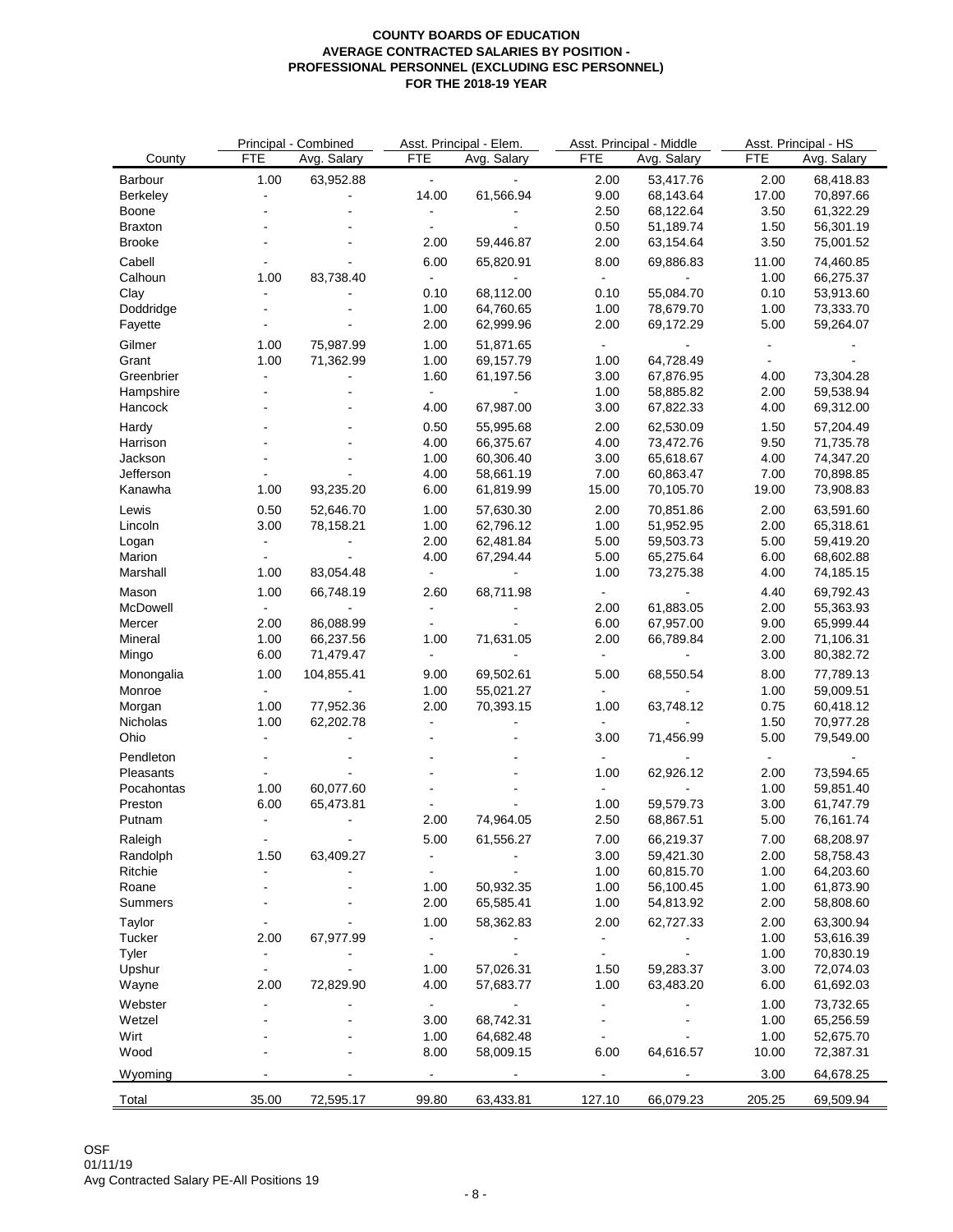|                |                              | Asst. Principal - Combined |                | <b>Head Teacher</b> |                          | Tech. Integration Spec. | Librarian                |                          |  |
|----------------|------------------------------|----------------------------|----------------|---------------------|--------------------------|-------------------------|--------------------------|--------------------------|--|
| County         | <b>FTE</b>                   | Avg. Salary                | <b>FTE</b>     | Avg. Salary         | <b>FTE</b>               | Avg. Salary             | <b>FTE</b>               | Avg. Salary              |  |
| Barbour        | $\blacksquare$               | $\overline{a}$             | 1.35           | 45,736.62           | 1.36                     | 56,137.06               | 1.14                     | 60,957.98                |  |
| Berkeley       |                              |                            | $\blacksquare$ |                     | $\blacksquare$           | $\blacksquare$          | 29.50                    | 50,947.61                |  |
| Boone          |                              |                            |                |                     |                          |                         | 2.50                     | 49,431.20                |  |
| <b>Braxton</b> |                              |                            |                |                     |                          |                         | 1.00                     | 38,642.00                |  |
| <b>Brooke</b>  |                              |                            |                |                     |                          |                         | 1.00                     | 41,595.00                |  |
| Cabell         |                              |                            | 1.00           | 75,563.55           |                          |                         | 6.00                     | 54,660.67                |  |
| Calhoun        | 2.00                         | 55,409.30                  | $\blacksquare$ |                     | 0.50                     | 42,255.98               | $\blacksquare$           | $\overline{\phantom{a}}$ |  |
|                |                              |                            |                |                     |                          |                         |                          |                          |  |
| Clay           |                              |                            |                |                     |                          | 55,059.45               |                          |                          |  |
| Doddridge      |                              |                            |                |                     | 3.00                     |                         | 3.00                     | 57,111.25                |  |
| Fayette        |                              |                            |                |                     | 1.00                     | 63,791.89               | $\blacksquare$           | $\blacksquare$           |  |
| Gilmer         | 1.00                         | 50,587.33                  |                |                     | 1.00                     | 58,338.70               | 1.00                     | 49,627.00                |  |
| Grant          | 1.00                         | 68,997.79                  |                |                     | 3.00                     | 47,455.00               | $\blacksquare$           | $\sim$                   |  |
| Greenbrier     | $\blacksquare$               |                            |                |                     | 4.00                     | 44,657.29               | 4.00                     | 50,940.00                |  |
| Hampshire      |                              |                            |                |                     | 1.00                     | 63,651.50               | $\blacksquare$           |                          |  |
| Hancock        |                              |                            | 1.00           | 53,405.00           | 4.00                     | 47,150.00               | ÷,                       |                          |  |
| Hardy          |                              |                            | 0.50           | 45,324.58           | $\blacksquare$           | $\blacksquare$          | 4.00                     | 52,344.25                |  |
| Harrison       | 1.00                         | 63,637.40                  | $\sim$         |                     | 3.00                     | 56,155.57               | 17.00                    | 49,366.07                |  |
| Jackson        | $\blacksquare$               |                            |                |                     | 3.50                     | 55,980.21               | 3.00                     | 53,638.00                |  |
| Jefferson      | $\overline{a}$               |                            |                |                     | 3.00                     | 62,286.90               | 15.00                    | 52,030.27                |  |
| Kanawha        | 1.00                         | 75,276.00                  |                |                     | $\blacksquare$           | $\blacksquare$          | 28.60                    | 53,896.19                |  |
|                |                              |                            |                |                     |                          |                         |                          |                          |  |
| Lewis          | $\blacksquare$               |                            |                |                     | 3.00                     | 48,940.34               | 2.00                     | 49,342.00                |  |
| Lincoln        | 3.00                         | 65,468.57                  |                |                     | 1.00                     | 47,827.00               | 1.00                     | 48,894.00                |  |
| Logan          | $\blacksquare$               |                            |                |                     | $\blacksquare$           | $\blacksquare$          | $\sim$                   | $\blacksquare$           |  |
| Marion         | $\blacksquare$               |                            |                |                     | $\blacksquare$           | $\blacksquare$          | 12.00                    | 46,709.83                |  |
| Marshall       |                              |                            |                |                     | 1.00                     | 68,041.05               | $\blacksquare$           |                          |  |
| Mason          | 1.00                         | 76,039.12                  |                |                     | 2.00                     | 61,321.00               | 2.00                     | 41,242.50                |  |
| McDowell       | $\blacksquare$               |                            |                |                     | 1.00                     | 57,432.00               | $\blacksquare$           |                          |  |
| Mercer         | 2.00                         | 61,979.05                  |                |                     | 7.00                     | 47,351.43               | 9.00                     | 50,517.01                |  |
| Mineral        | $\blacksquare$               | $\blacksquare$             |                |                     | $\blacksquare$           | $\blacksquare$          | 4.00                     | 49,128.75                |  |
| Mingo          | 6.00                         | 59,633.38                  |                |                     | 2.00                     | 56,581.38               | 2.00                     | 45,480.00                |  |
|                |                              |                            |                |                     |                          |                         |                          |                          |  |
| Monongalia     | $\overline{\phantom{a}}$     |                            |                |                     | 13.50                    | 54,550.09               | 17.00                    | 51,006.74                |  |
| Monroe         | $\blacksquare$               |                            |                |                     | 1.50                     | 46,729.00               | $\blacksquare$           | $\blacksquare$           |  |
| Morgan         | 0.80                         | 56,060.43                  | 1.00           | 63,066.15           | 2.25                     | 53,257.41               | 2.50                     | 51,175.00                |  |
| Nicholas       |                              |                            |                |                     | 2.00                     | 46,822.50               | $\blacksquare$           |                          |  |
| Ohio           | $\blacksquare$               |                            | $\blacksquare$ | $\overline{a}$      | 1.00                     | 41,517.00               | 5.00                     | 56,492.60                |  |
| Pendleton      | 1.00                         | 58,306.88                  | 1.00           | 45,585.92           | $\blacksquare$           |                         |                          |                          |  |
| Pleasants      | $\blacksquare$               |                            | $\blacksquare$ | $\blacksquare$      | 1.00                     | 68,173.15               |                          |                          |  |
| Pocahontas     | $\overline{\phantom{a}}$     |                            | $\blacksquare$ |                     | $\blacksquare$           | $\blacksquare$          | 2.50                     | 43,579.60                |  |
| Preston        | 2.00                         | 62,296.80                  | 3.00           | 49,786.33           | 6.00                     | 50,910.87               | $\blacksquare$           | $\blacksquare$           |  |
| Putnam         | $\blacksquare$               | $\blacksquare$             | $\blacksquare$ | $\blacksquare$      | $\overline{\phantom{a}}$ | $\blacksquare$          | 7.50                     | 53,928.67                |  |
|                |                              |                            |                |                     |                          |                         |                          |                          |  |
| Raleigh        |                              |                            |                |                     | 4.00                     | 56,210.29               | 4.00                     | 56,052.50                |  |
| Randolph       |                              |                            |                |                     | 1.00                     | 61,391.00               | $\overline{\phantom{a}}$ |                          |  |
| Ritchie        |                              |                            |                |                     | 1.00                     | 44,451.00               |                          |                          |  |
| Roane          |                              |                            |                |                     | 1.00                     | 52,004.70               | 1.00                     | 53,165.00                |  |
| Summers        |                              |                            |                |                     | 1.00                     | 47,865.00               | $\blacksquare$           |                          |  |
| Taylor         |                              |                            |                |                     |                          |                         | 4.00                     | 50,290.00                |  |
| Tucker         | 1.00                         | 64,895.59                  |                |                     |                          |                         |                          |                          |  |
| Tyler          | $\overline{\phantom{a}}$     |                            |                |                     |                          |                         | 1.00                     | 60,630.00                |  |
| Upshur         | $\overline{a}$               |                            |                |                     | 4.00                     | 58,071.54               | 2.00                     | 52,221.69                |  |
| Wayne          | 2.00                         | 51,083.90                  |                |                     | 1.00                     | 55,237.60               | 2.00                     | 58,439.30                |  |
| Webster        | $\qquad \qquad \blacksquare$ |                            |                |                     | 1.00                     | 57,865.00               | $\blacksquare$           |                          |  |
| Wetzel         |                              |                            |                |                     |                          |                         |                          |                          |  |
|                |                              |                            |                |                     | 2.00                     | 59,881.44               |                          |                          |  |
| Wirt           |                              |                            |                |                     | 2.00                     | 53,202.05               | 1.00                     | 35,282.00                |  |
| Wood           |                              |                            |                |                     | 2.00                     | 52,141.00               | 25.00                    | 48,615.72                |  |
| Wyoming        |                              |                            |                |                     |                          |                         |                          |                          |  |
|                |                              |                            |                |                     |                          |                         |                          |                          |  |
| Total          | 24.80                        | 61,223.09                  | 8.85           | 53,263.99           | 92.61                    | 53,322.52               | 223.24                   | 51,044.37                |  |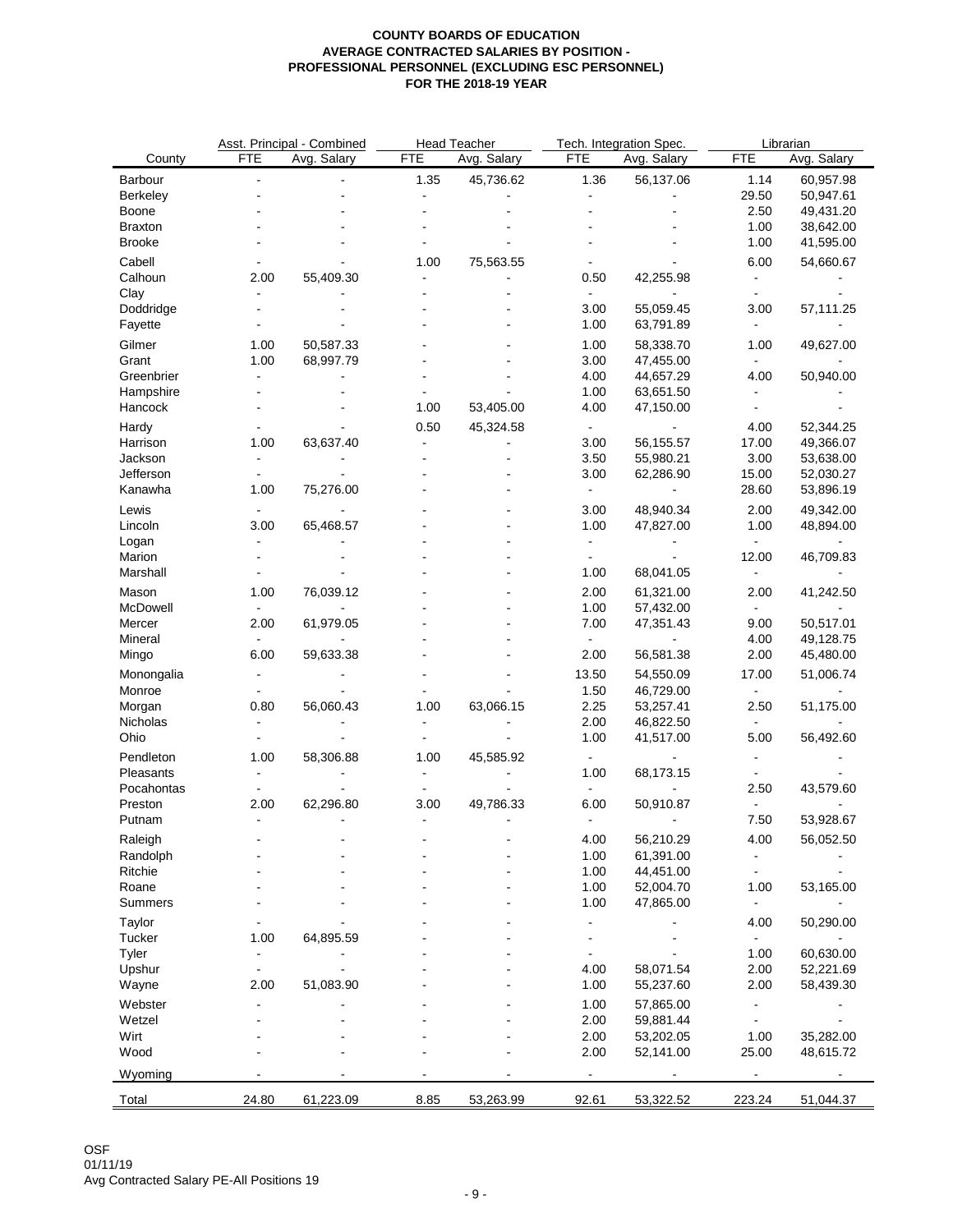|                      |                         |                             | Counselor -    |                          | Counselor -    |                        | Counselor -  |                        |
|----------------------|-------------------------|-----------------------------|----------------|--------------------------|----------------|------------------------|--------------|------------------------|
|                      |                         | <b>Remedial Specialist</b>  |                | <b>Elementary School</b> |                | Middle/Jr. High School |              | <b>High School</b>     |
| County               | <b>FTE</b>              | Avg. Salary                 | <b>FTE</b>     | Avg. Salary              | <b>FTE</b>     | Avg. Salary            | <b>FTE</b>   | Avg. Salary            |
| Barbour              | $\blacksquare$          | ä,                          | 0.90           | 50,724.37                | 0.90           | 50,724.38              | 2.00         | 57,299.34              |
| Berkeley             | $\blacksquare$          |                             | 21.00          | 56,172.16                | 9.00           | 56,828.00              | 19.00        | 55,281.46              |
| Boone<br>Braxton     | 0.45                    | 81,969.64                   | 4.00<br>1.00   | 45,610.25<br>51,077.22   | 2.00<br>1.00   | 51,651.00              | 4.00<br>1.00 | 50,534.00              |
| <b>Brooke</b>        | 4.00                    | 44,165.25                   | 2.00           | 51,232.50                | 2.00           | 61,929.92<br>58,453.00 | 3.00         | 41,604.54<br>58,598.92 |
|                      |                         |                             |                |                          |                |                        |              |                        |
| Cabell               | 14.00                   | 53,661.86                   | 12.00          | 49,575.17                | 9.00           | 51,634.10              | 13.00        | 53,454.98              |
| Calhoun              |                         |                             |                |                          | 1.00           | 35,870.00              | 1.00         | 37,310.00              |
| Clay                 | $\blacksquare$          | 45,150.60                   | 1.00           | 38,142.00                | 1.00           | 61,391.00              | 1.49         | 48,001.01              |
| Doddridge<br>Fayette | 5.00<br>$\blacksquare$  | $\blacksquare$              | 1.00<br>6.60   | 53,095.00<br>48,210.82   | 1.00<br>3.60   | 51,612.00<br>47,610.33 | 2.00<br>6.80 | 58,025.56<br>47,237.12 |
|                      |                         |                             |                |                          |                |                        |              |                        |
| Gilmer               | 4.00                    | 48,888.25                   | 1.00           | 48,281.60                | $\sim$         |                        | $\sim$       |                        |
| Grant<br>Greenbrier  | 3.50<br>15.50           | 49,438.36<br>50,273.36      | 1.00<br>7.00   | 50,076.60<br>43,077.73   | 1.00<br>4.00   | 48,842.84<br>52,242.46 | 1.00         | 46,990.65              |
| Hampshire            | 6.00                    | 51,142.00                   | 2.40           | 44,851.93                | 1.60           | 41,516.56              | 6.00<br>2.00 | 47,944.52<br>48,884.30 |
| Hancock              | 8.00                    | 49,808.57                   | 2.00           | 58,806.50                | 2.00           | 57,060.00              | 2.00         | 58,003.00              |
|                      |                         |                             |                |                          |                |                        |              |                        |
| Hardy                | 5.50                    | 49,981.14                   | 1.00           | 52,404.00                | 1.00           | 38,364.00              | 2.00         | 38,270.58              |
| Harrison             | 35.00                   | 49,755.53                   | 10.00          | 54,046.70                | 6.00           | 55,162.65              | 11.50        | 60,454.29              |
| Jackson              | 16.50                   | 55,381.03                   | 5.00           | 51,075.80                | 3.00           | 62,260.10              | 5.00         | 57,976.80              |
| Jefferson            | 10.00<br>$\blacksquare$ | 50,242.06<br>$\blacksquare$ | 9.00           | 54,373.58                | 7.00           | 54,341.55              | 7.50         | 54,859.59<br>58,089.96 |
| Kanawha              |                         |                             | 44.00          | 49,765.04                | 15.00          | 53,732.53              | 33.50        |                        |
| Lewis                | 6.00                    | 54,866.04                   | 4.00           | 47,001.75                | 2.00           | 51,858.00              | 2.00         | 52,965.00              |
| Lincoln              | 1.00                    | 45,303.00                   | 1.50           | 67,179.33                | 1.00           | 46,064.00              | 2.00         | 55,055.62              |
| Logan                | 22.00                   | 51,839.32                   | 4.00           | 48,533.33                | 4.00           | 55,935.54              | 5.00         | 51,542.75              |
| Marion               | 1.00                    | 52,135.00                   | 7.00           | 57,431.75                | 6.50           | 50,319.64              | 8.00         | 48,541.59              |
| Marshall             | 17.00                   | 53,115.29                   | 7.00           | 50,563.46                | 2.00           | 50,372.38              | 5.00         | 61,036.71              |
| Mason                | $\blacksquare$          | $\blacksquare$              | 6.50           | 48,135.46                | $\sim$         |                        | 4.00         | 56,237.21              |
| McDowell             | 7.00                    | 56,547.67                   | 3.00           | 43,695.67                | 3.00           | 45,790.23              | 5.00         | 46,984.14              |
| Mercer               | 35.00                   | 48,802.50                   | 9.00           | 47,209.91                | 6.00           | 51,755.38              | 7.00         | 49,179.60              |
| Mineral              | $\sim$                  | $\blacksquare$              | 3.18           | 56,065.25                | 3.63           | 54,298.33              | 5.30         | 51,067.84              |
| Mingo                | 12.00                   | 52,216.08                   | $\blacksquare$ | $\blacksquare$           | $\sim$         |                        | 6.00         | 51,966.08              |
| Monongalia           | 14.00                   | 56,052.14                   | 13.00          | 53,193.32                | 6.00           | 59,904.78              | 12.00        | 55,818.73              |
| Monroe               |                         |                             | 2.00           | 47,714.23                | 2.00           | 48,714.12              | 2.00         | 48,519.06              |
| Morgan               | 8.50                    | 48,543.00                   | 2.50           | 51,997.60                | 1.40           | 43,124.57              | 3.10         | 50,385.65              |
| Nicholas             | 0.50                    | 67,113.74                   | 2.00           | 49,659.83                | 2.00           | 47,156.32              | 3.00         | 47,094.77              |
| Ohio                 | 16.50                   | 51,351.00                   | 9.00           | 54,127.55                | 3.50           | 66,372.40              | 6.00         | 57,916.77              |
| Pendleton            | $\blacksquare$          |                             | 2.30           | 44,247.39                | $\sim$         |                        | 1.70         | 54,150.97              |
| Pleasants            | 3.00                    | 47,119.33                   | 1.00           | 44,049.00                | 1.00           | 70,880.21              | 2.00         | 55,244.81              |
| Pocahontas           | 4.50                    | 50,048.22                   | 1.00           | 55,515.00                | 1.00           | 56,690.00              | 1.00         | 61,391.00              |
| Preston              | $\sim$                  | $\blacksquare$              | 1.33           | 46,986.43                | 0.50           | 53,664.18              | 3.00         | 56,921.28              |
| Putnam               | 14.00                   | 54,659.00                   | 7.00           | 58,910.70                | 7.00           | 61,501.50              | 11.50        | 56,427.34              |
| Raleigh              | 17.00                   | 52,775.53                   | 11.50          | 50,568.10                | 7.00           | 55,209.30              | 13.00        | 50,901.77              |
| Randolph             | $\blacksquare$          |                             | 6.50           | 50,624.69                | 2.00           | 54,541.00              | 4.00         | 52,960.88              |
| Ritchie              | 5.00                    | 49,582.40                   | 1.00           | 43,967.00                | 1.00           | 54,714.00              | 1.00         | 52,638.30              |
| Roane                | $\blacksquare$          |                             | 1.00           | 37,310.00                | 2.00           | 45,796.50              | 2.00         | 51,037.85              |
| Summers              | 1.00                    | 44,753.00                   | 2.00           | 49,815.22                | 1.50           | 43,248.54              | 1.50         | 46,162.43              |
| Taylor               | 5.00                    | 46,377.20                   | 1.20           | 45,180.47                | 1.80           | 43,835.72              | 2.00         | 45,471.58              |
| Tucker               | $\blacksquare$          |                             | $\sim$         |                          | $\sim$         |                        | 1.00         | 35,548.00              |
| Tyler                | 6.00                    | 43,862.83                   | 1.00           | 55,515.00                | 1.00           | 63,226.80              | 2.00         | 58,658.00              |
| Upshur               | $\blacksquare$          |                             | 3.00           | 45,141.00                | 2.00           | 53,858.75              | 3.00         | 58,017.63              |
| Wayne                | 14.00                   | 46,193.59                   | 2.50           | 47,914.44                | 4.50           | 50,210.07              | 6.00         | 47,542.25              |
| Webster              | 2.00                    | 55,428.50                   | 2.00           | 51,409.50                | $\blacksquare$ |                        | 2.00         | 47,948.78              |
| Wetzel               | 1.00                    | 63,216.00                   | 5.00           | 55,286.05                | $\blacksquare$ |                        | 5.00         | 55,771.71              |
| Wirt                 | $\blacksquare$          |                             | 1.00           | 41,798.40                | 1.00           | 58,481.50              | 1.00         | 64,944.00              |
| Wood                 | 3.00                    | 48,725.67                   | 12.00          | 48,229.53                | 5.00           | 56,860.86              | 12.00        | 53,812.29              |
| Wyoming              | $\blacksquare$          | $\blacksquare$              | 1.00           | 62,504.00                | $\blacksquare$ |                        | 4.00         | 54,046.75              |
|                      |                         |                             |                |                          |                |                        |              |                        |
| Total                | 343.45                  | 51,066.24                   | 268.91         | 50,955.28                | 152.42         | 53,831.23              | 277.89       | 53,778.91              |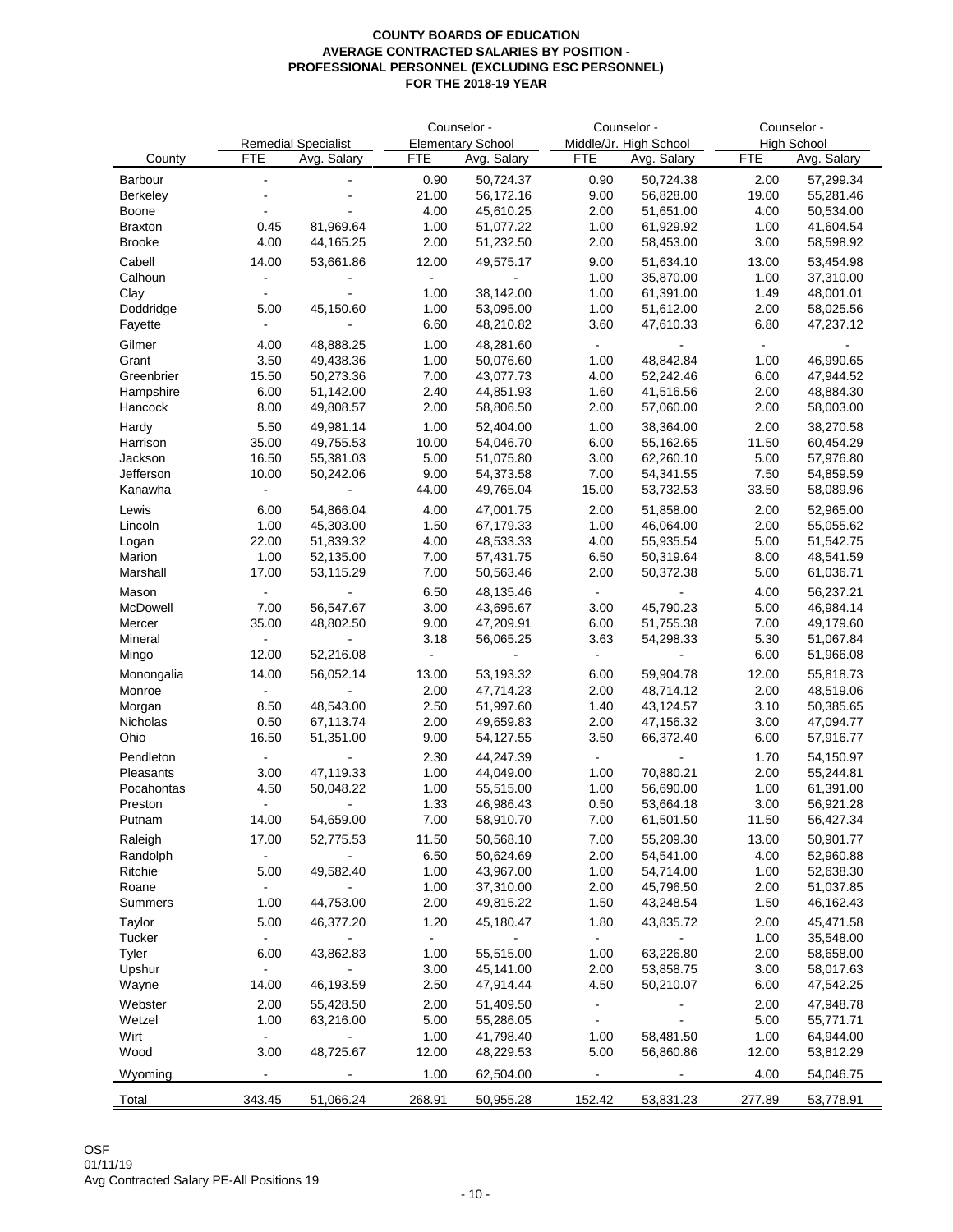|                    |                      | Counselor -              |                | Teacher -              |                | Teacher -              | Teacher -       |                          |  |  |
|--------------------|----------------------|--------------------------|----------------|------------------------|----------------|------------------------|-----------------|--------------------------|--|--|
|                    |                      | <b>Combined School</b>   |                | Pre-Kindergarten       |                | Kindergarten           |                 | <b>Elementary School</b> |  |  |
| County             | <b>FTE</b>           | Avg. Salary              | <b>FTE</b>     | Avg. Salary            | <b>FTE</b>     | Avg. Salary            | <b>FTE</b>      | Avg. Salary              |  |  |
| Barbour            | 0.20                 | 48,407.35                | 6.50           | 46,638.85              | 9.00           | 44,957.33              | 47.30           | 46,454.80                |  |  |
| Berkeley<br>Boone  | $\blacksquare$       | $\blacksquare$           | 17.00<br>10.00 | 47,939.12<br>46,326.80 | 65.00<br>14.00 | 48,532.42<br>48,004.93 | 410.30<br>92.00 | 47,450.77<br>46,467.36   |  |  |
| <b>Braxton</b>     |                      |                          | 8.81           | 47,215.78              | 5.50           | 49,341.45              | 53.00           | 46,008.20                |  |  |
| <b>Brooke</b>      | $\overline{a}$       | $\blacksquare$           | 6.00           | 43,722.00              | 8.00           | 47,730.50              | 41.00           | 48,274.00                |  |  |
| Cabell             |                      |                          | 14.00          | 48,991.43              | 53.00          | 47,742.91              | 278.33          | 47,743.98                |  |  |
| Calhoun            |                      |                          | 2.00           | 41,765.50              | 4.00           | 44,575.27              | 24.00           | 45,843.29                |  |  |
| Clay               |                      |                          | 4.00           | 48,882.50              | 6.00           | 46,315.00              | 49.60           | 48,368.63                |  |  |
| Doddridge          |                      |                          | 3.25           | 52,772.46              | 3.00           | 51,203.67              | 21.00           | 49,539.90                |  |  |
| Fayette            | $\blacksquare$       | $\blacksquare$           | 10.00          | 46,175.20              | 22.00          | 46,968.95              | 147.70          | 47,918.24                |  |  |
| Gilmer             | 1.00                 | 45,447.48                | 3.00           | 42,152.00              | 2.00           | 55,150.50              | 20.00           | 43,691.46                |  |  |
| Grant              | $\ddot{\phantom{a}}$ | ÷,                       | 4.00           | 38,867.00              | 5.00           | 49,868.20              | 38.00           | 48,598.89                |  |  |
| Greenbrier         | $\blacksquare$       | ÷,                       | 19.00          | 42,711.16              | 18.00          | 48,805.42              | 111.00          | 45,632.10                |  |  |
| Hampshire          | $\blacksquare$       | $\blacksquare$           | 7.00           | 51,025.43              | 10.00          | 50,289.60              | 69.70           | 46,191.48                |  |  |
| Hancock            | 1.00                 | 63,672.00                | 12.00          | 46,076.83              | 13.00          | 50,322.69              | 62.00           | 47,163.42                |  |  |
| Hardy              | 1.00                 | 35,282.00                | 5.50           | 50,546.55              | 8.00           | 53,341.63              | 43.75           | 44,724.71                |  |  |
| Harrison           | $\blacksquare$       | $\blacksquare$           | 23.00          | 49,170.77              | 37.00          | 49,890.43              | 213.81          | 47,179.13                |  |  |
| Jackson            |                      |                          | 10.00          | 52,217.50              | 17.00          | 49,876.00              | 94.80           | 50,250.23                |  |  |
| Jefferson          | $\ddot{\phantom{a}}$ |                          | 5.00           | 41,344.40              | 23.00          | 47,258.39              | 197.00          | 46,547.36                |  |  |
| Kanawha            |                      |                          | 23.50          | 51,556.56              | 103.00         | 48,532.32              | 642.30          | 47,908.64                |  |  |
| Lewis              |                      | $\overline{a}$           | 8.00           | 46,452.75              | 9.00           | 49,113.78              | 49.00           | 46,143.46                |  |  |
| Lincoln            | 3.00                 | 45,671.67                | 11.00          | 47,217.64              | 14.00          | 47,114.29              | 80.00           | 46,142.34                |  |  |
| Logan              | $\blacksquare$       | $\blacksquare$           | 14.00          | 49,357.86              | 20.00          | 47,070.50              | 95.00           | 44,702.06                |  |  |
| Marion             | $\sim$               |                          | 12.00          | 45,988.78              | 31.00          | 48,553.06              | 189.00          | 45,162.39                |  |  |
| Marshall           | 1.50                 | 64,372.57                | 12.00          | 52,376.83              | 21.00          | 52,753.81              | 105.00          | 48,634.69                |  |  |
| Mason              | 2.00                 | 56,838.04                | 13.00          | 47,545.46              | 16.00          | 52,879.00              | 111.75          | 46,744.14                |  |  |
| McDowell           | $\omega$             | $\mathbf{r}$             | 5.00           | 45,757.00              | 10.00          | 44,992.90              | 81.00           | 47,242.90                |  |  |
| Mercer             | 3.00                 | 50,408.93                | 21.00          | 49,698.29              | 36.00          | 48,427.28              | 191.50          | 45,566.42                |  |  |
| Mineral<br>Mingo   | 0.40<br>6.00         | 53,002.95<br>50,459.15   | 19.00<br>12.00 | 47,023.58<br>46,284.00 | 16.00<br>17.00 | 50,124.19<br>44,367.00 | 75.50<br>93.00  | 48,533.51<br>45,113.43   |  |  |
|                    |                      |                          |                |                        |                |                        |                 |                          |  |  |
| Monongalia         | 1.00                 | 46,143.30                | 42.00          | 48,070.91              | 38.00          | 53,845.68              | 247.10          | 49,541.70                |  |  |
| Monroe             | $\blacksquare$       | $\blacksquare$           | 8.00<br>2.00   | 46,271.33<br>42,237.00 | 6.00<br>8.00   | 49,860.83              | 39.50<br>47.80  | 46,673.23<br>46,871.76   |  |  |
| Morgan<br>Nicholas |                      |                          | 7.00           | 44,644.93              | 12.00          | 48,511.50<br>48,926.83 | 103.50          | 44,962.39                |  |  |
| Ohio               |                      |                          | 5.00           | 51,924.40              | 26.00          | 48,570.08              | 108.50          | 48,666.79                |  |  |
| Pendleton          |                      |                          |                |                        |                |                        |                 |                          |  |  |
| Pleasants          | $\blacksquare$       | $\blacksquare$           | 5.00<br>4.00   | 47,589.20<br>44,851.25 | 4.00<br>4.00   | 55,715.00<br>54,472.25 | 31.50<br>19.60  | 44,089.53<br>51,487.19   |  |  |
| Pocahontas         | 1.00                 | 48,452.00                | 3.00           | 47,402.33              | 4.00           | 46,567.75              | 28.00           | 47,586.90                |  |  |
| Preston            | 4.17                 | 41,833.83                | 10.79          | 42,314.84              | 18.00          | 48,551.55              | 90.50           | 45,748.00                |  |  |
| Putnam             |                      | $\overline{a}$           | 15.00          | 50,929.73              | 35.00          | 49,663.60              | 194.50          | 49,995.66                |  |  |
| Raleigh            |                      |                          | 34.00          | 46,627.76              | 42.00          | 50,275.60              | 254.00          | 46,677.47                |  |  |
| Randolph           | 1.50                 | 54,908.33                | 9.00           | 44,405.22              | 14.00          | 47,495.07              | 102.00          | 46,992.60                |  |  |
| Ritchie            | $\blacksquare$       |                          | 5.00           | 47,691.80              | 5.00           | 53,383.80              | 25.00           | 47,146.36                |  |  |
| Roane              |                      |                          | 5.00           | 49,284.00              | 7.00           | 48,735.43              | 45.50           | 46,120.43                |  |  |
| Summers            |                      |                          | 3.00           | 42,696.67              | 8.00           | 42,500.10              | 34.50           | 42,309.34                |  |  |
| Taylor             | $\blacksquare$       |                          | 5.00           | 44,064.20              | 10.00          | 43,827.60              | 40.00           | 45,760.48                |  |  |
| Tucker             | 1.00                 | 53,753.00                | 4.00           | 47,438.00              | 4.00           | 49,733.50              | 19.50           | 47,720.08                |  |  |
| Tyler              | $\blacksquare$       | $\overline{\phantom{a}}$ | 5.00           | 41,925.00              | 5.00           | 45,492.00              | 28.00           | 45,854.03                |  |  |
| Upshur             | $\blacksquare$       | $\overline{a}$           | 7.00           | 44,015.71              | 13.00          | 44,436.15              | 84.55           | 45,358.04                |  |  |
| Wayne              | 1.00                 | 39,383.40                | 5.20           | 40,488.00              | 27.00          | 44,576.50              | 142.50          | 46,453.41                |  |  |
| Webster            | $\blacksquare$       |                          | 4.80           | 43,362.88              | 5.00           | 48,764.40              | 39.00           | 46,492.27                |  |  |
| Wetzel             |                      |                          | 7.20           | 46,151.00              | 11.00          | 49,601.27              | 99.70           | 50,528.83                |  |  |
| Wirt               |                      |                          | 4.00           | 41,465.25              | 3.00           | 42,428.00              | 20.89           | 41,586.19                |  |  |
| Wood               |                      |                          | 39.00          | 44,180.22              | 47.00          | 46,622.96              | 316.00          | 47,199.10                |  |  |
| Wyoming            | 5.00                 | 47,213.40                | 12.00          | 45,402.08              | 13.00          | 47,053.85              | 110.00          | 43,498.36                |  |  |
|                    |                      |                          |                |                        |                |                        |                 |                          |  |  |
| Total              | 33.77                | 49,070.89                | 571.55         | 46,975.66              | 984.50         | 48,576.82              | 5,998.98        | 47,104.79                |  |  |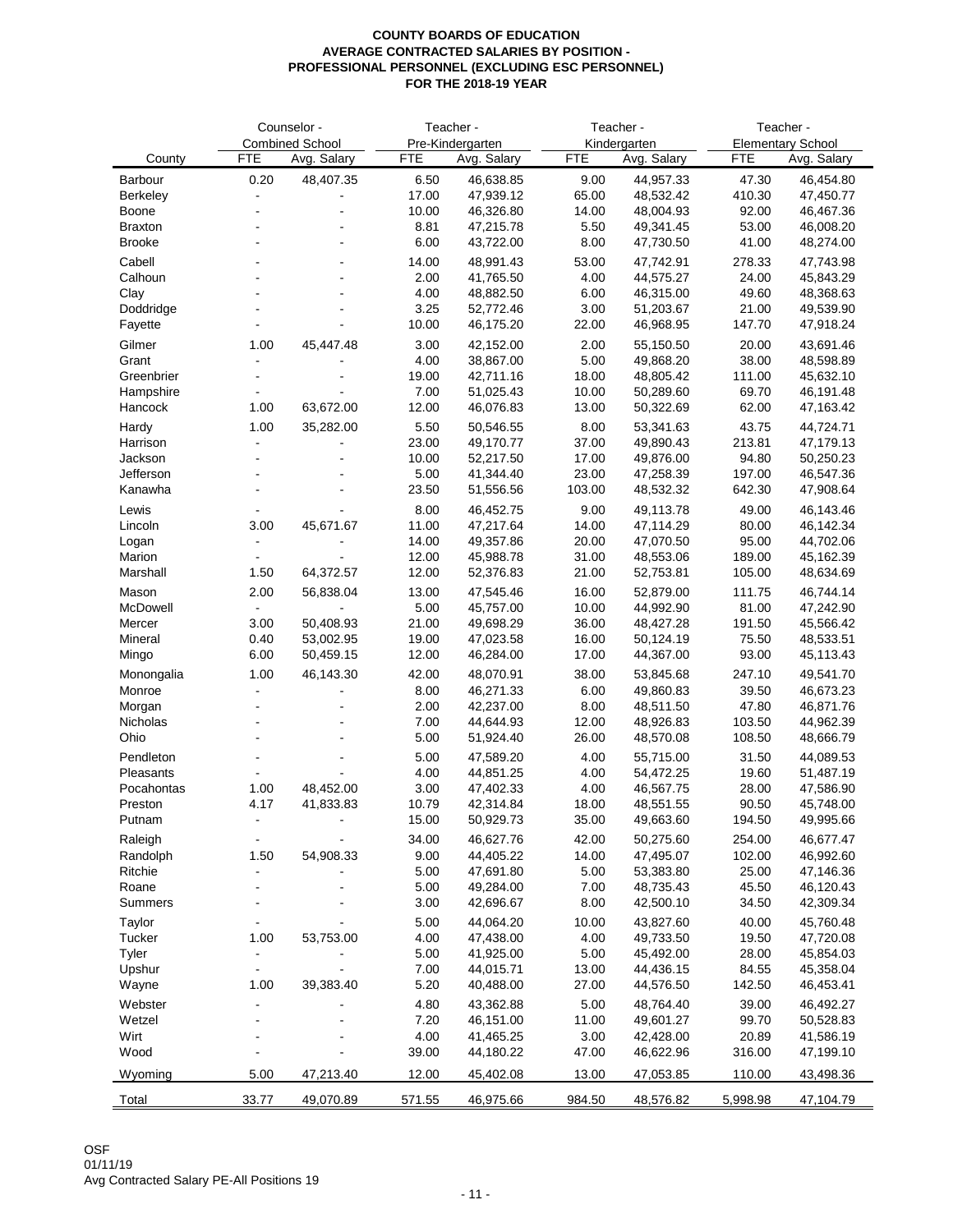|                      |                 | Teacher -                             |                 | Teacher -                         |                 | Teacher -                               | Teacher -<br>Homebound |                          |  |
|----------------------|-----------------|---------------------------------------|-----------------|-----------------------------------|-----------------|-----------------------------------------|------------------------|--------------------------|--|
| County               | <b>FTE</b>      | Middle/Jr. High School<br>Avg. Salary | <b>FTE</b>      | <b>High School</b><br>Avg. Salary | <b>FTE</b>      | <b>Special Education</b><br>Avg. Salary | <b>FTE</b>             | Avg. Salary              |  |
| Barbour              | 36.56           | 45,559.99                             | 26.50           | 49,045.51                         | 28.15           | 46,733.36                               | $\blacksquare$         |                          |  |
| Berkeley             | 230.75          | 48,501.29                             | 252.95          | 48,264.12                         | 281.10          | 47,263.37                               | ÷                      |                          |  |
| Boone                | 37.00           | 44,664.60                             | 62.50           | 45,991.32                         | 58.50           | 48,870.68                               | 1.00                   | 53,728.00                |  |
| <b>Braxton</b>       | 20.50           | 44,732.76                             | 23.50           | 44,737.13                         | 19.50           | 45,862.38                               | ÷                      |                          |  |
| <b>Brooke</b>        | 45.00           | 46,518.95                             | 41.00           | 45,046.86                         | 31.00           | 45,342.19                               | ÷                      |                          |  |
| Cabell               | 175.50          | 47,640.27                             | 170.10          | 48,023.08                         | 135.00          | 48,333.72                               | 0.60                   | 58,456.00                |  |
| Calhoun              | 16.00           | 42,140.63                             | 15.00           | 48,864.67                         | 10.00           | 44,860.62                               |                        |                          |  |
| Clay                 | 20.90           | 48,629.64                             | 22.90           | 48,768.53                         | 15.00           | 41,340.53                               |                        |                          |  |
| Doddridge<br>Fayette | 21.00<br>50.30  | 51,137.76<br>46,235.77                | 22.00<br>120.00 | 48,261.56<br>45,403.70            | 16.25<br>76.00  | 51,977.33<br>47,782.66                  |                        |                          |  |
| Gilmer               | 5.00            | 46,194.80                             | 16.00           | 43,236.07                         | 9.00            | 45,884.00                               |                        |                          |  |
| Grant                | 10.00           | 46,564.70                             | 30.00           | 44,770.94                         | 14.50           | 43,919.90                               |                        |                          |  |
| Greenbrier           | 53.80           | 44,386.37                             | 58.50           | 48,223.56                         | 50.60           | 47,617.49                               |                        |                          |  |
| Hampshire            | 32.70           | 46,026.91                             | 39.33           | 45,211.55                         | 39.00           | 46,281.54                               |                        |                          |  |
| Hancock              | 62.00           | 47,735.98                             | 58.00           | 48,025.16                         | 55.00           | 45,583.76                               |                        |                          |  |
| Hardy                | 29.81           | 45,662.85                             | 32.44           | 44,367.85                         | 16.00           | 45,408.44                               |                        |                          |  |
| Harrison             | 137.50          | 49,137.13                             | 154.46          | 49,306.72                         | 133.00          | 47,982.55                               |                        |                          |  |
| Jackson              | 52.80           | 49,821.90                             | 63.40           | 48,011.47                         | 47.50           | 47,575.80                               | 1.00                   | 59,305.00                |  |
| Jefferson            | 120.50          | 47,085.34                             | 120.50          | 46,525.65                         | 88.00           | 45,775.21                               | 1.00                   | 44,913.45                |  |
| Kanawha              | 339.50          | 49,516.81                             | 387.50          | 49,935.72                         | 331.50          | 50,700.58                               | 8.00                   | 59,348.75                |  |
| Lewis                | 36.00           | 45,041.31                             | 31.00           | 46,206.90                         | 29.50           | 46,513.93                               | $\blacksquare$         |                          |  |
| Lincoln              | 53.00           | 47,338.74                             | 36.00           | 49,362.37                         | 45.00           | 47,185.27                               | 1.00                   | 52,954.00                |  |
| Logan                | 92.50           | 45,478.06                             | 93.50           | 47,867.70                         | 51.50           | 47,115.85                               | $\blacksquare$         |                          |  |
| Marion               | 119.00          | 44,698.00                             | 111.00          | 47,731.85                         | 69.00           | 44,790.51                               | 1.00                   | 50,803.00                |  |
| Marshall             | 55.00           | 48,429.53                             | 91.00           | 49,031.14                         | 40.00           | 48,727.25                               | $\blacksquare$         |                          |  |
| Mason                |                 |                                       | 80.25           | 47,706.10                         | 47.00           | 45,218.68                               | 1.00                   | 48,615.00                |  |
| McDowell             | 31.00           | 47,962.43                             | 38.00           | 47,555.42                         | 42.00           | 49,624.33                               |                        |                          |  |
| Mercer               | 93.50           | 47,089.06                             | 125.50          | 49,064.67                         | 105.00          | 49,523.39                               |                        |                          |  |
| Mineral<br>Mingo     | 57.77<br>50.00  | 45,404.19<br>44,344.05                | 61.05<br>54.25  | 49,625.65<br>49,088.19            | 42.18<br>39.00  | 46,384.35<br>49,876.28                  |                        |                          |  |
|                      |                 |                                       |                 |                                   |                 |                                         |                        |                          |  |
| Monongalia<br>Monroe | 120.40<br>27.50 | 50,557.49<br>45,646.62                | 161.00<br>19.50 | 51,450.90<br>43,722.04            | 144.00<br>16.00 | 49,530.49<br>43,508.31                  |                        |                          |  |
| Morgan               | 24.45           | 48,141.48                             | 41.50           | 47,134.18                         | 20.00           | 49,454.97                               | 1.00                   | 51,837.00                |  |
| Nicholas             | 46.25           | 46,888.34                             | 59.75           | 46,749.42                         | 36.00           | 44,812.64                               | 1.00                   | 50,000.00                |  |
| Ohio                 | 74.50           | 50,170.57                             | 83.50           | 51,729.36                         | 51.00           | 48,714.34                               | $\blacksquare$         |                          |  |
| Pendleton            | 5.75            | 41,309.30                             | 19.50           | 42,746.82                         | 15.25           | 43,137.54                               |                        |                          |  |
| Pleasants            | 18.40           | 46,512.14                             | 21.00           | 49,839.15                         | 13.00           | 45,061.85                               |                        |                          |  |
| Pocahontas           | 17.90           | 46,801.52                             | 19.10           | 42,817.03                         | 9.50            | 45,782.89                               |                        |                          |  |
| Preston              | 59.00           | 43,273.06                             | 47.50           | 45,910.93                         | 56.00           | 44,599.73                               | 1.00                   | 53,165.00                |  |
| Putnam               | 122.00          | 49,522.88                             | 146.00          | 52,293.22                         | 114.50          | 51,176.88                               | $\blacksquare$         |                          |  |
| Raleigh              | 159.00          | 47,574.62                             | 161.00          | 47,670.28                         | 118.00          | 45,819.30                               | 4.50                   | 53,001.32                |  |
| Randolph             | 44.00           | 47,404.68                             | 62.50           | 48,226.88                         | 34.50           | 44,919.12                               |                        |                          |  |
| Ritchie              | 26.00           | 47,079.50                             | 20.00           | 46,128.90                         | 18.00           | 45,518.72                               | $\blacksquare$         |                          |  |
| Roane                | 39.75           | 44,489.77                             | 30.15           | 45,714.69                         | 19.10           | 46,385.06                               | 0.50                   | 55,782.00                |  |
| Summers              | 21.00           | 46,649.73                             | 21.00           | 46,249.10                         | 16.00           | 46,493.81                               |                        |                          |  |
| Taylor               | 39.50           | 45,073.21                             | 30.50           | 45,588.26                         | 25.00           | 41,055.04                               |                        |                          |  |
| Tucker               | 17.66           | 46,627.21                             | 14.34           | 46,854.77                         | 12.00           | 42,950.00                               |                        |                          |  |
| Tyler                | 13.00           | 43,971.71                             | 22.00           | 45,198.61                         | 20.00           | 42,622.95                               |                        |                          |  |
| Upshur               | 46.70<br>85.50  | 49,056.73<br>45,006.15                | 54.75<br>91.00  | 48,968.82<br>44,862.90            | 46.00<br>87.30  | 45,873.88<br>43,336.54                  |                        |                          |  |
| Wayne                |                 |                                       |                 |                                   |                 |                                         |                        |                          |  |
| Webster              | 8.00            | 47,063.63                             | 24.00           | 47,196.23                         | 10.50           | 40,808.19                               |                        |                          |  |
| Wetzel<br>Wirt       | 17.50           | 43,765.84                             | 51.55<br>16.90  | 48,305.39<br>44,442.19            | 40.05<br>9.71   | 50,189.72<br>46,266.77                  |                        |                          |  |
| Wood                 | 134.50          | 46,876.53                             | 183.00          | 48,494.03                         | 121.00          | 47,247.40                               |                        |                          |  |
|                      |                 |                                       |                 |                                   |                 |                                         |                        |                          |  |
| Wyoming              | 36.00           | 44,580.95                             | 49.00           | 45,076.81                         | 47.00           | 48,014.21                               |                        | $\overline{\phantom{a}}$ |  |
| Total                | 3,289.15        | 47,350.84                             | 3,888.17        | 48,139.03                         | 3,064.19        | 47,511.27                               | 22.60                  | 54,937.21                |  |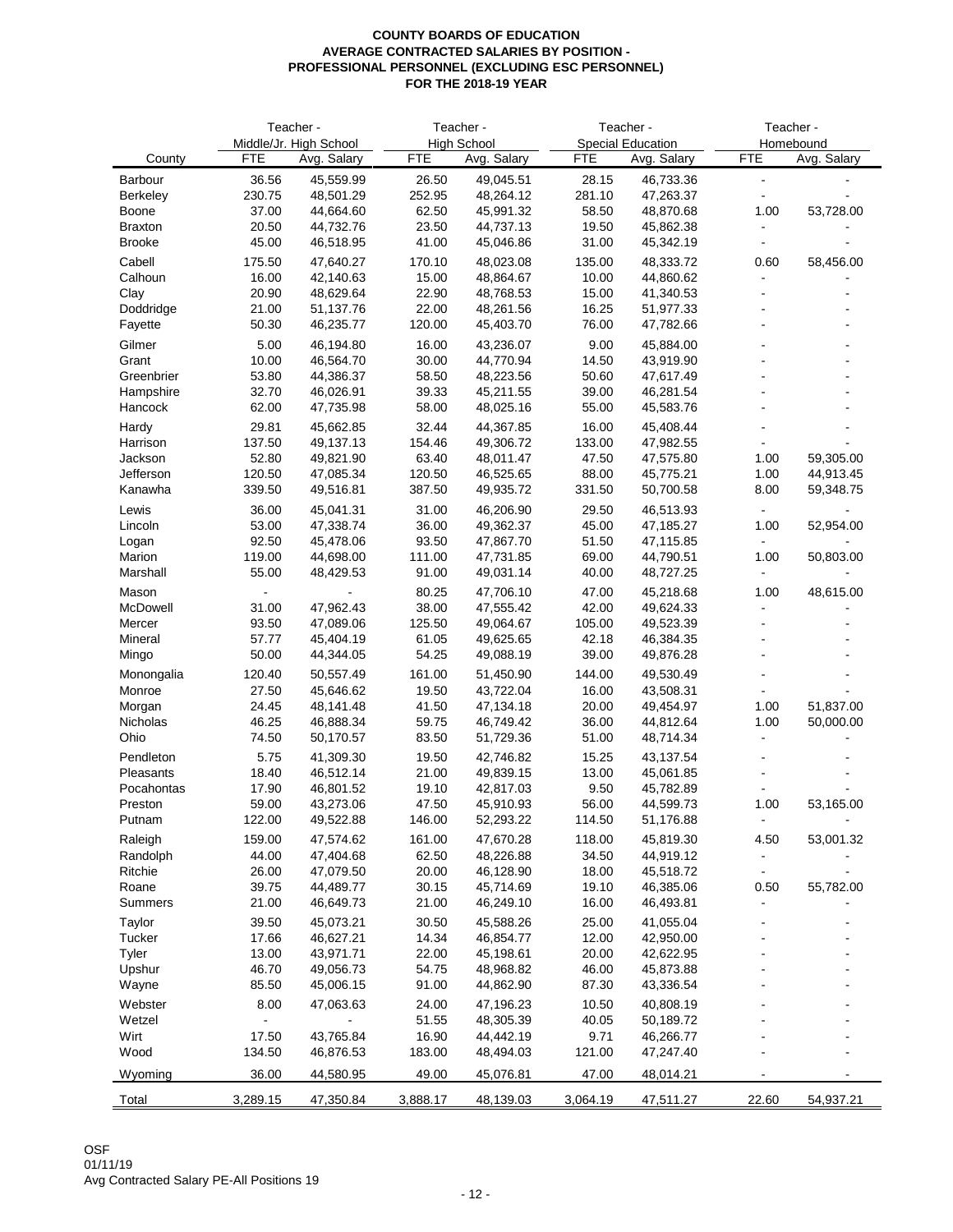|                          |                | Teacher -              |                | Teacher - Vocational   |                          | Teacher - Vocational   | Teacher -  |                       |  |
|--------------------------|----------------|------------------------|----------------|------------------------|--------------------------|------------------------|------------|-----------------------|--|
|                          |                | Vocational (K-12)      |                | (Post Secondary)       |                          | (Adult)                |            | (Community Education) |  |
| County                   | <b>FTE</b>     | Avg. Salary            | <b>FTE</b>     | Avg. Salary            | <b>FTE</b>               | Avg. Salary            | <b>FTE</b> | Avg. Salary           |  |
| Barbour                  | 7.00           | 45,599.50              | $\blacksquare$ | ÷                      | $\blacksquare$           |                        |            |                       |  |
| <b>Berkeley</b><br>Boone | 52.50<br>11.94 | 51,942.31<br>47,690.14 | 12.50<br>2.01  | 55,887.99<br>60,026.03 | 1.00<br>2.05             | 46,488.00<br>55,190.20 |            |                       |  |
| <b>Braxton</b>           | 7.00           | 44,701.86              |                |                        |                          |                        |            |                       |  |
| <b>Brooke</b>            | 18.00          | 52,506.83              | $\overline{a}$ |                        |                          |                        |            |                       |  |
| Cabell                   | 26.00          | 54,449.23              | 5.50           | 53,346.81              | 1.00                     | 69,508.00              |            |                       |  |
| Calhoun                  | 13.00          | 45,442.69              |                |                        |                          |                        |            |                       |  |
| Clay                     | 7.00           | 44,357.93              | $\overline{a}$ |                        |                          |                        |            |                       |  |
| Doddridge                | 6.25           | 48,801.04              | $\blacksquare$ |                        |                          |                        |            |                       |  |
| Fayette                  | 29.00          | 51,170.09              | 2.00           | 72,364.29              | 2.00                     | 55,350.40              |            |                       |  |
| Gilmer                   | 3.00           | 47,987.78              |                |                        |                          |                        |            |                       |  |
| Grant                    | 13.00          | 45,189.83              |                |                        | 2.00                     | 44,312.50              |            |                       |  |
| Greenbrier               | 19.00          | 45,659.33              |                |                        | 2.00                     | 59,683.08              | 1.00       | 54,043.48             |  |
| Hampshire                | 13.00          | 50,656.45              |                |                        | 1.00                     | 40,816.00              |            |                       |  |
| Hancock                  | 17.00          | 46,367.65              | 4.00           | 54,331.60              | 1.00                     | 47,048.00              |            |                       |  |
| Hardy                    | 10.00          | 47,141.56              |                |                        |                          |                        |            |                       |  |
| Harrison                 | 42.75          | 51,289.31              | 2.50           | 62,527.72              |                          |                        |            |                       |  |
| Jackson                  | 25.50          | 49,979.95              | 4.00           | 53,532.45              |                          |                        |            |                       |  |
| Jefferson                | 25.00          | 53,831.97              | 2.00           | 51,077.00              | 1.00                     | 47,541.00              | 1.00       | 37,455.00             |  |
| Kanawha                  | 37.00          | 54,693.17              | $\blacksquare$ |                        | 24.00                    | 58,164.10              |            |                       |  |
| Lewis                    | 8.00           | 49,967.66              |                |                        |                          |                        |            |                       |  |
| Lincoln                  | 9.00           | 48,154.91              |                |                        |                          |                        |            |                       |  |
| Logan                    | 15.00          | 48,792.20              | 3.00           | 54,287.43              | 1.50                     | 48,981.80              |            |                       |  |
| Marion                   | 22.00          | 49,753.52              | 2.00           | 43,103.45              |                          |                        |            |                       |  |
| Marshall                 | 23.00          | 51,899.51              | ä,             |                        |                          |                        |            |                       |  |
| Mason                    | 18.00          | 47,641.28              |                |                        |                          |                        |            |                       |  |
| McDowell                 | 9.00           | 44,211.56              | 2.00           | 60,994.80              | 1.00                     | 72,828.00              |            |                       |  |
| Mercer                   | 15.00          | 45,316.17              | 8.00           | 51,169.33              | 5.00                     | 48,078.00              | 2.00       | 52,907.00             |  |
| Mineral                  | 21.50          | 49,468.77              | 2.78           | 55,180.21              | $\blacksquare$           |                        |            |                       |  |
| Mingo                    | 17.75          | 45,044.49              | 2.50           | 52,368.86              | 1.00                     | 49,562.40              |            |                       |  |
| Monongalia               | 15.00          | 55,167.37              | 6.00           | 56,866.50              | 2.50                     | 59,209.12              |            |                       |  |
| Monroe                   | 9.00           | 42,079.02              |                |                        |                          |                        |            |                       |  |
| Morgan                   | 6.00           | 51,859.06              |                |                        |                          |                        |            |                       |  |
| Nicholas                 | 8.00           | 42,873.50              |                |                        |                          |                        |            |                       |  |
| Ohio                     | 16.50          | 55,800.73              |                |                        | 3.25                     | 51,098.15              |            |                       |  |
| Pendleton                | 2.00           | 57,685.28              |                |                        |                          |                        |            |                       |  |
| Pleasants                | 12.00          | 45,269.60              |                |                        |                          |                        |            |                       |  |
| Pocahontas               | 6.00           | 48,535.70              |                |                        |                          |                        |            |                       |  |
| Preston                  | 16.00          | 49,489.95              |                |                        |                          |                        |            |                       |  |
| Putnam                   | 40.00          | 54,712.89              | 3.00           | 63,598.69              |                          |                        |            |                       |  |
| Raleigh                  | 30.00          | 49,141.90              | 12.00          | 46,849.05              | 3.00                     | 41,871.00              |            |                       |  |
| Randolph                 | 21.00          | 46,629.77              | 2.00           | 61,353.00              | 1.00                     | 64,008.00              |            |                       |  |
| Ritchie<br>Roane         | 2.00<br>4.00   | 41,725.20<br>47,355.90 | $\blacksquare$ |                        | 1.00                     | 56,215.00              |            |                       |  |
| Summers                  | 6.00           | 40,555.17              | 2.00           | 59,653.20              |                          |                        |            |                       |  |
|                          |                |                        |                |                        |                          |                        |            |                       |  |
| Taylor<br>Tucker         | 7.50<br>9.00   | 47,971.45<br>41,886.67 |                |                        |                          |                        |            |                       |  |
| Tyler                    | 5.00           | 51,163.12              |                |                        |                          |                        |            |                       |  |
| Upshur                   | 18.50          | 46,044.20              | 4.00           | 56,577.67              |                          |                        |            |                       |  |
| Wayne                    | 26.00          | 45,634.53              |                |                        |                          |                        |            |                       |  |
| Webster                  | 4.50           | 43,879.67              |                |                        |                          |                        |            |                       |  |
| Wetzel                   | 13.50          | 50,189.85              |                |                        |                          |                        |            |                       |  |
| Wirt                     | 4.00           | 42,542.60              |                |                        |                          |                        |            |                       |  |
| Wood                     | 20.00          | 49,676.37              | 3.00           | 60,584.40              | 3.00                     | 45,802.33              |            |                       |  |
|                          |                |                        |                |                        |                          |                        |            |                       |  |
| Wyoming                  | 16.00          | 46,477.15              | 2.00           | 68,526.00              | $\overline{\phantom{a}}$ |                        |            |                       |  |
| Total                    | 858.69         | 49,469.54              | 88.79          | 55,111.68              | 59.30                    | 54,178.06              | 4.00       | 49,328.12             |  |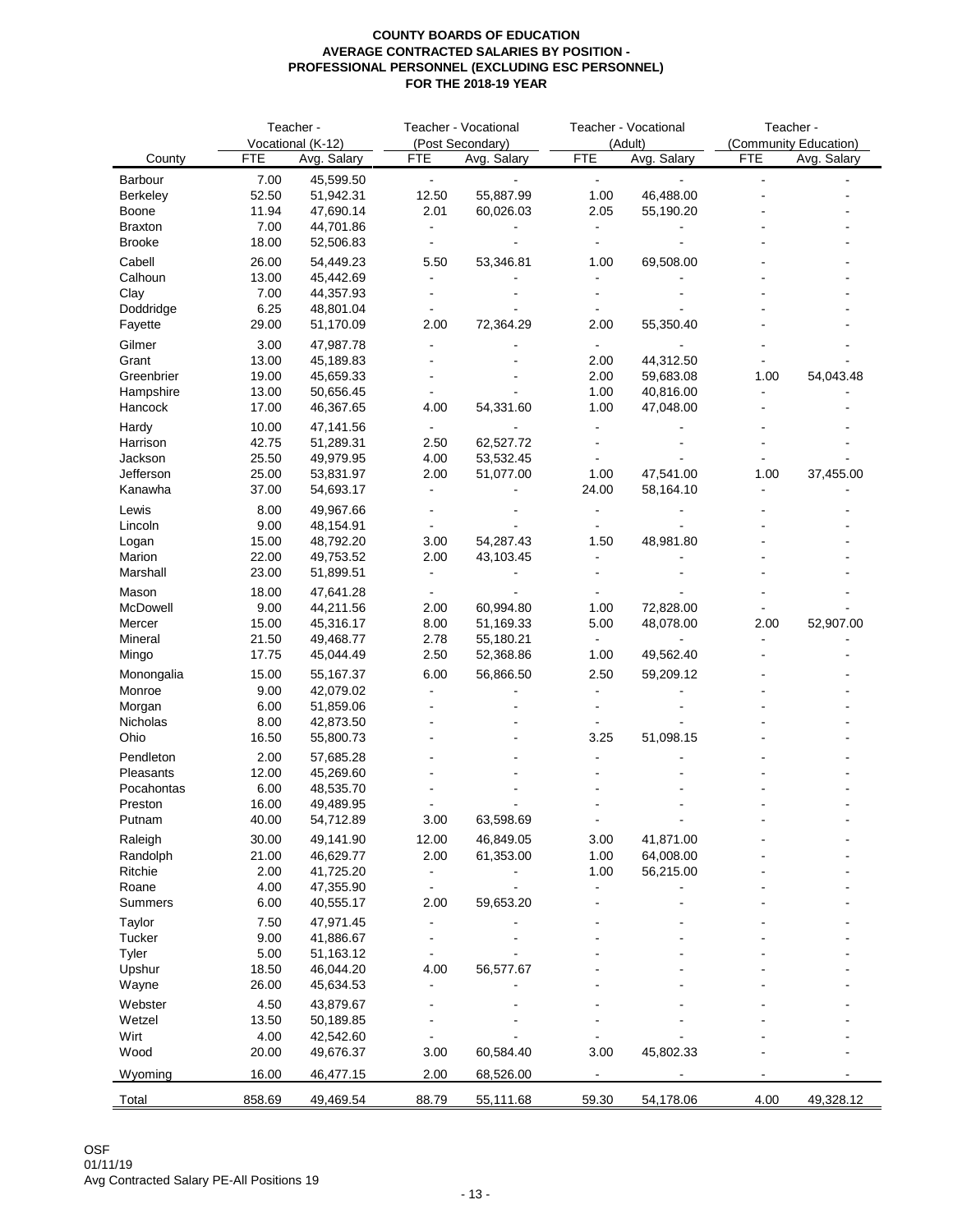|                      |                          | JROTC Instructor -<br>JROTC Instructor -<br>Permanent Substitute -<br>Middle School<br><b>High School</b><br><b>Elementary School</b> |                        |                             | Permanent Substitute -<br>Middle/Jr. High School |             |                |                           |  |
|----------------------|--------------------------|---------------------------------------------------------------------------------------------------------------------------------------|------------------------|-----------------------------|--------------------------------------------------|-------------|----------------|---------------------------|--|
| County               | <b>FTE</b>               | Avg. Salary                                                                                                                           | <b>FTE</b>             | Avg. Salary                 | <b>FTE</b>                                       | Avg. Salary |                | <b>FTE</b><br>Avg. Salary |  |
| Barbour              |                          |                                                                                                                                       |                        | ÷,                          | $\overline{a}$                                   |             | $\blacksquare$ |                           |  |
| Berkeley             | $\blacksquare$           | $\blacksquare$                                                                                                                        | $\blacksquare$<br>3.00 | 62,668.36                   |                                                  |             |                |                           |  |
| Boone                |                          |                                                                                                                                       | $\blacksquare$         |                             |                                                  |             |                |                           |  |
| <b>Braxton</b>       |                          |                                                                                                                                       |                        |                             |                                                  |             |                |                           |  |
| <b>Brooke</b>        |                          |                                                                                                                                       |                        |                             |                                                  |             |                |                           |  |
| Cabell               |                          |                                                                                                                                       | 4.00                   | 61,141.30                   |                                                  |             |                |                           |  |
| Calhoun              |                          |                                                                                                                                       | L,                     |                             |                                                  |             |                |                           |  |
| Clay                 |                          |                                                                                                                                       | $\blacksquare$         |                             | 7.00                                             | 57,276.14   | 6.00           | 55,766.33                 |  |
| Doddridge            |                          |                                                                                                                                       | $\blacksquare$         | $\blacksquare$              | $\blacksquare$                                   |             | $\blacksquare$ |                           |  |
| Fayette              |                          |                                                                                                                                       | 2.00                   | 59,741.00                   |                                                  |             |                |                           |  |
| Gilmer               |                          |                                                                                                                                       | $\blacksquare$         | ۰                           |                                                  |             |                |                           |  |
| Grant                |                          |                                                                                                                                       | $\blacksquare$         | $\overline{\phantom{a}}$    |                                                  |             |                |                           |  |
| Greenbrier           |                          |                                                                                                                                       | 5.00                   | 72,947.40                   |                                                  |             |                |                           |  |
| Hampshire            |                          |                                                                                                                                       | $\blacksquare$         |                             |                                                  |             |                |                           |  |
| Hancock              |                          |                                                                                                                                       | $\blacksquare$         | $\overline{a}$              |                                                  |             |                |                           |  |
| Hardy                |                          |                                                                                                                                       | $\blacksquare$         |                             |                                                  |             |                |                           |  |
| Harrison             |                          |                                                                                                                                       | 4.00                   | 75,225.93                   |                                                  |             |                |                           |  |
| Jackson              |                          |                                                                                                                                       | $\blacksquare$         | $\blacksquare$<br>64,522.32 |                                                  |             |                |                           |  |
| Jefferson<br>Kanawha |                          |                                                                                                                                       | 3.00<br>13.00          | 65,077.73                   |                                                  |             |                |                           |  |
|                      |                          |                                                                                                                                       |                        |                             |                                                  |             |                |                           |  |
| Lewis                |                          |                                                                                                                                       | 2.00                   | 66,318.75                   |                                                  |             |                |                           |  |
| Lincoln              |                          |                                                                                                                                       | 2.00<br>$\overline{a}$ | 55,312.95                   |                                                  |             |                |                           |  |
| Logan<br>Marion      |                          |                                                                                                                                       |                        |                             |                                                  |             |                |                           |  |
| Marshall             |                          |                                                                                                                                       |                        |                             |                                                  |             |                |                           |  |
|                      |                          |                                                                                                                                       |                        |                             |                                                  |             |                |                           |  |
| Mason<br>McDowell    |                          |                                                                                                                                       | $\blacksquare$         | $\blacksquare$              |                                                  |             |                |                           |  |
| Mercer               |                          |                                                                                                                                       | 8.00                   | 55,946.56                   |                                                  |             |                |                           |  |
| Mineral              |                          |                                                                                                                                       | $\blacksquare$         | ۰                           |                                                  |             |                |                           |  |
| Mingo                |                          |                                                                                                                                       | $\blacksquare$         |                             |                                                  |             |                |                           |  |
| Monongalia           |                          |                                                                                                                                       | $\blacksquare$         |                             |                                                  |             | 2.00           | 40,826.00                 |  |
| Monroe               |                          |                                                                                                                                       | 2.00                   | 41,119.81                   |                                                  |             | 4.00           | 41,956.50                 |  |
| Morgan               |                          |                                                                                                                                       | $\blacksquare$         |                             |                                                  |             | 1.00           | 47,744.00                 |  |
| Nicholas             |                          |                                                                                                                                       | 1.00                   | 54,086.50                   |                                                  |             | $\blacksquare$ |                           |  |
| Ohio                 |                          |                                                                                                                                       | $\blacksquare$         | $\blacksquare$              |                                                  |             |                |                           |  |
| Pendleton            |                          |                                                                                                                                       |                        |                             |                                                  |             |                |                           |  |
| Pleasants            |                          |                                                                                                                                       |                        |                             |                                                  |             |                |                           |  |
| Pocahontas           |                          |                                                                                                                                       |                        |                             |                                                  |             |                |                           |  |
| Preston              |                          |                                                                                                                                       | 2.00                   | 77,708.74                   |                                                  |             |                |                           |  |
| Putnam               |                          |                                                                                                                                       | $\blacksquare$         | $\blacksquare$              |                                                  |             |                |                           |  |
| Raleigh              |                          |                                                                                                                                       | 2.00                   | 64,854.90                   |                                                  |             |                |                           |  |
| Randolph             |                          |                                                                                                                                       | $\blacksquare$         |                             |                                                  |             |                |                           |  |
| Ritchie              |                          |                                                                                                                                       |                        |                             |                                                  |             |                |                           |  |
| Roane                |                          |                                                                                                                                       |                        |                             |                                                  |             |                |                           |  |
| Summers              |                          |                                                                                                                                       |                        |                             |                                                  |             |                |                           |  |
| Taylor               |                          |                                                                                                                                       |                        |                             |                                                  |             |                |                           |  |
| Tucker               |                          |                                                                                                                                       |                        |                             |                                                  |             |                |                           |  |
| Tyler                |                          |                                                                                                                                       |                        |                             |                                                  |             |                |                           |  |
| Upshur               |                          |                                                                                                                                       |                        |                             |                                                  |             |                |                           |  |
| Wayne                |                          |                                                                                                                                       | 6.00                   | 63,447.93                   |                                                  |             |                |                           |  |
| Webster              |                          |                                                                                                                                       | 2.00                   | 48,972.70                   |                                                  |             |                |                           |  |
| Wetzel               |                          |                                                                                                                                       | $\blacksquare$         | $\blacksquare$              |                                                  |             |                |                           |  |
| Wirt                 |                          |                                                                                                                                       | $\blacksquare$         | $\blacksquare$              |                                                  |             |                |                           |  |
| Wood                 |                          |                                                                                                                                       | 4.00                   | 64,327.73                   |                                                  |             |                |                           |  |
| Wyoming              | $\overline{\phantom{a}}$ | $\sim$                                                                                                                                | $\blacksquare$         | $\blacksquare$              | $\blacksquare$                                   |             |                |                           |  |
| Total                |                          |                                                                                                                                       | 65.00                  | 63,161.59                   | 7.00                                             | 57,276.14   | 13.00          | 48,601.54                 |  |
|                      |                          |                                                                                                                                       |                        |                             |                                                  |             |                |                           |  |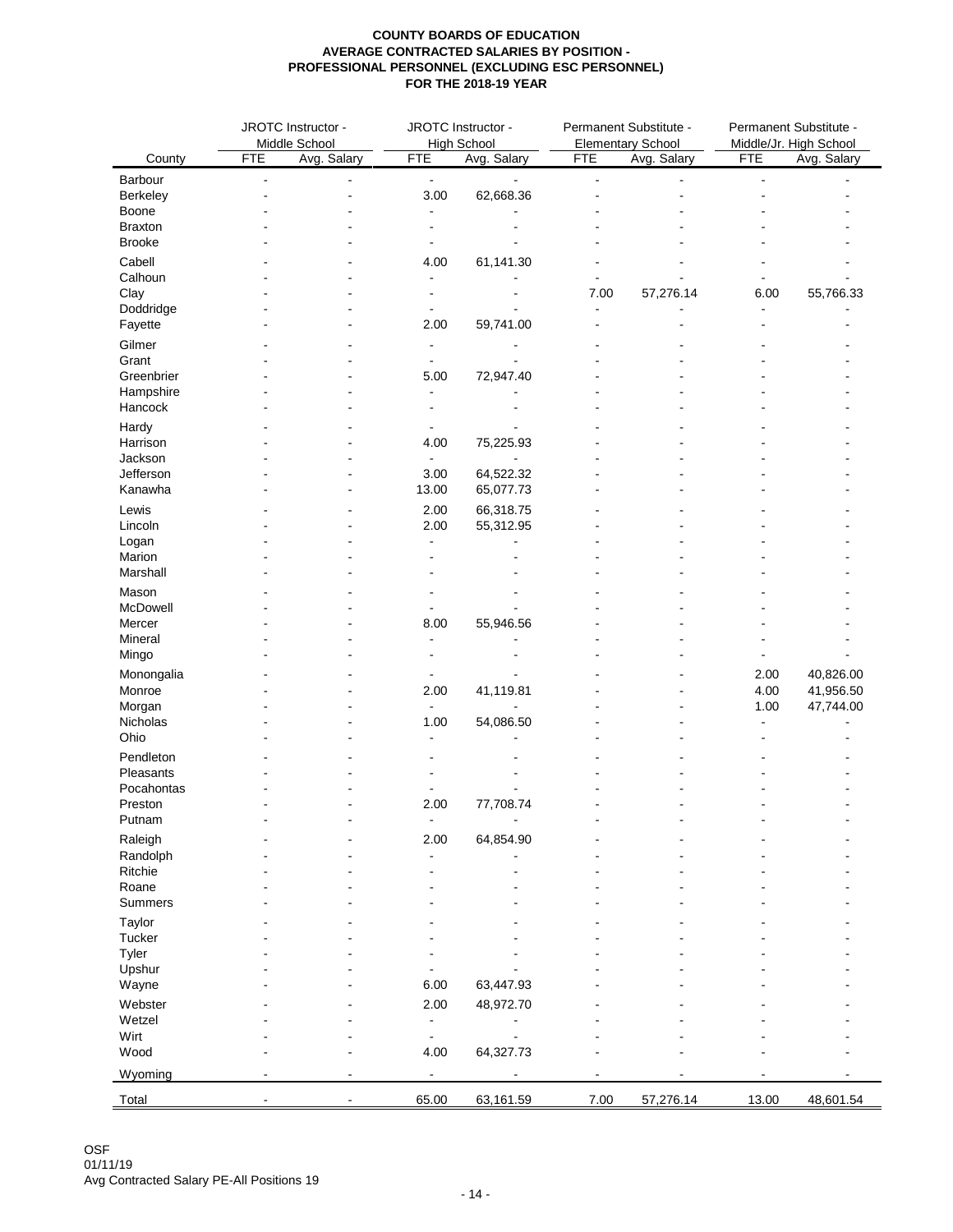|                | Permanent Substitute - |                    |                |                |                |                            | Speech/Language |             |
|----------------|------------------------|--------------------|----------------|----------------|----------------|----------------------------|-----------------|-------------|
|                |                        | <b>High School</b> |                | Academic Coach |                | <b>Activities Director</b> | Pathologist     |             |
| County         | <b>FTE</b>             | Avg. Salary        | <b>FTE</b>     | Avg. Salary    | <b>FTE</b>     | Avg. Salary                | <b>FTE</b>      | Avg. Salary |
| Barbour        | $\overline{a}$         |                    | 3.00           | 52,104.17      | 1.00           | 57,479.07                  | 2.50            | 51,524.20   |
| Berkeley       |                        |                    | 10.00          | 61,082.35      | $\blacksquare$ |                            | 34.00           | 66,295.96   |
| Boone          |                        |                    | $\blacksquare$ |                | $\blacksquare$ |                            | 5.00            | 61,181.00   |
| <b>Braxton</b> |                        |                    | 3.50           | 51,039.59      | $\blacksquare$ |                            | ÷.              |             |
| <b>Brooke</b>  |                        |                    | $\blacksquare$ |                | 0.50           | 83,380.52                  | 10.00           | 52,084.20   |
|                |                        |                    |                |                |                |                            |                 |             |
| Cabell         |                        |                    | 13.00          | 53,074.10      | 1.50           | 55,445.00                  | 26.00           | 55,134.08   |
| Calhoun        |                        |                    | 1.00           | 57,265.00      |                |                            | $\blacksquare$  |             |
| Clay           | 3.00                   | 44,573.73          | $\blacksquare$ |                |                |                            | 1.60            | 70,750.00   |
| Doddridge      |                        |                    | $\blacksquare$ |                |                |                            | 2.00            | 53,353.00   |
| Fayette        |                        |                    | 3.00           | 55,458.61      |                |                            | 5.50            | 56,752.89   |
| Gilmer         |                        |                    | 4.00           | 51,060.62      |                |                            | $\sim$          |             |
| Grant          |                        |                    | 1.50           | 55,282.21      | 1.00           | 43,623.30                  | 2.00            | 45,588.78   |
| Greenbrier     |                        |                    | 5.00           | 48,663.41      | 1.00           | 73,450.63                  | 5.50            | 48,980.27   |
|                |                        |                    |                |                |                |                            |                 |             |
| Hampshire      |                        |                    | 4.00           | 54,363.25      | 0.50           | 49,112.20                  | 2.00            | 65,188.00   |
| Hancock        |                        |                    | $\blacksquare$ |                | 1.00           | 58,075.20                  | 9.00            | 53,120.78   |
| Hardy          |                        |                    | $\blacksquare$ |                | $\sim$         |                            | 3.00            | 55,627.67   |
| Harrison       |                        |                    | 2.00           | 44,117.50      | 1.00           | 45,240.00                  | 24.00           | 55,080.53   |
| Jackson        |                        |                    | 1.00           | 60,549.40      | $\blacksquare$ | $\sim$                     | 10.50           | 53,880.38   |
| Jefferson      |                        |                    | 3.00           | 57,954.05      | 1.00           | 76,198.75                  | 3.00            | 42,934.00   |
| Kanawha        |                        |                    | 7.00           | 54,976.94      |                |                            | 54.00           | 56,867.78   |
|                |                        |                    |                |                |                |                            |                 |             |
| Lewis          |                        |                    | 1.00           | 58,204.00      |                |                            | 2.00            | 50,111.50   |
| Lincoln        |                        |                    | 3.00           | 58,223.08      |                |                            | 9.00            | 55,326.11   |
| Logan          |                        |                    | 2.00           | 44,306.00      |                |                            | 4.00            | 54,859.50   |
| Marion         |                        |                    | 1.00           | 60,216.00      |                |                            | 17.00           | 53,622.59   |
| Marshall       |                        |                    | 2.00           | 55,757.10      | 2.00           | 65,240.50                  | 11.00           | 55,877.05   |
| Mason          |                        |                    | $\blacksquare$ |                | $\blacksquare$ |                            | 7.00            | 48,941.71   |
| McDowell       |                        |                    | $\blacksquare$ |                |                |                            | $\blacksquare$  |             |
| Mercer         |                        |                    | 1.00           | 62,168.08      |                |                            | 9.50            | 49,829.84   |
| Mineral        |                        |                    | $\mathbf{r}$   |                |                |                            | 5.00            | 50,272.00   |
|                |                        |                    | 8.00           |                |                |                            | 5.00            |             |
| Mingo          |                        |                    |                | 56,610.46      |                |                            |                 | 58,379.84   |
| Monongalia     | 1.50                   | 40,357.33          | 8.00           | 55,269.43      |                |                            | 15.00           | 54,057.13   |
| Monroe         |                        |                    | $\overline{a}$ |                |                |                            | 2.00            | 59,997.00   |
| Morgan         |                        |                    | $\overline{a}$ |                |                |                            | 3.00            | 51,110.33   |
| Nicholas       |                        |                    | $\blacksquare$ |                |                |                            | 5.00            | 58,214.60   |
| Ohio           |                        |                    | 3.00           | 53,182.73      |                |                            | 14.00           | 56,545.14   |
| Pendleton      |                        |                    | $\blacksquare$ |                |                |                            | 2.00            | 51,732.31   |
|                |                        |                    |                |                |                |                            |                 |             |
| Pleasants      |                        |                    |                |                |                |                            | 2.00            | 61,631.50   |
| Pocahontas     |                        |                    | 0.50           | 45,342.00      |                |                            | 2.00            | 66,352.50   |
| Preston        |                        |                    | 11.00          | 50,378.14      | 1.00           | 38,682.00                  | 8.00            | 51,610.75   |
| Putnam         |                        |                    |                |                |                |                            | 15.00           | 59,244.93   |
| Raleigh        |                        |                    | 5.00           | 61,324.28      |                |                            | 8.50            | 57,476.53   |
| Randolph       |                        |                    |                |                |                |                            | 8.00            | 57,178.88   |
| Ritchie        |                        |                    |                |                |                |                            | 2.00            | 46,346.29   |
| Roane          |                        |                    |                |                |                |                            | 2.00            | 49,027.50   |
| Summers        |                        |                    |                |                |                |                            | $\blacksquare$  |             |
|                |                        |                    |                |                |                |                            |                 |             |
| Taylor         |                        |                    | 1.00           | 46,352.00      |                |                            | 5.00            | 49,258.60   |
| Tucker         |                        |                    | 0.50           | 29,054.54      |                |                            | $\blacksquare$  |             |
| Tyler          |                        |                    | $\blacksquare$ |                |                |                            | 2.00            | 46,126.50   |
| Upshur         |                        |                    | 2.00           | 57,358.88      |                |                            | 7.00            | 56,459.88   |
| Wayne          |                        |                    |                |                |                |                            | 4.00            | 54,921.50   |
| Webster        |                        |                    |                |                |                |                            | 1.00            | 58,178.01   |
| Wetzel         | 1.00                   | 38,965.00          | 2.00           | 65,935.84      |                |                            | 7.00            | 56,208.86   |
|                |                        |                    |                |                |                |                            | 2.00            |             |
| Wirt           |                        |                    |                |                |                |                            |                 | 45,369.01   |
| Wood           |                        |                    | 9.00           | 54,157.44      |                |                            | 25.50           | 55,710.02   |
| Wyoming        |                        |                    | 4.00           | 56,524.88      |                |                            | 5.00            | 59,328.41   |
|                |                        |                    |                |                |                |                            |                 |             |
| Total          | 5.50                   | 42,404.04          | 125.00         | 54,633.66      | 11.50          | 58,490.77                  | 416.10          | 55,946.06   |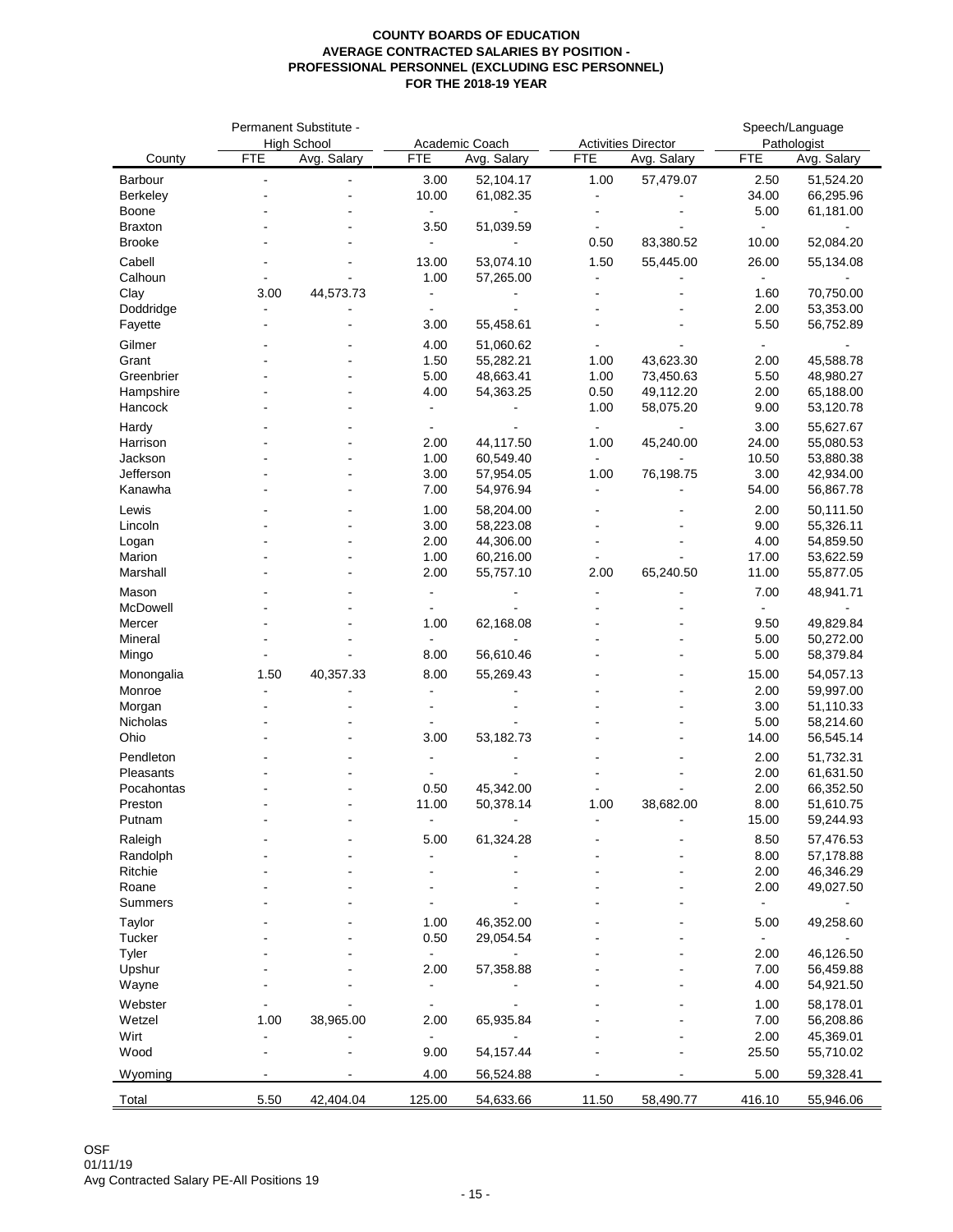| Program Specialist<br>Speech Assistant<br>Enrichment Instructor<br>Accountant<br><b>FTE</b><br>Avg. Salary<br><b>FTE</b><br>Avg. Salary<br><b>FTE</b><br>Avg. Salary<br><b>FTE</b><br>County<br>Avg. Salary<br>Barbour<br>$\blacksquare$<br>$\blacksquare$<br>$\blacksquare$<br>$\blacksquare$<br>$\blacksquare$<br>$\blacksquare$<br>$\blacksquare$<br>$\blacksquare$<br>6.00<br>43,390.17<br>4.00<br>74,965.24<br>Berkeley<br>Boone<br>$\overline{\phantom{a}}$<br><b>Braxton</b><br>$\blacksquare$<br>$\blacksquare$<br><b>Brooke</b><br>82,753.49<br>1.00<br>Cabell<br>3.00<br>55,413.78<br>Calhoun<br>$\blacksquare$<br>Clay<br>$\sim$<br>$\overline{\phantom{a}}$<br>Doddridge<br>70,978.95<br>1.00<br>59,088.66<br>Fayette<br>4.00<br>Gilmer<br>$\blacksquare$<br>Grant<br>$\overline{a}$<br>$\blacksquare$<br>35,195.00<br>Greenbrier<br>44,848.20<br>1.00<br>2.00<br>Hampshire<br>60,114.80<br>1.00<br>۰<br>74,289.80<br>Hancock<br>1.00<br>Hardy<br>$\blacksquare$<br>61,969.13<br>Harrison<br>2.00<br>Jackson<br>$\blacksquare$<br>Jefferson<br>40,357.25<br>4.00<br>$\blacksquare$<br>Kanawha<br>56,840.58<br>3.00<br>$\blacksquare$<br>1.00<br>54,798.75<br>Lincoln<br>$\blacksquare$<br>$\blacksquare$<br>Logan<br>1.00<br>60,513.60<br>Ĭ.<br>Marion<br>2.00<br>36,164.00<br>Marshall<br>65,549.90<br>2.00<br>$\blacksquare$<br>Mason<br>$\blacksquare$<br>٠<br>47,571.00<br>Mercer<br>1.00<br>2.00<br>38,839.00<br>63,548.93<br>Mineral<br>2.00<br>51,573.18<br>Mingo<br>2.00<br>$\blacksquare$<br>70,356.46<br>Monongalia<br>3.00<br>47,634.00<br>1.00<br>73,656.75<br>Morgan<br>1.00<br>65,304.81<br>1.00<br>1.00<br>63,490.86<br>Pendleton<br>Pocahontas<br>1.00<br>50,389.20<br>Putnam<br>$\blacksquare$<br>$\blacksquare$<br>$\overline{\phantom{0}}$<br>$\blacksquare$<br>$\blacksquare$<br>$\blacksquare$<br>45,844.83<br>Raleigh<br>6.00<br>$\blacksquare$<br>$\blacksquare$<br>65,223.60<br>Randolph<br>1.00<br>1.00<br>47,566.80<br>$\blacksquare$<br>$\blacksquare$<br>Ritchie<br>1.00<br>48,578.00<br>58,924.17<br>1.00<br>÷,<br>Roane<br>1.00<br>35,870.00<br>$\blacksquare$<br>$\blacksquare$<br>$\overline{\phantom{a}}$<br>Summers<br>2.00<br>47,101.44<br>$\blacksquare$<br>Taylor<br>1.00<br>47,866.80<br>Tucker<br>$\sim$<br>$\blacksquare$<br>63,537.12<br>Tyler<br>1.00<br>Upshur<br>48,272.40<br>1.00<br>40,290.50<br>Wayne<br>4.00<br>1.00<br>47,147.04<br>Webster<br>$\blacksquare$<br>$\blacksquare$<br>$\blacksquare$<br>Wetzel<br>1.00<br>38,348.00<br>66,704.50<br>1.00<br>Wirt<br>$\blacksquare$<br>$\blacksquare$<br>Wood<br>۰<br>$\overline{\phantom{a}}$<br>$\blacksquare$<br>29.00<br>41,847.21<br>1.00<br>65,223.60<br>47.00<br>60,365.39<br>Total |           | Curriculum<br>Adult |  | Professional |  |  |
|-----------------------------------------------------------------------------------------------------------------------------------------------------------------------------------------------------------------------------------------------------------------------------------------------------------------------------------------------------------------------------------------------------------------------------------------------------------------------------------------------------------------------------------------------------------------------------------------------------------------------------------------------------------------------------------------------------------------------------------------------------------------------------------------------------------------------------------------------------------------------------------------------------------------------------------------------------------------------------------------------------------------------------------------------------------------------------------------------------------------------------------------------------------------------------------------------------------------------------------------------------------------------------------------------------------------------------------------------------------------------------------------------------------------------------------------------------------------------------------------------------------------------------------------------------------------------------------------------------------------------------------------------------------------------------------------------------------------------------------------------------------------------------------------------------------------------------------------------------------------------------------------------------------------------------------------------------------------------------------------------------------------------------------------------------------------------------------------------------------------------------------------------------------------------------------------------------------------------------------------------------------------------------------------------------------------------------------------------------------------------------------------------------------------------------------------------------------------------------------------------------------------------------------------------------------------------------------------------------------------------------------------------------------------------------------------------------|-----------|---------------------|--|--------------|--|--|
|                                                                                                                                                                                                                                                                                                                                                                                                                                                                                                                                                                                                                                                                                                                                                                                                                                                                                                                                                                                                                                                                                                                                                                                                                                                                                                                                                                                                                                                                                                                                                                                                                                                                                                                                                                                                                                                                                                                                                                                                                                                                                                                                                                                                                                                                                                                                                                                                                                                                                                                                                                                                                                                                                                     |           |                     |  |              |  |  |
|                                                                                                                                                                                                                                                                                                                                                                                                                                                                                                                                                                                                                                                                                                                                                                                                                                                                                                                                                                                                                                                                                                                                                                                                                                                                                                                                                                                                                                                                                                                                                                                                                                                                                                                                                                                                                                                                                                                                                                                                                                                                                                                                                                                                                                                                                                                                                                                                                                                                                                                                                                                                                                                                                                     |           |                     |  |              |  |  |
|                                                                                                                                                                                                                                                                                                                                                                                                                                                                                                                                                                                                                                                                                                                                                                                                                                                                                                                                                                                                                                                                                                                                                                                                                                                                                                                                                                                                                                                                                                                                                                                                                                                                                                                                                                                                                                                                                                                                                                                                                                                                                                                                                                                                                                                                                                                                                                                                                                                                                                                                                                                                                                                                                                     |           |                     |  |              |  |  |
|                                                                                                                                                                                                                                                                                                                                                                                                                                                                                                                                                                                                                                                                                                                                                                                                                                                                                                                                                                                                                                                                                                                                                                                                                                                                                                                                                                                                                                                                                                                                                                                                                                                                                                                                                                                                                                                                                                                                                                                                                                                                                                                                                                                                                                                                                                                                                                                                                                                                                                                                                                                                                                                                                                     |           |                     |  |              |  |  |
|                                                                                                                                                                                                                                                                                                                                                                                                                                                                                                                                                                                                                                                                                                                                                                                                                                                                                                                                                                                                                                                                                                                                                                                                                                                                                                                                                                                                                                                                                                                                                                                                                                                                                                                                                                                                                                                                                                                                                                                                                                                                                                                                                                                                                                                                                                                                                                                                                                                                                                                                                                                                                                                                                                     |           |                     |  |              |  |  |
|                                                                                                                                                                                                                                                                                                                                                                                                                                                                                                                                                                                                                                                                                                                                                                                                                                                                                                                                                                                                                                                                                                                                                                                                                                                                                                                                                                                                                                                                                                                                                                                                                                                                                                                                                                                                                                                                                                                                                                                                                                                                                                                                                                                                                                                                                                                                                                                                                                                                                                                                                                                                                                                                                                     |           |                     |  |              |  |  |
|                                                                                                                                                                                                                                                                                                                                                                                                                                                                                                                                                                                                                                                                                                                                                                                                                                                                                                                                                                                                                                                                                                                                                                                                                                                                                                                                                                                                                                                                                                                                                                                                                                                                                                                                                                                                                                                                                                                                                                                                                                                                                                                                                                                                                                                                                                                                                                                                                                                                                                                                                                                                                                                                                                     |           |                     |  |              |  |  |
|                                                                                                                                                                                                                                                                                                                                                                                                                                                                                                                                                                                                                                                                                                                                                                                                                                                                                                                                                                                                                                                                                                                                                                                                                                                                                                                                                                                                                                                                                                                                                                                                                                                                                                                                                                                                                                                                                                                                                                                                                                                                                                                                                                                                                                                                                                                                                                                                                                                                                                                                                                                                                                                                                                     |           |                     |  |              |  |  |
|                                                                                                                                                                                                                                                                                                                                                                                                                                                                                                                                                                                                                                                                                                                                                                                                                                                                                                                                                                                                                                                                                                                                                                                                                                                                                                                                                                                                                                                                                                                                                                                                                                                                                                                                                                                                                                                                                                                                                                                                                                                                                                                                                                                                                                                                                                                                                                                                                                                                                                                                                                                                                                                                                                     |           |                     |  |              |  |  |
|                                                                                                                                                                                                                                                                                                                                                                                                                                                                                                                                                                                                                                                                                                                                                                                                                                                                                                                                                                                                                                                                                                                                                                                                                                                                                                                                                                                                                                                                                                                                                                                                                                                                                                                                                                                                                                                                                                                                                                                                                                                                                                                                                                                                                                                                                                                                                                                                                                                                                                                                                                                                                                                                                                     |           |                     |  |              |  |  |
|                                                                                                                                                                                                                                                                                                                                                                                                                                                                                                                                                                                                                                                                                                                                                                                                                                                                                                                                                                                                                                                                                                                                                                                                                                                                                                                                                                                                                                                                                                                                                                                                                                                                                                                                                                                                                                                                                                                                                                                                                                                                                                                                                                                                                                                                                                                                                                                                                                                                                                                                                                                                                                                                                                     |           |                     |  |              |  |  |
|                                                                                                                                                                                                                                                                                                                                                                                                                                                                                                                                                                                                                                                                                                                                                                                                                                                                                                                                                                                                                                                                                                                                                                                                                                                                                                                                                                                                                                                                                                                                                                                                                                                                                                                                                                                                                                                                                                                                                                                                                                                                                                                                                                                                                                                                                                                                                                                                                                                                                                                                                                                                                                                                                                     |           |                     |  |              |  |  |
|                                                                                                                                                                                                                                                                                                                                                                                                                                                                                                                                                                                                                                                                                                                                                                                                                                                                                                                                                                                                                                                                                                                                                                                                                                                                                                                                                                                                                                                                                                                                                                                                                                                                                                                                                                                                                                                                                                                                                                                                                                                                                                                                                                                                                                                                                                                                                                                                                                                                                                                                                                                                                                                                                                     |           |                     |  |              |  |  |
|                                                                                                                                                                                                                                                                                                                                                                                                                                                                                                                                                                                                                                                                                                                                                                                                                                                                                                                                                                                                                                                                                                                                                                                                                                                                                                                                                                                                                                                                                                                                                                                                                                                                                                                                                                                                                                                                                                                                                                                                                                                                                                                                                                                                                                                                                                                                                                                                                                                                                                                                                                                                                                                                                                     |           |                     |  |              |  |  |
|                                                                                                                                                                                                                                                                                                                                                                                                                                                                                                                                                                                                                                                                                                                                                                                                                                                                                                                                                                                                                                                                                                                                                                                                                                                                                                                                                                                                                                                                                                                                                                                                                                                                                                                                                                                                                                                                                                                                                                                                                                                                                                                                                                                                                                                                                                                                                                                                                                                                                                                                                                                                                                                                                                     |           |                     |  |              |  |  |
|                                                                                                                                                                                                                                                                                                                                                                                                                                                                                                                                                                                                                                                                                                                                                                                                                                                                                                                                                                                                                                                                                                                                                                                                                                                                                                                                                                                                                                                                                                                                                                                                                                                                                                                                                                                                                                                                                                                                                                                                                                                                                                                                                                                                                                                                                                                                                                                                                                                                                                                                                                                                                                                                                                     |           |                     |  |              |  |  |
|                                                                                                                                                                                                                                                                                                                                                                                                                                                                                                                                                                                                                                                                                                                                                                                                                                                                                                                                                                                                                                                                                                                                                                                                                                                                                                                                                                                                                                                                                                                                                                                                                                                                                                                                                                                                                                                                                                                                                                                                                                                                                                                                                                                                                                                                                                                                                                                                                                                                                                                                                                                                                                                                                                     |           |                     |  |              |  |  |
|                                                                                                                                                                                                                                                                                                                                                                                                                                                                                                                                                                                                                                                                                                                                                                                                                                                                                                                                                                                                                                                                                                                                                                                                                                                                                                                                                                                                                                                                                                                                                                                                                                                                                                                                                                                                                                                                                                                                                                                                                                                                                                                                                                                                                                                                                                                                                                                                                                                                                                                                                                                                                                                                                                     |           |                     |  |              |  |  |
|                                                                                                                                                                                                                                                                                                                                                                                                                                                                                                                                                                                                                                                                                                                                                                                                                                                                                                                                                                                                                                                                                                                                                                                                                                                                                                                                                                                                                                                                                                                                                                                                                                                                                                                                                                                                                                                                                                                                                                                                                                                                                                                                                                                                                                                                                                                                                                                                                                                                                                                                                                                                                                                                                                     |           |                     |  |              |  |  |
|                                                                                                                                                                                                                                                                                                                                                                                                                                                                                                                                                                                                                                                                                                                                                                                                                                                                                                                                                                                                                                                                                                                                                                                                                                                                                                                                                                                                                                                                                                                                                                                                                                                                                                                                                                                                                                                                                                                                                                                                                                                                                                                                                                                                                                                                                                                                                                                                                                                                                                                                                                                                                                                                                                     |           |                     |  |              |  |  |
|                                                                                                                                                                                                                                                                                                                                                                                                                                                                                                                                                                                                                                                                                                                                                                                                                                                                                                                                                                                                                                                                                                                                                                                                                                                                                                                                                                                                                                                                                                                                                                                                                                                                                                                                                                                                                                                                                                                                                                                                                                                                                                                                                                                                                                                                                                                                                                                                                                                                                                                                                                                                                                                                                                     |           |                     |  |              |  |  |
|                                                                                                                                                                                                                                                                                                                                                                                                                                                                                                                                                                                                                                                                                                                                                                                                                                                                                                                                                                                                                                                                                                                                                                                                                                                                                                                                                                                                                                                                                                                                                                                                                                                                                                                                                                                                                                                                                                                                                                                                                                                                                                                                                                                                                                                                                                                                                                                                                                                                                                                                                                                                                                                                                                     |           |                     |  |              |  |  |
|                                                                                                                                                                                                                                                                                                                                                                                                                                                                                                                                                                                                                                                                                                                                                                                                                                                                                                                                                                                                                                                                                                                                                                                                                                                                                                                                                                                                                                                                                                                                                                                                                                                                                                                                                                                                                                                                                                                                                                                                                                                                                                                                                                                                                                                                                                                                                                                                                                                                                                                                                                                                                                                                                                     | Lewis     |                     |  |              |  |  |
|                                                                                                                                                                                                                                                                                                                                                                                                                                                                                                                                                                                                                                                                                                                                                                                                                                                                                                                                                                                                                                                                                                                                                                                                                                                                                                                                                                                                                                                                                                                                                                                                                                                                                                                                                                                                                                                                                                                                                                                                                                                                                                                                                                                                                                                                                                                                                                                                                                                                                                                                                                                                                                                                                                     |           |                     |  |              |  |  |
|                                                                                                                                                                                                                                                                                                                                                                                                                                                                                                                                                                                                                                                                                                                                                                                                                                                                                                                                                                                                                                                                                                                                                                                                                                                                                                                                                                                                                                                                                                                                                                                                                                                                                                                                                                                                                                                                                                                                                                                                                                                                                                                                                                                                                                                                                                                                                                                                                                                                                                                                                                                                                                                                                                     |           |                     |  |              |  |  |
|                                                                                                                                                                                                                                                                                                                                                                                                                                                                                                                                                                                                                                                                                                                                                                                                                                                                                                                                                                                                                                                                                                                                                                                                                                                                                                                                                                                                                                                                                                                                                                                                                                                                                                                                                                                                                                                                                                                                                                                                                                                                                                                                                                                                                                                                                                                                                                                                                                                                                                                                                                                                                                                                                                     |           |                     |  |              |  |  |
|                                                                                                                                                                                                                                                                                                                                                                                                                                                                                                                                                                                                                                                                                                                                                                                                                                                                                                                                                                                                                                                                                                                                                                                                                                                                                                                                                                                                                                                                                                                                                                                                                                                                                                                                                                                                                                                                                                                                                                                                                                                                                                                                                                                                                                                                                                                                                                                                                                                                                                                                                                                                                                                                                                     |           |                     |  |              |  |  |
|                                                                                                                                                                                                                                                                                                                                                                                                                                                                                                                                                                                                                                                                                                                                                                                                                                                                                                                                                                                                                                                                                                                                                                                                                                                                                                                                                                                                                                                                                                                                                                                                                                                                                                                                                                                                                                                                                                                                                                                                                                                                                                                                                                                                                                                                                                                                                                                                                                                                                                                                                                                                                                                                                                     |           |                     |  |              |  |  |
|                                                                                                                                                                                                                                                                                                                                                                                                                                                                                                                                                                                                                                                                                                                                                                                                                                                                                                                                                                                                                                                                                                                                                                                                                                                                                                                                                                                                                                                                                                                                                                                                                                                                                                                                                                                                                                                                                                                                                                                                                                                                                                                                                                                                                                                                                                                                                                                                                                                                                                                                                                                                                                                                                                     | McDowell  |                     |  |              |  |  |
|                                                                                                                                                                                                                                                                                                                                                                                                                                                                                                                                                                                                                                                                                                                                                                                                                                                                                                                                                                                                                                                                                                                                                                                                                                                                                                                                                                                                                                                                                                                                                                                                                                                                                                                                                                                                                                                                                                                                                                                                                                                                                                                                                                                                                                                                                                                                                                                                                                                                                                                                                                                                                                                                                                     |           |                     |  |              |  |  |
|                                                                                                                                                                                                                                                                                                                                                                                                                                                                                                                                                                                                                                                                                                                                                                                                                                                                                                                                                                                                                                                                                                                                                                                                                                                                                                                                                                                                                                                                                                                                                                                                                                                                                                                                                                                                                                                                                                                                                                                                                                                                                                                                                                                                                                                                                                                                                                                                                                                                                                                                                                                                                                                                                                     |           |                     |  |              |  |  |
|                                                                                                                                                                                                                                                                                                                                                                                                                                                                                                                                                                                                                                                                                                                                                                                                                                                                                                                                                                                                                                                                                                                                                                                                                                                                                                                                                                                                                                                                                                                                                                                                                                                                                                                                                                                                                                                                                                                                                                                                                                                                                                                                                                                                                                                                                                                                                                                                                                                                                                                                                                                                                                                                                                     |           |                     |  |              |  |  |
|                                                                                                                                                                                                                                                                                                                                                                                                                                                                                                                                                                                                                                                                                                                                                                                                                                                                                                                                                                                                                                                                                                                                                                                                                                                                                                                                                                                                                                                                                                                                                                                                                                                                                                                                                                                                                                                                                                                                                                                                                                                                                                                                                                                                                                                                                                                                                                                                                                                                                                                                                                                                                                                                                                     |           |                     |  |              |  |  |
|                                                                                                                                                                                                                                                                                                                                                                                                                                                                                                                                                                                                                                                                                                                                                                                                                                                                                                                                                                                                                                                                                                                                                                                                                                                                                                                                                                                                                                                                                                                                                                                                                                                                                                                                                                                                                                                                                                                                                                                                                                                                                                                                                                                                                                                                                                                                                                                                                                                                                                                                                                                                                                                                                                     | Monroe    |                     |  |              |  |  |
|                                                                                                                                                                                                                                                                                                                                                                                                                                                                                                                                                                                                                                                                                                                                                                                                                                                                                                                                                                                                                                                                                                                                                                                                                                                                                                                                                                                                                                                                                                                                                                                                                                                                                                                                                                                                                                                                                                                                                                                                                                                                                                                                                                                                                                                                                                                                                                                                                                                                                                                                                                                                                                                                                                     |           |                     |  |              |  |  |
|                                                                                                                                                                                                                                                                                                                                                                                                                                                                                                                                                                                                                                                                                                                                                                                                                                                                                                                                                                                                                                                                                                                                                                                                                                                                                                                                                                                                                                                                                                                                                                                                                                                                                                                                                                                                                                                                                                                                                                                                                                                                                                                                                                                                                                                                                                                                                                                                                                                                                                                                                                                                                                                                                                     | Nicholas  |                     |  |              |  |  |
|                                                                                                                                                                                                                                                                                                                                                                                                                                                                                                                                                                                                                                                                                                                                                                                                                                                                                                                                                                                                                                                                                                                                                                                                                                                                                                                                                                                                                                                                                                                                                                                                                                                                                                                                                                                                                                                                                                                                                                                                                                                                                                                                                                                                                                                                                                                                                                                                                                                                                                                                                                                                                                                                                                     | Ohio      |                     |  |              |  |  |
|                                                                                                                                                                                                                                                                                                                                                                                                                                                                                                                                                                                                                                                                                                                                                                                                                                                                                                                                                                                                                                                                                                                                                                                                                                                                                                                                                                                                                                                                                                                                                                                                                                                                                                                                                                                                                                                                                                                                                                                                                                                                                                                                                                                                                                                                                                                                                                                                                                                                                                                                                                                                                                                                                                     |           |                     |  |              |  |  |
|                                                                                                                                                                                                                                                                                                                                                                                                                                                                                                                                                                                                                                                                                                                                                                                                                                                                                                                                                                                                                                                                                                                                                                                                                                                                                                                                                                                                                                                                                                                                                                                                                                                                                                                                                                                                                                                                                                                                                                                                                                                                                                                                                                                                                                                                                                                                                                                                                                                                                                                                                                                                                                                                                                     | Pleasants |                     |  |              |  |  |
|                                                                                                                                                                                                                                                                                                                                                                                                                                                                                                                                                                                                                                                                                                                                                                                                                                                                                                                                                                                                                                                                                                                                                                                                                                                                                                                                                                                                                                                                                                                                                                                                                                                                                                                                                                                                                                                                                                                                                                                                                                                                                                                                                                                                                                                                                                                                                                                                                                                                                                                                                                                                                                                                                                     |           |                     |  |              |  |  |
|                                                                                                                                                                                                                                                                                                                                                                                                                                                                                                                                                                                                                                                                                                                                                                                                                                                                                                                                                                                                                                                                                                                                                                                                                                                                                                                                                                                                                                                                                                                                                                                                                                                                                                                                                                                                                                                                                                                                                                                                                                                                                                                                                                                                                                                                                                                                                                                                                                                                                                                                                                                                                                                                                                     | Preston   |                     |  |              |  |  |
|                                                                                                                                                                                                                                                                                                                                                                                                                                                                                                                                                                                                                                                                                                                                                                                                                                                                                                                                                                                                                                                                                                                                                                                                                                                                                                                                                                                                                                                                                                                                                                                                                                                                                                                                                                                                                                                                                                                                                                                                                                                                                                                                                                                                                                                                                                                                                                                                                                                                                                                                                                                                                                                                                                     |           |                     |  |              |  |  |
|                                                                                                                                                                                                                                                                                                                                                                                                                                                                                                                                                                                                                                                                                                                                                                                                                                                                                                                                                                                                                                                                                                                                                                                                                                                                                                                                                                                                                                                                                                                                                                                                                                                                                                                                                                                                                                                                                                                                                                                                                                                                                                                                                                                                                                                                                                                                                                                                                                                                                                                                                                                                                                                                                                     |           |                     |  |              |  |  |
|                                                                                                                                                                                                                                                                                                                                                                                                                                                                                                                                                                                                                                                                                                                                                                                                                                                                                                                                                                                                                                                                                                                                                                                                                                                                                                                                                                                                                                                                                                                                                                                                                                                                                                                                                                                                                                                                                                                                                                                                                                                                                                                                                                                                                                                                                                                                                                                                                                                                                                                                                                                                                                                                                                     |           |                     |  |              |  |  |
|                                                                                                                                                                                                                                                                                                                                                                                                                                                                                                                                                                                                                                                                                                                                                                                                                                                                                                                                                                                                                                                                                                                                                                                                                                                                                                                                                                                                                                                                                                                                                                                                                                                                                                                                                                                                                                                                                                                                                                                                                                                                                                                                                                                                                                                                                                                                                                                                                                                                                                                                                                                                                                                                                                     |           |                     |  |              |  |  |
|                                                                                                                                                                                                                                                                                                                                                                                                                                                                                                                                                                                                                                                                                                                                                                                                                                                                                                                                                                                                                                                                                                                                                                                                                                                                                                                                                                                                                                                                                                                                                                                                                                                                                                                                                                                                                                                                                                                                                                                                                                                                                                                                                                                                                                                                                                                                                                                                                                                                                                                                                                                                                                                                                                     |           |                     |  |              |  |  |
|                                                                                                                                                                                                                                                                                                                                                                                                                                                                                                                                                                                                                                                                                                                                                                                                                                                                                                                                                                                                                                                                                                                                                                                                                                                                                                                                                                                                                                                                                                                                                                                                                                                                                                                                                                                                                                                                                                                                                                                                                                                                                                                                                                                                                                                                                                                                                                                                                                                                                                                                                                                                                                                                                                     |           |                     |  |              |  |  |
|                                                                                                                                                                                                                                                                                                                                                                                                                                                                                                                                                                                                                                                                                                                                                                                                                                                                                                                                                                                                                                                                                                                                                                                                                                                                                                                                                                                                                                                                                                                                                                                                                                                                                                                                                                                                                                                                                                                                                                                                                                                                                                                                                                                                                                                                                                                                                                                                                                                                                                                                                                                                                                                                                                     |           |                     |  |              |  |  |
|                                                                                                                                                                                                                                                                                                                                                                                                                                                                                                                                                                                                                                                                                                                                                                                                                                                                                                                                                                                                                                                                                                                                                                                                                                                                                                                                                                                                                                                                                                                                                                                                                                                                                                                                                                                                                                                                                                                                                                                                                                                                                                                                                                                                                                                                                                                                                                                                                                                                                                                                                                                                                                                                                                     |           |                     |  |              |  |  |
|                                                                                                                                                                                                                                                                                                                                                                                                                                                                                                                                                                                                                                                                                                                                                                                                                                                                                                                                                                                                                                                                                                                                                                                                                                                                                                                                                                                                                                                                                                                                                                                                                                                                                                                                                                                                                                                                                                                                                                                                                                                                                                                                                                                                                                                                                                                                                                                                                                                                                                                                                                                                                                                                                                     |           |                     |  |              |  |  |
|                                                                                                                                                                                                                                                                                                                                                                                                                                                                                                                                                                                                                                                                                                                                                                                                                                                                                                                                                                                                                                                                                                                                                                                                                                                                                                                                                                                                                                                                                                                                                                                                                                                                                                                                                                                                                                                                                                                                                                                                                                                                                                                                                                                                                                                                                                                                                                                                                                                                                                                                                                                                                                                                                                     |           |                     |  |              |  |  |
|                                                                                                                                                                                                                                                                                                                                                                                                                                                                                                                                                                                                                                                                                                                                                                                                                                                                                                                                                                                                                                                                                                                                                                                                                                                                                                                                                                                                                                                                                                                                                                                                                                                                                                                                                                                                                                                                                                                                                                                                                                                                                                                                                                                                                                                                                                                                                                                                                                                                                                                                                                                                                                                                                                     |           |                     |  |              |  |  |
|                                                                                                                                                                                                                                                                                                                                                                                                                                                                                                                                                                                                                                                                                                                                                                                                                                                                                                                                                                                                                                                                                                                                                                                                                                                                                                                                                                                                                                                                                                                                                                                                                                                                                                                                                                                                                                                                                                                                                                                                                                                                                                                                                                                                                                                                                                                                                                                                                                                                                                                                                                                                                                                                                                     |           |                     |  |              |  |  |
|                                                                                                                                                                                                                                                                                                                                                                                                                                                                                                                                                                                                                                                                                                                                                                                                                                                                                                                                                                                                                                                                                                                                                                                                                                                                                                                                                                                                                                                                                                                                                                                                                                                                                                                                                                                                                                                                                                                                                                                                                                                                                                                                                                                                                                                                                                                                                                                                                                                                                                                                                                                                                                                                                                     |           |                     |  |              |  |  |
|                                                                                                                                                                                                                                                                                                                                                                                                                                                                                                                                                                                                                                                                                                                                                                                                                                                                                                                                                                                                                                                                                                                                                                                                                                                                                                                                                                                                                                                                                                                                                                                                                                                                                                                                                                                                                                                                                                                                                                                                                                                                                                                                                                                                                                                                                                                                                                                                                                                                                                                                                                                                                                                                                                     |           |                     |  |              |  |  |
|                                                                                                                                                                                                                                                                                                                                                                                                                                                                                                                                                                                                                                                                                                                                                                                                                                                                                                                                                                                                                                                                                                                                                                                                                                                                                                                                                                                                                                                                                                                                                                                                                                                                                                                                                                                                                                                                                                                                                                                                                                                                                                                                                                                                                                                                                                                                                                                                                                                                                                                                                                                                                                                                                                     |           |                     |  |              |  |  |
|                                                                                                                                                                                                                                                                                                                                                                                                                                                                                                                                                                                                                                                                                                                                                                                                                                                                                                                                                                                                                                                                                                                                                                                                                                                                                                                                                                                                                                                                                                                                                                                                                                                                                                                                                                                                                                                                                                                                                                                                                                                                                                                                                                                                                                                                                                                                                                                                                                                                                                                                                                                                                                                                                                     |           |                     |  |              |  |  |
|                                                                                                                                                                                                                                                                                                                                                                                                                                                                                                                                                                                                                                                                                                                                                                                                                                                                                                                                                                                                                                                                                                                                                                                                                                                                                                                                                                                                                                                                                                                                                                                                                                                                                                                                                                                                                                                                                                                                                                                                                                                                                                                                                                                                                                                                                                                                                                                                                                                                                                                                                                                                                                                                                                     | Wyoming   |                     |  |              |  |  |
|                                                                                                                                                                                                                                                                                                                                                                                                                                                                                                                                                                                                                                                                                                                                                                                                                                                                                                                                                                                                                                                                                                                                                                                                                                                                                                                                                                                                                                                                                                                                                                                                                                                                                                                                                                                                                                                                                                                                                                                                                                                                                                                                                                                                                                                                                                                                                                                                                                                                                                                                                                                                                                                                                                     |           |                     |  |              |  |  |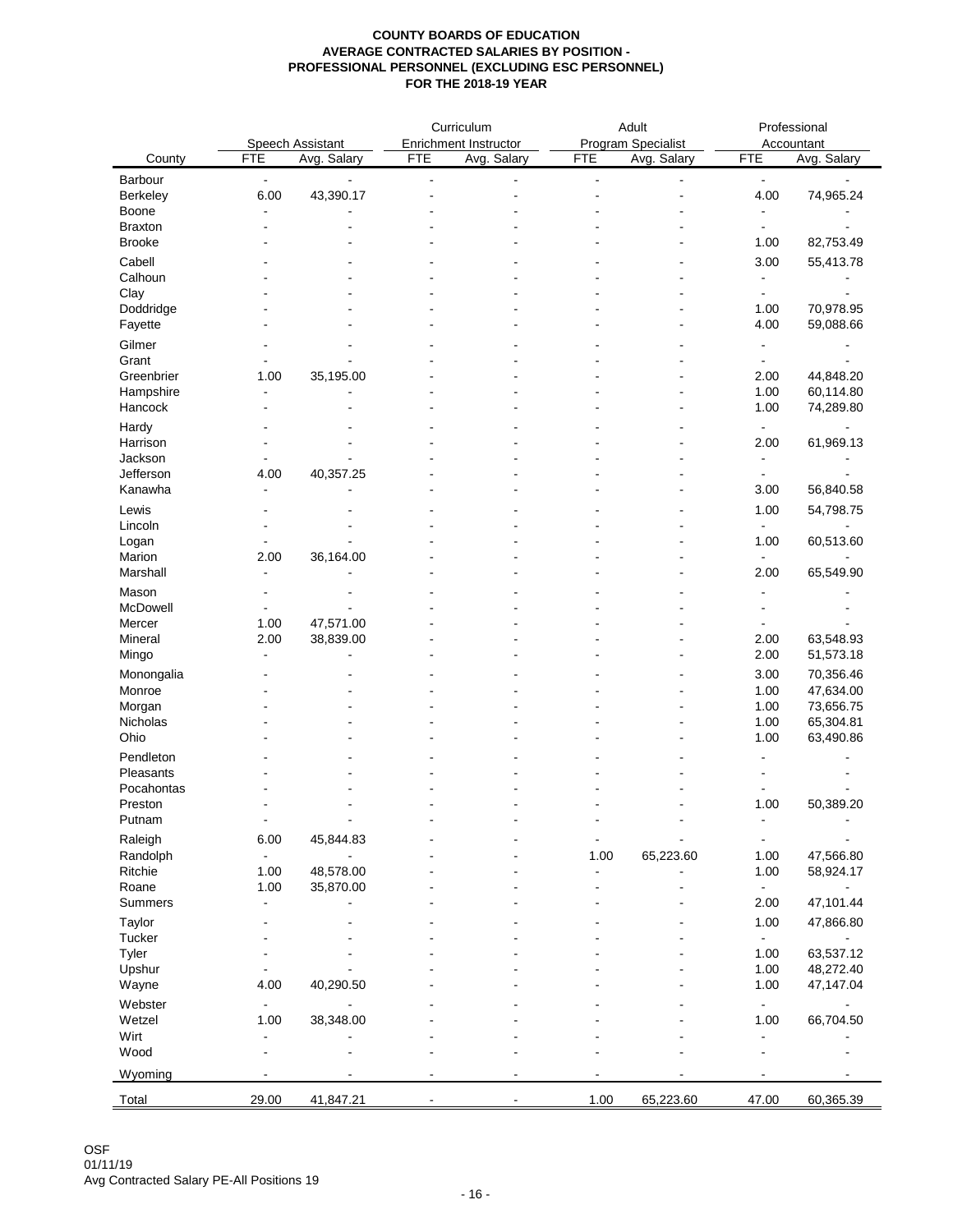|                      |                | Technology                |            |              |                |                        |                         |             |
|----------------------|----------------|---------------------------|------------|--------------|----------------|------------------------|-------------------------|-------------|
|                      |                | <b>Systems Specialist</b> |            | Psychiatrist |                | Psychologist           | <b>Registered Nurse</b> |             |
| County               | <b>FTE</b>     | Avg. Salary               | <b>FTE</b> | Avg. Salary  | <b>FTE</b>     | Avg. Salary            | <b>FTE</b>              | Avg. Salary |
| Barbour              | 3.00           | 50,945.67                 |            |              | 1.00           | 65,358.98              |                         |             |
| Berkeley             | 5.00           | 66,204.69                 |            |              | 11.00          | 68,626.22              |                         |             |
| Boone                | 2.00           | 43,380.00                 |            |              | 1.00           | 63,428.00              |                         |             |
| <b>Braxton</b>       | 2.00           | 59,922.00                 |            |              | 2.00           | 45,660.50              |                         |             |
| <b>Brooke</b>        | 1.00           | 60,104.39                 |            |              | 1.00           | 62,896.90              |                         |             |
| Cabell               |                |                           |            |              | 5.00           | 60,161.64              |                         |             |
| Calhoun              |                |                           |            |              | 1.00           | 46,990.00              |                         |             |
| Clay                 | 3.00           | 53,846.81                 |            |              | 2.51           | 59,093.03              |                         |             |
| Doddridge            | 2.00           | 59,603.21                 |            |              | 2.00           | 71,667.57              |                         |             |
| Fayette              | 6.00           | 58,264.96                 |            |              | 3.00           | 58,297.51              |                         |             |
| Gilmer               | 2.00           | 43,896.08                 |            |              | 1.00           | 48,625.90              |                         |             |
| Grant                | 1.00           | 38,464.00                 |            |              | 1.00           | 46,102.00              |                         |             |
| Greenbrier           | 3.00           | 45,386.45                 |            |              | $\sim$         |                        |                         |             |
| Hampshire            | 1.00           | 48,979.20                 |            |              | 1.00           | 59,991.99              |                         |             |
| Hancock              | 4.00           | 65,491.83                 |            |              | 2.00           | 50,390.50              |                         |             |
|                      |                |                           |            |              |                |                        |                         |             |
| Hardy                | 1.00           | 38,941.20                 |            |              | 1.00           | 56,795.42              |                         |             |
| Harrison<br>Jackson  | 14.00          | 55,244.23                 |            |              | 6.95           | 64,509.49<br>46,026.71 |                         |             |
|                      | 5.00           | 47,439.08                 |            |              | 3.50           |                        |                         |             |
| Jefferson<br>Kanawha | 11.00          |                           |            |              | 5.00<br>20.00  | 53,784.24              |                         |             |
|                      |                | 58,005.06                 |            |              |                | 58,967.17              |                         |             |
| Lewis                |                |                           |            |              | 2.00           | 56,897.12              |                         |             |
| Lincoln              | 2.00           | 48,690.20                 |            |              | 3.00           | 53,374.07              |                         |             |
| Logan                | 5.00           | 53,942.92                 |            |              | 4.00           | 47,924.75              |                         |             |
| Marion               | $\blacksquare$ |                           |            |              | 2.00           | 51,425.70              |                         |             |
| Marshall             | 2.00           | 73,784.15                 |            |              | 1.00           | 74,674.60              |                         |             |
| Mason                | $\blacksquare$ |                           |            |              | 2.00           | 54,947.72              |                         |             |
| McDowell             | 1.00           | 37,520.00                 |            |              | 2.00           | 54,953.33              |                         |             |
| Mercer               | 4.00           | 52,827.60                 |            |              | 1.00           | 55,027.50              |                         |             |
| Mineral              | 1.00           | 69,797.37                 |            |              | 3.00           | 75,386.45              |                         |             |
| Mingo                |                |                           |            |              | 1.00           | 47,344.00              |                         |             |
| Monongalia           | 3.00           | 70,604.84                 |            |              | 10.00          | 65,466.61              |                         |             |
| Monroe               |                |                           |            |              | 1.00           | 62,891.00              |                         |             |
| Morgan               | 1.00           | 53,357.62                 |            |              | $\blacksquare$ |                        |                         |             |
| Nicholas             | $\blacksquare$ |                           |            |              | 1.00           | 51,018.37              |                         |             |
| Ohio                 | 2.00           | 62,771.30                 |            |              | 1.00           | 76,195.99              |                         |             |
| Pendleton            | 1.00           | 53,913.60                 |            |              | 0.50           | 45,190.94              |                         |             |
| Pleasants            | 2.00           | 59,087.14                 |            |              | 1.00           | 81,195.80              |                         |             |
| Pocahontas           | 1.00           | 56,104.00                 |            |              | $\blacksquare$ |                        |                         |             |
| Preston              | 2.00           | 46,916.10                 |            |              | 1.50           | 48,803.95              |                         |             |
| Putnam               | 2.00           | 55,333.25                 |            |              | 6.00           | 63,949.67              | 1.00                    | 50,000.00   |
|                      |                |                           |            |              |                |                        |                         |             |
| Raleigh              | 5.00           | 56,277.92                 |            |              | 2.00           | 57,524.90              |                         |             |
| Randolph             | 4.00           | 46,411.10<br>43,178.40    |            |              | 1.00           | 56,859.98              |                         |             |
| Ritchie              | 1.00           |                           |            |              | 1.00           | 68,184.80              |                         |             |
| Roane                | 2.00           | 40,558.30                 |            |              | 1.00           | 46,331.19              |                         |             |
| Summers              | 1.00           | 47,566.80                 |            |              | $\sim$         |                        |                         |             |
| Taylor               | 1.00           | 61,496.40                 |            |              | 1.00           | 54,888.00              |                         |             |
| Tucker               | 1.00           | 50,103.60                 |            |              | $\sim$         |                        |                         |             |
| Tyler                | 1.00           | 68,004.14                 |            |              | 1.00           | 46,690.00              |                         |             |
| Upshur               | 1.00           | 60,258.00                 |            |              |                |                        |                         |             |
| Wayne                | 3.00           | 47,929.96                 |            |              | 1.00           | 52,349.00              |                         |             |
| Webster              | 1.00           | 37,289.00                 |            |              | $\sim$         |                        |                         |             |
| Wetzel               | 4.00           | 59,434.02                 |            |              | 2.00           | 54,570.64              |                         |             |
| Wirt                 | $\blacksquare$ |                           |            |              | $\sim$         |                        |                         |             |
| Wood                 | 9.00           | 45,311.33                 |            |              | 3.00           | 74,961.38              |                         |             |
|                      | $\blacksquare$ |                           |            |              |                |                        |                         |             |
| Wyoming              |                |                           |            |              | 1.00           | 74,033.25              |                         |             |
| Total                | 129.00         | 54,294.19                 |            |              | 127.96         | 59,921.78              | 1.00                    | 50,000.00   |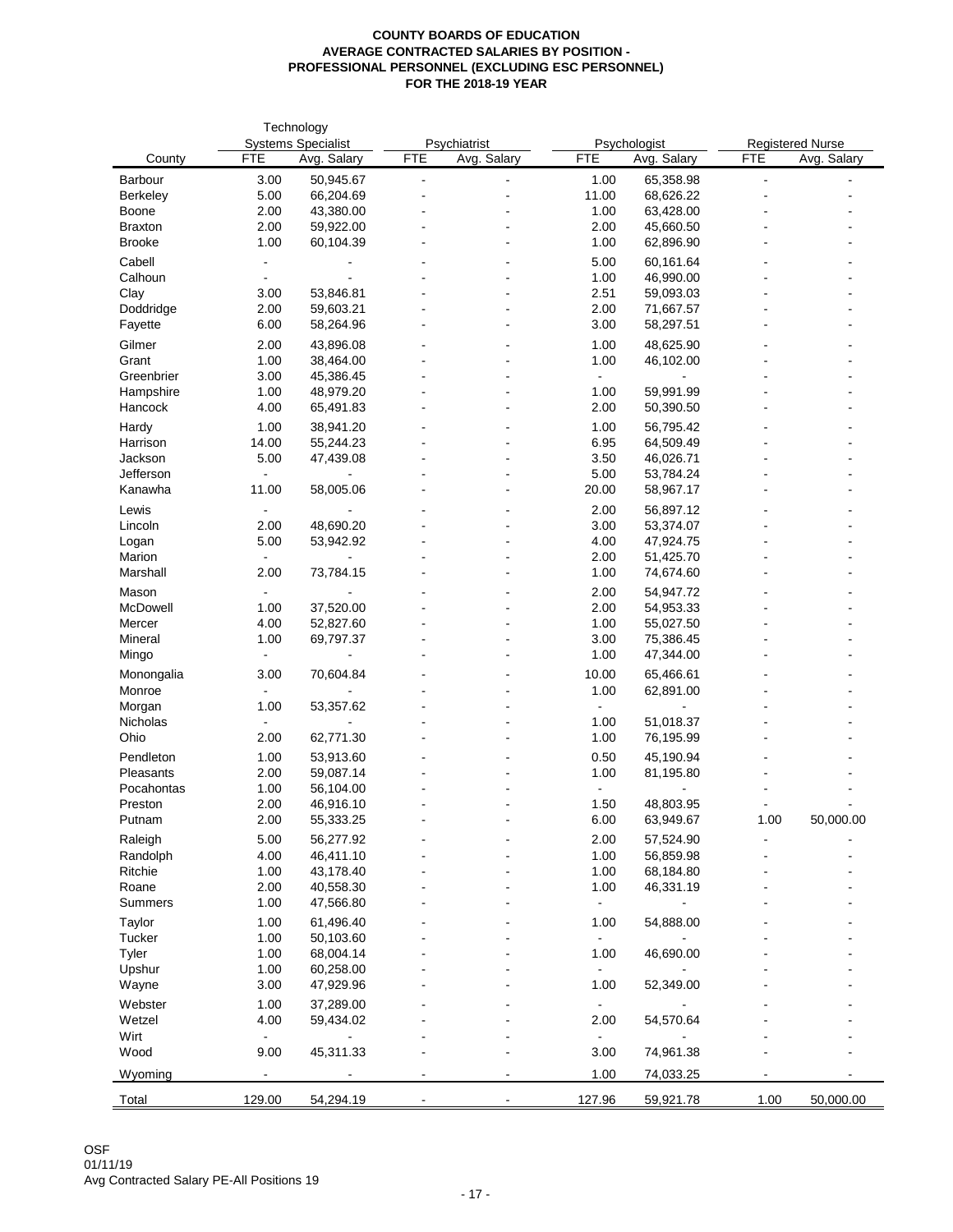|                   |                 | <b>School Nurse</b> |                     | <b>School Nurse</b> |              |                        |                    |             |  |
|-------------------|-----------------|---------------------|---------------------|---------------------|--------------|------------------------|--------------------|-------------|--|
|                   | (W/O AB Degree) |                     | (With an AB Degree) |                     |              | Attendance Director    | Attendance Officer |             |  |
| County            | <b>FTE</b>      | Avg. Salary         | <b>FTE</b>          | Avg. Salary         | <b>FTE</b>   | Avg. Salary            | <b>FTE</b>         | Avg. Salary |  |
| Barbour           | $\blacksquare$  |                     | 2.50                | 50,995.00           | 0.50         | 76,736.40              | 1.00               | 57,692.00   |  |
| Berkeley          | $\sim$          | $\overline{a}$      | 23.00               | 51,554.68           | 1.00         | 98,877.88              | 4.00               | 56,439.67   |  |
| Boone             | 2.50            | 39,347.40           | 3.00                | 55,029.67           | 1.00         | 70,578.00              |                    |             |  |
| <b>Braxton</b>    |                 |                     | 3.00                | 42,269.00           | 1.00         | 78,546.64              |                    |             |  |
| <b>Brooke</b>     |                 |                     | 4.00                | 63,278.18           | 0.50         | 106,007.16             |                    |             |  |
| Cabell            |                 |                     | 13.00               | 49,872.12           | 1.00         | 102,554.73             | 2.00               | 54,314.00   |  |
| Calhoun           |                 |                     | 1.00                | 45,193.00           | 0.50         | 59,660.80              |                    |             |  |
| Clay              |                 |                     | 2.00                | 44,018.00           | 0.30         | 72,524.40              |                    |             |  |
| Doddridge         |                 |                     | 2.00                | 48,572.00           | 1.50         | 80,041.75              |                    |             |  |
| Fayette           |                 |                     | 5.00                | 49,362.00           | 1.00         | 91,331.16              |                    |             |  |
| Gilmer            |                 |                     | 1.00                | 52,991.00           | 0.50         | 75,650.40              |                    |             |  |
| Grant             |                 |                     | 1.00                | 54,125.40           | 0.50         | 78,079.06              |                    |             |  |
| Greenbrier        |                 |                     | 4.00                | 54,001.37           | 1.00         | 74,855.34              |                    |             |  |
| Hampshire         |                 |                     | 4.00                | 44,121.52           | 0.50         | 70,708.00              | 0.50               | 49,112.20   |  |
| Hancock           |                 |                     | 4.00                | 43,914.50           | 1.00         | 55,259.00              |                    |             |  |
|                   |                 |                     |                     |                     |              |                        |                    |             |  |
| Hardy             |                 |                     | 2.00                | 53,138.00           | 1.00         | 71,965.35              |                    |             |  |
| Harrison          |                 |                     | 8.00                | 49,392.34           | 1.00         | 82,271.25              |                    |             |  |
| Jackson           |                 |                     | 7.00                | 50,555.29           | 1.00         | 70,152.60              |                    |             |  |
| Jefferson         |                 |                     | 14.00               | 47,189.54           | 1.00         | 89,750.07              |                    |             |  |
| Kanawha           |                 |                     | 35.00               | 53,325.07           | 25.00        | 52,466.46              |                    |             |  |
| Lewis             |                 |                     | 2.00                | 36,626.50           | 0.50         | 52,646.70              |                    |             |  |
| Lincoln           |                 |                     | 4.00                | 49,080.33           | 1.00         | 83,929.20              |                    |             |  |
| Logan             |                 |                     | 6.00                | 47,402.30           | 1.00         | 83,794.80              |                    |             |  |
| Marion            |                 |                     | 6.00                | 44,090.67           | 1.00         | 82,328.88              |                    |             |  |
| Marshall          |                 |                     | 12.00               | 46,624.83           | 1.00         | 86,980.32              |                    |             |  |
| Mason             |                 |                     | 5.00                | 50,569.53           | 1.00         | 94,018.49              |                    |             |  |
| McDowell          |                 |                     | 2.00                | 47,811.76           | 0.50         | 84,594.48              |                    |             |  |
| Mercer            |                 |                     | 7.00                | 52,054.71           | 1.00         | 56,087.39              | 1.00               | 44,758.00   |  |
| Mineral           |                 |                     | 5.22                | 59,058.64           | 1.00         | 58,488.00              | 0.50               | 44,410.80   |  |
| Mingo             |                 |                     | 4.00                | 41,028.75           | 1.00         | 76,398.00              |                    |             |  |
| Monongalia        |                 |                     | 13.00               | 53,221.13           | 1.00         | 86,479.74              | 1.00               | 52,735.00   |  |
| Monroe            |                 |                     | 1.00                | 50,128.05           | 0.50         | 55,000.00              |                    |             |  |
| Morgan            | 1.00            | 41,255.00           | 3.00                | 47,235.90           | 0.50         | 69,565.26              |                    |             |  |
| Nicholas          | $\blacksquare$  |                     | 3.00                | 47,731.16           | 1.00         | 79,730.79              |                    |             |  |
| Ohio              |                 |                     | 5.00                | 50,728.80           | 1.00         | 60,298.00              |                    |             |  |
| Pendleton         |                 |                     | 1.00                | 51,847.55           | 0.70         | 77,699.01              |                    |             |  |
| Pleasants         |                 |                     | 2.00                | 45,868.50           | 0.50         | 73,504.48              |                    |             |  |
|                   |                 |                     |                     | 49,641.00           |              |                        |                    |             |  |
| Pocahontas        |                 |                     | 1.00<br>5.00        | 48,623.40           | 0.50<br>1.00 | 83,349.24<br>76,321.30 |                    |             |  |
| Preston<br>Putnam |                 |                     | 10.50               |                     | 1.00         | 73,605.60              |                    |             |  |
|                   |                 |                     |                     | 51,980.86           |              |                        |                    |             |  |
| Raleigh           |                 |                     | 14.00               | 49,920.86           | 2.00         | 73,182.99              |                    |             |  |
| Randolph          |                 |                     | 4.00                | 42,855.23           | 1.00         | 56,361.60              |                    |             |  |
| Ritchie           |                 |                     | 2.00                | 51,307.73           | 0.50         | 84,013.30              |                    |             |  |
| Roane             |                 |                     | 1.00                | 40,689.00           | 0.50         | 82,689.12              |                    |             |  |
| Summers           |                 |                     | 1.50                | 53,740.33           | 0.50         | 65,870.40              |                    |             |  |
| Taylor            |                 |                     | 4.00                | 46,070.50           | 1.00         | 65,834.40              |                    |             |  |
| Tucker            |                 |                     | 1.00                | 34,695.00           | 0.50         | 29,054.54              |                    |             |  |
| Tyler             |                 |                     | 2.00                | 47,655.00           | 0.50         | 85,979.42              |                    |             |  |
| Upshur            |                 |                     | 3.00                | 40,644.67           | 1.00         | 77,630.23              |                    |             |  |
| Wayne             |                 |                     | 4.00                | 40,176.15           | 1.00         | 86,466.69              |                    |             |  |
| Webster           |                 |                     | 2.00                | 39,857.00           | 0.50         | 59,109.64              |                    |             |  |
| Wetzel            |                 |                     | 4.00                | 55,890.72           | 1.00         | 79,324.70              |                    |             |  |
| Wirt              |                 |                     | 1.00                | 50,067.60           | 0.50         | 64,470.70              |                    |             |  |
| Wood              | 2.00            | 37,630.00           | 26.00               | 47,147.77           | 1.00         | 79,050.38              |                    |             |  |
|                   |                 |                     |                     |                     |              |                        |                    |             |  |
| Wyoming           | $\blacksquare$  |                     | 4.00                | 47,740.35           | 1.00         | 75,153.60              |                    |             |  |
| Total             | 5.50            | 39,069.73           | 309.72              | 49,491.96           | 70.00        | 67,671.51              | 10.00              | 53,633.32   |  |
|                   |                 |                     |                     |                     |              |                        |                    |             |  |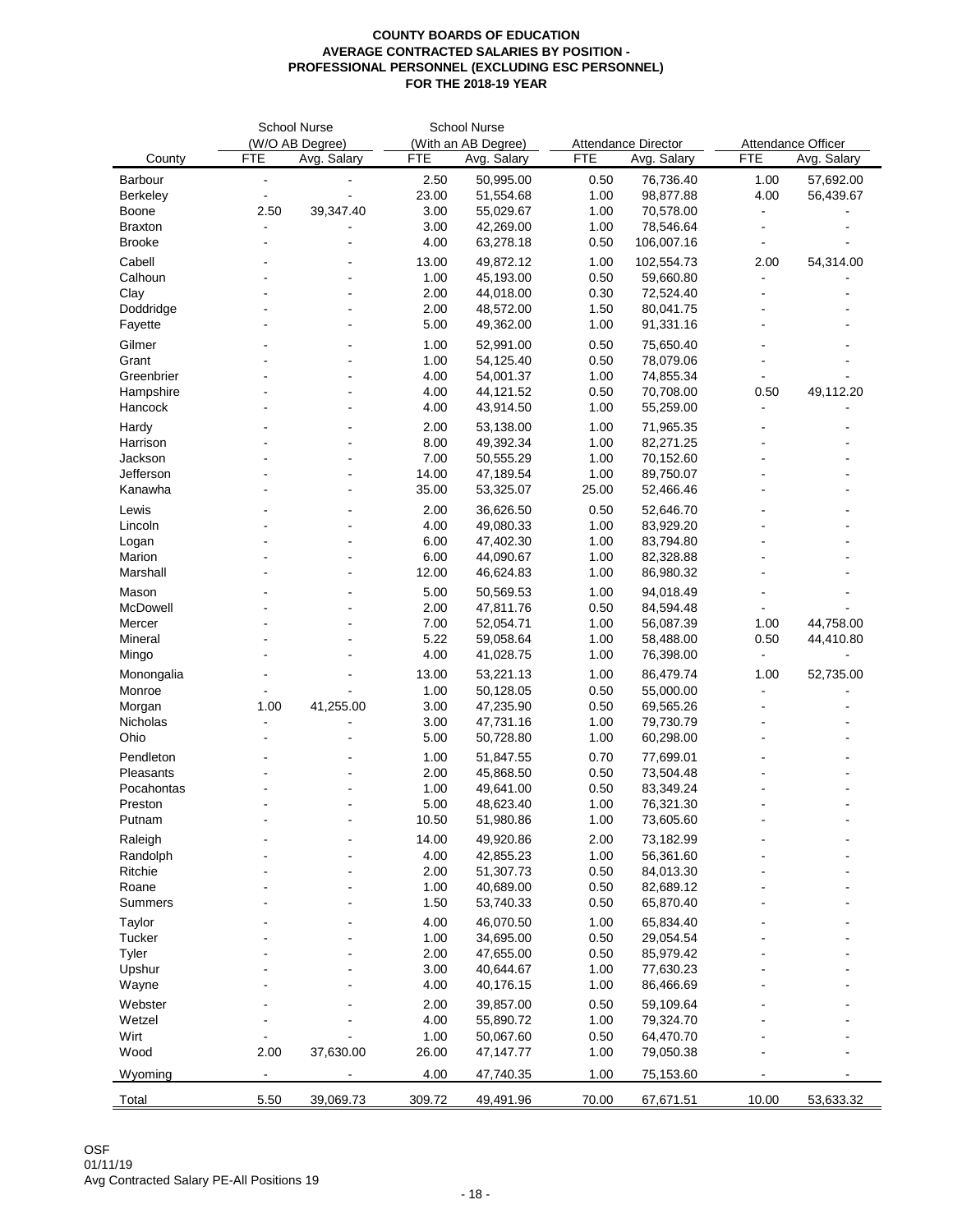|                |                | Physical       |                |                |                | <b>Truancy Diversion</b> | Professional   |                                |  |
|----------------|----------------|----------------|----------------|----------------|----------------|--------------------------|----------------|--------------------------------|--|
|                |                | Therapist      |                | Social Worker  |                | Specialist               |                | <b>Educational Interpreter</b> |  |
| County         | <b>FTE</b>     | Avg. Salary    | <b>FTE</b>     | Avg. Salary    | <b>FTE</b>     | Avg. Salary              | <b>FTE</b>     | Avg. Salary                    |  |
| Barbour        | $\blacksquare$ | $\blacksquare$ | 1.00           | 45,978.00      | $\blacksquare$ |                          | $\blacksquare$ |                                |  |
| Berkeley       | 0.75           | 72,584.40      | 10.00          | 47,072.76      |                |                          |                |                                |  |
| Boone          | $\sim$         |                | $\blacksquare$ |                |                |                          |                |                                |  |
| <b>Braxton</b> | $\blacksquare$ |                |                |                |                |                          |                |                                |  |
| <b>Brooke</b>  | 1.00           | 63,763.30      |                |                |                |                          |                |                                |  |
| Cabell         | $\blacksquare$ |                | 5.00           | 48,426.00      |                |                          |                |                                |  |
| Calhoun        |                |                | $\blacksquare$ |                |                |                          |                |                                |  |
| Clay           |                |                |                |                | 1.00           | 60,216.00                |                |                                |  |
| Doddridge      |                |                |                |                | 1.00           | 79,666.46                |                |                                |  |
| Fayette        | 1.50           | 67,716.53      | 1.00           | 48,066.00      | $\blacksquare$ | $\blacksquare$           |                |                                |  |
| Gilmer         |                |                | $\blacksquare$ |                | 1.00           | 36,766.75                |                |                                |  |
| Grant          |                |                | $\blacksquare$ |                | $\blacksquare$ |                          |                |                                |  |
| Greenbrier     | $\blacksquare$ |                | 2.00           | 47,942.48      |                |                          |                |                                |  |
| Hampshire      | 1.00           | 67,673.55      | $\blacksquare$ |                |                |                          |                |                                |  |
| Hancock        | 1.00           | 54,796.00      | 3.00           | 50,420.50      |                |                          |                |                                |  |
| Hardy          | $\blacksquare$ |                | $\blacksquare$ | $\overline{a}$ | 1.00           | 50,744.40                |                |                                |  |
| Harrison       | 2.00           | 54,863.00      | 2.00           | 49,148.88      | 1.00           | 52,353.00                |                |                                |  |
| Jackson        | $\blacksquare$ | $\overline{a}$ | 1.00           | 40,882.00      | $\blacksquare$ |                          |                |                                |  |
| Jefferson      | 2.00           | 67,347.50      | $\blacksquare$ | $\sim$         | $\overline{a}$ |                          | 1.00           | 45,316.00                      |  |
| Kanawha        | 3.00           | 66,742.67      | 7.00           | 43,440.63      |                |                          | 2.00           | 53,459.00                      |  |
| Lewis          | $\sim$         |                | $\blacksquare$ | $\blacksquare$ |                |                          |                |                                |  |
| Lincoln        | $\blacksquare$ |                | 1.00           | 41,566.00      |                |                          |                |                                |  |
| Logan          | 1.00           | 55,000.00      | 1.00           | 37,487.00      |                |                          |                |                                |  |
| Marion         | 1.00           | 65,235.50      | $\blacksquare$ |                |                |                          |                |                                |  |
| Marshall       | $\blacksquare$ |                | $\blacksquare$ | $\blacksquare$ |                |                          |                |                                |  |
| Mason          |                |                | 3.00           | 39,432.00      |                |                          |                |                                |  |
| McDowell       |                |                | 2.00           | 41,735.78      |                |                          |                |                                |  |
| Mercer         |                |                | 6.00           | 46,125.15      |                |                          |                |                                |  |
| Mineral        |                |                | 1.00           | 58,357.00      |                |                          |                |                                |  |
| Mingo          | 1.00           | 76,316.00      | 2.00           | 41,105.00      |                |                          |                |                                |  |
| Monongalia     | 1.50           | 71,195.00      | 21.00          | 55,785.52      |                |                          |                |                                |  |
| Monroe         | $\blacksquare$ |                | $\mathbf{r}$   |                |                |                          |                |                                |  |
| Morgan         |                |                | 1.80           | 41,738.00      |                |                          |                |                                |  |
| Nicholas       |                |                | 0.50           | 41,634.00      | 0.50           | 41,634.00                |                |                                |  |
| Ohio           |                |                | $\sim$         |                | $\sim$         |                          |                |                                |  |
|                |                |                |                |                |                |                          |                |                                |  |
| Pendleton      |                |                |                |                |                |                          |                |                                |  |
| Pleasants      |                |                |                |                | $\overline{a}$ |                          |                |                                |  |
| Pocahontas     |                | 60,953.00      |                |                | 1.00           | 35,870.00                |                |                                |  |
| Preston        | 1.00           |                |                |                | $\blacksquare$ |                          |                |                                |  |
| Putnam         | 1.00           | 80,059.55      |                |                |                |                          |                |                                |  |
| Raleigh        | 2.00           | 73,031.00      | 7.00           | 45,571.29      |                |                          |                |                                |  |
| Randolph       | 1.00           | 52,171.90      | $\blacksquare$ |                |                |                          |                |                                |  |
| Ritchie        | $\blacksquare$ |                |                |                |                |                          |                |                                |  |
| Roane          |                |                |                |                |                |                          |                |                                |  |
| Summers        |                |                |                |                |                |                          |                |                                |  |
| Taylor         |                |                |                |                |                |                          |                |                                |  |
| Tucker         |                |                |                |                |                |                          |                |                                |  |
| Tyler          |                |                |                |                |                |                          |                |                                |  |
| Upshur         | 1.00           | 64,999.99      |                |                |                |                          |                |                                |  |
| Wayne          | 1.00           | 63,966.00      | 1.00           | 39,270.00      | 1.00           | 44,216.00                |                |                                |  |
| Webster        | $\blacksquare$ |                | $\blacksquare$ |                |                |                          |                |                                |  |
| Wetzel         | 2.00           | 60,132.55      | 3.00           | 49,475.03      |                |                          |                |                                |  |
| Wirt           | $\blacksquare$ |                | $\blacksquare$ |                |                |                          |                |                                |  |
| Wood           | L,             |                | 3.00           | 52,062.00      |                |                          |                |                                |  |
| Wyoming        | $\blacksquare$ |                | $\overline{a}$ |                |                |                          |                |                                |  |
|                |                |                |                |                |                |                          |                |                                |  |
| Total          | 25.75          | 65,192.87      | 85.30          | 48,367.78      | 7.50           | 50,753.28                | 3.00           | 50,744.67                      |  |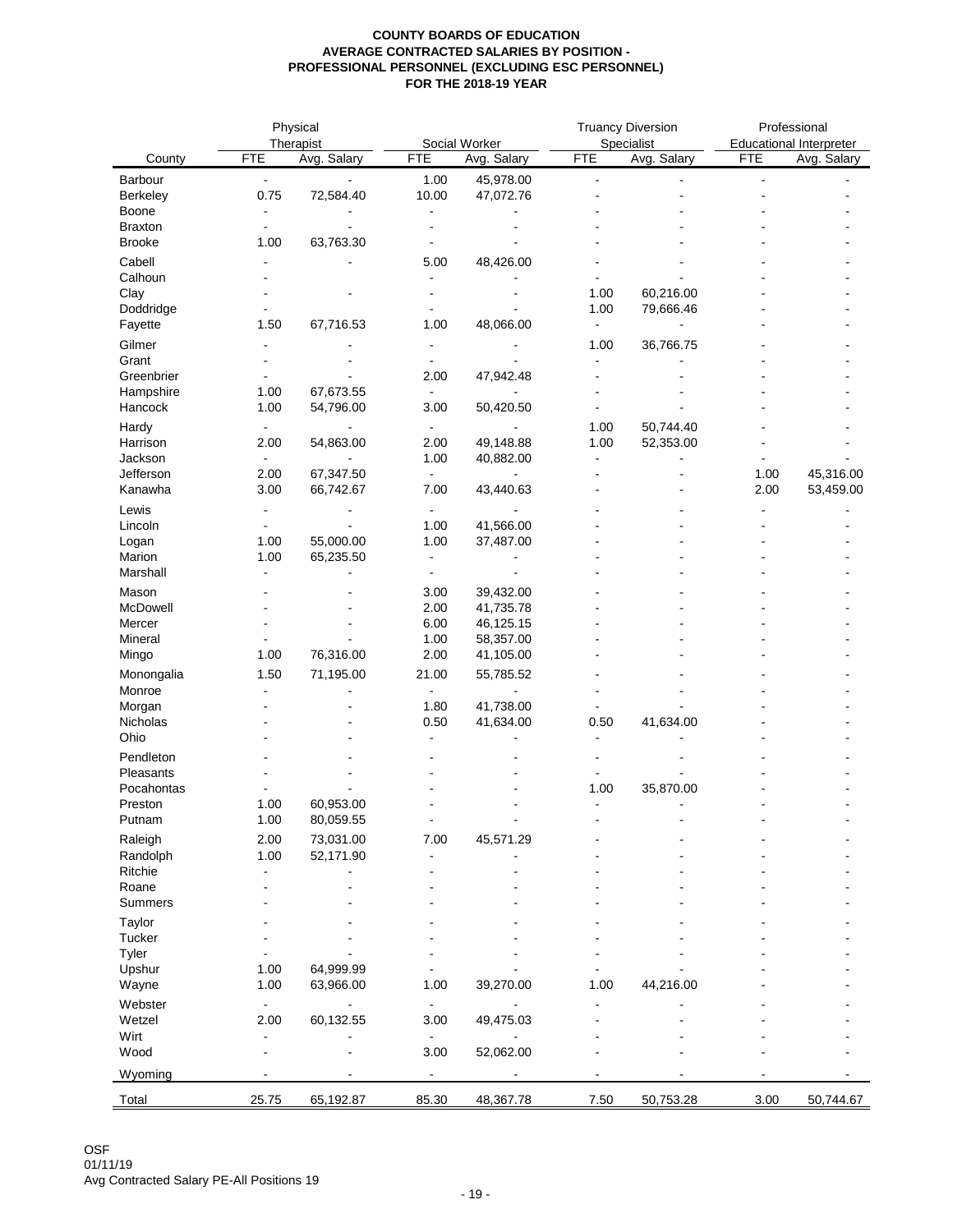| <b>Athletic Trainer</b><br>Therapist<br>Dental Hygienist<br>Audiologist<br><b>FTE</b><br><b>FTE</b><br><b>FTE</b><br><b>FTE</b><br>Avg. Salary<br>Avg. Salary<br>Avg. Salary<br>County<br>Barbour<br>$\blacksquare$<br>$\blacksquare$<br>$\blacksquare$<br>$\blacksquare$<br>$\blacksquare$<br>$\blacksquare$<br>$\sim$<br>57,798.26<br>6.55<br>Berkeley<br>L,<br>$\blacksquare$<br>1.00<br>67,150.00<br>Boone<br>0.50<br>63,607.00<br><b>Braxton</b><br>$\blacksquare$<br>$\blacksquare$<br>2.00<br>64,291.32<br>44,882.00<br><b>Brooke</b><br>1.00<br>Cabell<br>$\blacksquare$<br>$\blacksquare$<br>Calhoun<br>$\blacksquare$<br>$\blacksquare$<br>$\blacksquare$<br>$\overline{a}$<br>Clay<br>0.50<br>77,110.00<br>Doddridge<br>$\blacksquare$<br>L. | Avg. Salary    |
|---------------------------------------------------------------------------------------------------------------------------------------------------------------------------------------------------------------------------------------------------------------------------------------------------------------------------------------------------------------------------------------------------------------------------------------------------------------------------------------------------------------------------------------------------------------------------------------------------------------------------------------------------------------------------------------------------------------------------------------------------------|----------------|
|                                                                                                                                                                                                                                                                                                                                                                                                                                                                                                                                                                                                                                                                                                                                                         |                |
|                                                                                                                                                                                                                                                                                                                                                                                                                                                                                                                                                                                                                                                                                                                                                         |                |
|                                                                                                                                                                                                                                                                                                                                                                                                                                                                                                                                                                                                                                                                                                                                                         |                |
|                                                                                                                                                                                                                                                                                                                                                                                                                                                                                                                                                                                                                                                                                                                                                         |                |
|                                                                                                                                                                                                                                                                                                                                                                                                                                                                                                                                                                                                                                                                                                                                                         |                |
|                                                                                                                                                                                                                                                                                                                                                                                                                                                                                                                                                                                                                                                                                                                                                         |                |
|                                                                                                                                                                                                                                                                                                                                                                                                                                                                                                                                                                                                                                                                                                                                                         |                |
|                                                                                                                                                                                                                                                                                                                                                                                                                                                                                                                                                                                                                                                                                                                                                         |                |
|                                                                                                                                                                                                                                                                                                                                                                                                                                                                                                                                                                                                                                                                                                                                                         |                |
|                                                                                                                                                                                                                                                                                                                                                                                                                                                                                                                                                                                                                                                                                                                                                         |                |
| 3.00<br>64,632.60<br>Fayette                                                                                                                                                                                                                                                                                                                                                                                                                                                                                                                                                                                                                                                                                                                            |                |
| Gilmer<br>$\ddot{\phantom{a}}$                                                                                                                                                                                                                                                                                                                                                                                                                                                                                                                                                                                                                                                                                                                          |                |
| Grant                                                                                                                                                                                                                                                                                                                                                                                                                                                                                                                                                                                                                                                                                                                                                   |                |
| Greenbrier<br>$\blacksquare$<br>$\blacksquare$                                                                                                                                                                                                                                                                                                                                                                                                                                                                                                                                                                                                                                                                                                          |                |
| Hampshire<br>65,934.15<br>50,065.40<br>2.00<br>0.72                                                                                                                                                                                                                                                                                                                                                                                                                                                                                                                                                                                                                                                                                                     |                |
| 1.00<br>51,859.00<br>2.00<br>48,205.00<br>Hancock                                                                                                                                                                                                                                                                                                                                                                                                                                                                                                                                                                                                                                                                                                       |                |
| Hardy<br>$\blacksquare$<br>$\blacksquare$                                                                                                                                                                                                                                                                                                                                                                                                                                                                                                                                                                                                                                                                                                               |                |
| 59,354.00<br>Harrison<br>3.00                                                                                                                                                                                                                                                                                                                                                                                                                                                                                                                                                                                                                                                                                                                           |                |
| Jackson<br>$\blacksquare$                                                                                                                                                                                                                                                                                                                                                                                                                                                                                                                                                                                                                                                                                                                               |                |
| Jefferson<br>6.50<br>51,437.85                                                                                                                                                                                                                                                                                                                                                                                                                                                                                                                                                                                                                                                                                                                          |                |
| 10.00<br>60,166.40<br>Kanawha                                                                                                                                                                                                                                                                                                                                                                                                                                                                                                                                                                                                                                                                                                                           |                |
| Lewis<br>$\blacksquare$                                                                                                                                                                                                                                                                                                                                                                                                                                                                                                                                                                                                                                                                                                                                 |                |
| Lincoln<br>1.00<br>85,000.17                                                                                                                                                                                                                                                                                                                                                                                                                                                                                                                                                                                                                                                                                                                            |                |
| Logan<br>$\blacksquare$<br>$\blacksquare$                                                                                                                                                                                                                                                                                                                                                                                                                                                                                                                                                                                                                                                                                                               |                |
| Marion<br>2.00<br>1.00<br>57,424.80                                                                                                                                                                                                                                                                                                                                                                                                                                                                                                                                                                                                                                                                                                                     | 51,866.00      |
| Marshall<br>$\blacksquare$<br>$\blacksquare$                                                                                                                                                                                                                                                                                                                                                                                                                                                                                                                                                                                                                                                                                                            |                |
| 46,229.70<br>Mason<br>1.00                                                                                                                                                                                                                                                                                                                                                                                                                                                                                                                                                                                                                                                                                                                              |                |
| McDowell<br>$\blacksquare$                                                                                                                                                                                                                                                                                                                                                                                                                                                                                                                                                                                                                                                                                                                              |                |
| 2.00<br>52,800.95<br>Mercer                                                                                                                                                                                                                                                                                                                                                                                                                                                                                                                                                                                                                                                                                                                             |                |
| 57,917.05<br>Mineral<br>1.90                                                                                                                                                                                                                                                                                                                                                                                                                                                                                                                                                                                                                                                                                                                            |                |
| 1.00<br>Mingo<br>76,007.22                                                                                                                                                                                                                                                                                                                                                                                                                                                                                                                                                                                                                                                                                                                              |                |
| 3.00<br>62,379.17<br>60,929.00<br>Monongalia<br>0.50<br>1.00                                                                                                                                                                                                                                                                                                                                                                                                                                                                                                                                                                                                                                                                                            | 65,160.00      |
| Monroe<br>$\blacksquare$<br>$\blacksquare$<br>$\sim$                                                                                                                                                                                                                                                                                                                                                                                                                                                                                                                                                                                                                                                                                                    |                |
| 1.00<br>41,649.12<br>Morgan<br>$\blacksquare$<br>$\sim$                                                                                                                                                                                                                                                                                                                                                                                                                                                                                                                                                                                                                                                                                                 |                |
| Nicholas<br>$\blacksquare$<br>$\blacksquare$                                                                                                                                                                                                                                                                                                                                                                                                                                                                                                                                                                                                                                                                                                            |                |
| Ohio<br>41,780.00<br>0.50<br>51,725.00<br>2.00                                                                                                                                                                                                                                                                                                                                                                                                                                                                                                                                                                                                                                                                                                          |                |
| Pendleton<br>$\blacksquare$                                                                                                                                                                                                                                                                                                                                                                                                                                                                                                                                                                                                                                                                                                                             |                |
| Pleasants<br>$\blacksquare$                                                                                                                                                                                                                                                                                                                                                                                                                                                                                                                                                                                                                                                                                                                             |                |
| Pocahontas                                                                                                                                                                                                                                                                                                                                                                                                                                                                                                                                                                                                                                                                                                                                              |                |
| 2.00<br>53,309.00<br>Preston                                                                                                                                                                                                                                                                                                                                                                                                                                                                                                                                                                                                                                                                                                                            |                |
| Putnam<br>4.00<br>49,414.75<br>$\blacksquare$<br>$\overline{\phantom{0}}$<br>$\blacksquare$                                                                                                                                                                                                                                                                                                                                                                                                                                                                                                                                                                                                                                                             | $\blacksquare$ |
| Raleigh<br>2.00<br>62,328.50<br>0.50<br>$\overline{a}$                                                                                                                                                                                                                                                                                                                                                                                                                                                                                                                                                                                                                                                                                                  | 64,265.00      |
| Randolph<br>1.00<br>54,172.48<br>$\blacksquare$                                                                                                                                                                                                                                                                                                                                                                                                                                                                                                                                                                                                                                                                                                         |                |
| Ritchie<br>$\blacksquare$                                                                                                                                                                                                                                                                                                                                                                                                                                                                                                                                                                                                                                                                                                                               |                |
| Roane<br>$\overline{a}$                                                                                                                                                                                                                                                                                                                                                                                                                                                                                                                                                                                                                                                                                                                                 |                |
| Summers                                                                                                                                                                                                                                                                                                                                                                                                                                                                                                                                                                                                                                                                                                                                                 |                |
| Taylor                                                                                                                                                                                                                                                                                                                                                                                                                                                                                                                                                                                                                                                                                                                                                  |                |
| Tucker                                                                                                                                                                                                                                                                                                                                                                                                                                                                                                                                                                                                                                                                                                                                                  |                |
| Tyler                                                                                                                                                                                                                                                                                                                                                                                                                                                                                                                                                                                                                                                                                                                                                   |                |
| Upshur<br>1.00<br>59,999.98                                                                                                                                                                                                                                                                                                                                                                                                                                                                                                                                                                                                                                                                                                                             |                |
| Wayne<br>2.00<br>57,611.40                                                                                                                                                                                                                                                                                                                                                                                                                                                                                                                                                                                                                                                                                                                              |                |
|                                                                                                                                                                                                                                                                                                                                                                                                                                                                                                                                                                                                                                                                                                                                                         |                |
| Webster<br>$\blacksquare$                                                                                                                                                                                                                                                                                                                                                                                                                                                                                                                                                                                                                                                                                                                               |                |
| Wetzel<br>2.00<br>54,884.55                                                                                                                                                                                                                                                                                                                                                                                                                                                                                                                                                                                                                                                                                                                             |                |
| Wirt<br>$\blacksquare$<br>٠                                                                                                                                                                                                                                                                                                                                                                                                                                                                                                                                                                                                                                                                                                                             |                |
| Wood                                                                                                                                                                                                                                                                                                                                                                                                                                                                                                                                                                                                                                                                                                                                                    |                |
| Wyoming<br>$\blacksquare$<br>$\overline{a}$                                                                                                                                                                                                                                                                                                                                                                                                                                                                                                                                                                                                                                                                                                             |                |
| 60.95<br>58,357.40<br>7.72<br>48,574.88<br>1.00<br>56,327.00<br>2.50<br>Total                                                                                                                                                                                                                                                                                                                                                                                                                                                                                                                                                                                                                                                                           | 59,663.40      |